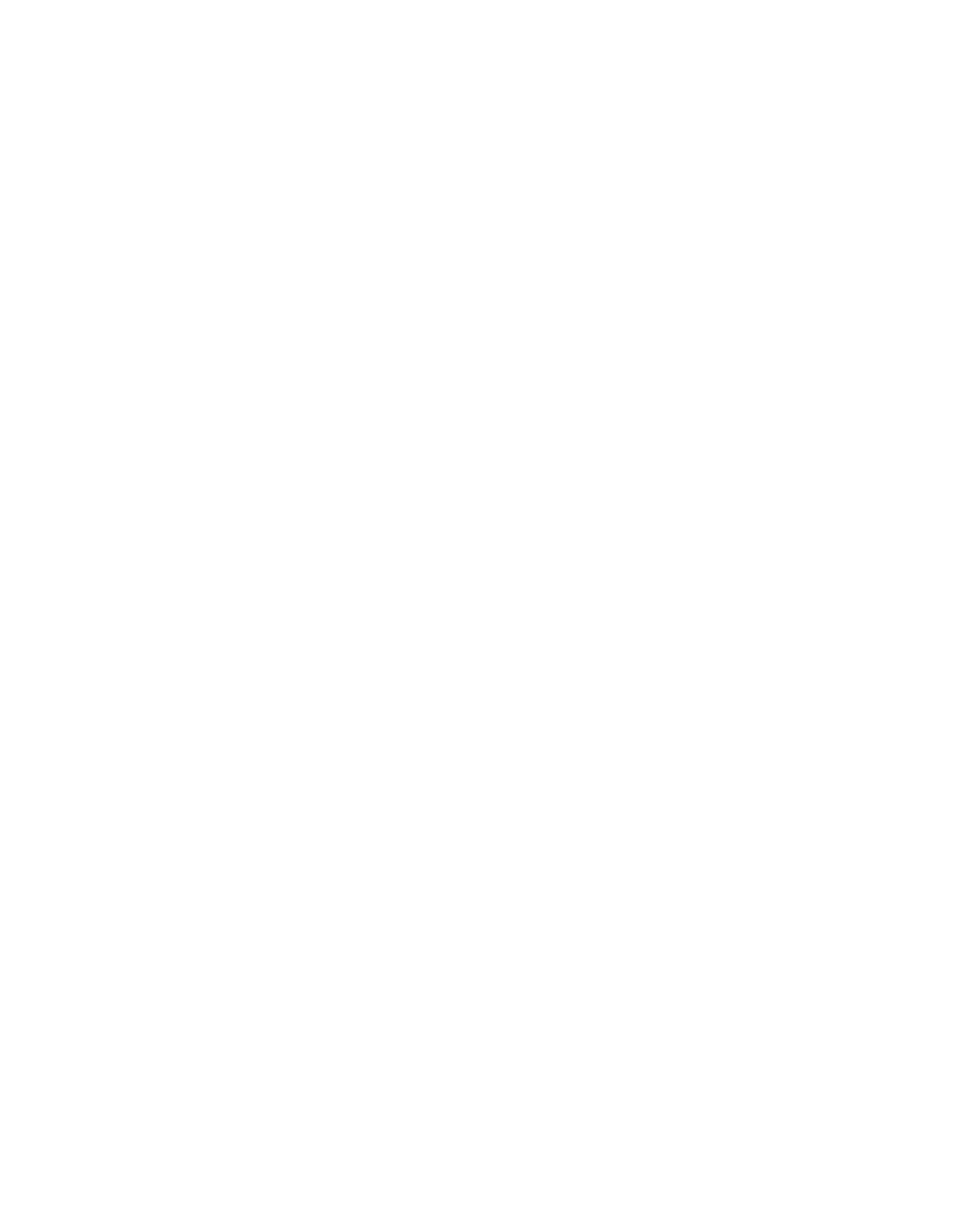#### **Ohaus Corporation, 19A Chapin Road, P.O. Box 2033, Pine Brook, NJ, 07058-2033, USA**

Declaration of Conformity We, Ohaus Corporation, declare under our sole responsibility that the instruments listed below are in conformity with the directives and standards mentioned.

Model/Type CKW-55, CKW3R55, CKW6R55, CKW15L55, CKW30L55

| <b>EC Marking:</b>                                                                                                                                                                                          | <b>EC Directive</b>                              | <b>Applicable Standards</b>       |  |  |  |
|-------------------------------------------------------------------------------------------------------------------------------------------------------------------------------------------------------------|--------------------------------------------------|-----------------------------------|--|--|--|
| $\epsilon$                                                                                                                                                                                                  | <b>EU 73/23/EEC</b><br>Low Voltage               | EN60950-1: 2003                   |  |  |  |
|                                                                                                                                                                                                             | 89/336/EEC<br>Electromagnetic compatibility      | EN61326-1:1997 +A1:1998 +A2: 2001 |  |  |  |
| For non-automatic weighing instruments used in an Article 1, 2.(a) application, additional metrological marking according to Annex IV of Council<br>directive 90/384/EEC must be attached to the instrument |                                                  |                                   |  |  |  |
| $C_{\text{0103}}$ M                                                                                                                                                                                         | 90/384/EEC<br>Non-Automatic Weighing Instruments | EN45501:1992 1)                   |  |  |  |

1) Valid only for CKW-55 terminals in connection with approved load cells

Date: October 1, 2004

te

Ted Xia President Ohaus Corporation Pine Brook, NJ USA

Mutter

Urs Muller General Manager Ohaus Europe Greifensee, Switzerland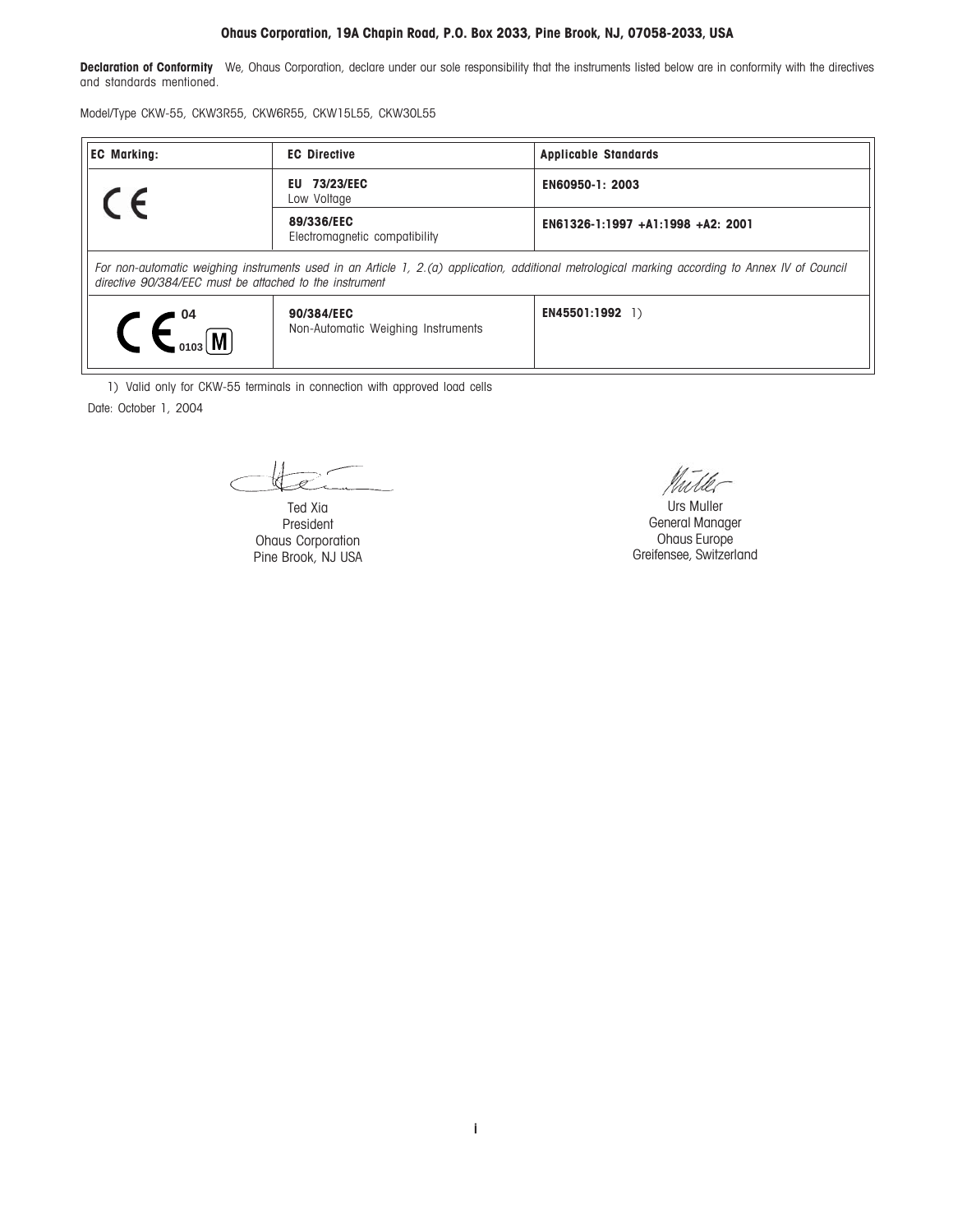Compliance to the following standards is indicated by the corresponding marking on the product.

| <b>Marking</b>                            | <b>Standard</b>              |
|-------------------------------------------|------------------------------|
| US.                                       | UL60950-1: 2003              |
| $\boldsymbol{\nu}$                        | AS/NZS4251.1, AS/NZS4252.1   |
| NSF.                                      | NSF CRITERIA C-2-1983        |
| United States<br>人名兰兰<br><b>USDA</b><br>ä | NSF/ANSI /3-A 14159-1 - 2002 |

#### **FCC Note**

This equipment has been tested and found to comply with the limits for a Class B digital device, pursuant to Part 15 of the FCC Rules. These limits are designed to provide reasonable protection against harmful interference in a residential installation. This equipment generates, uses and can radiate radio frequency energy and, if not installed and used in accordance with the instructions, may cause harmful interference to radio communications. However, there is no guarantee that interference will not occur in a particular installation. If this equipment does cause harmful interference to radio or television reception, which can be determined by turning the equipment off and on, the user is encouraged to try to correct the interference by one or more of the following measures:

- Reorient or relocate the receiving antenna.
- Increase the separation between the equipment and receiver.
- Connect the equipment into an outlet on a circuit different from that to which the receiver is connected.
- Consult the dealer or an experienced radio/TV technician for help.

#### **Industry Canada Note**

This Class B digital apparatus complies with the Canadian ICES-003.

Cet appareil numérique de la classe B est conforme à la norme NMB-003 du Canada.

#### **ISO 9001 Registration**

In 1994, Ohaus Corporation, USA, was awarded a certificate of registration to ISO 9001 by Bureau Veritus Quality International (BVQI), confirming that the Ohaus quality management system is compliant with the ISO 9001 standard's requirements. On May 15, 2003, Ohaus Corporation, USA, was re-registered to the ISO 9001:2000 standard.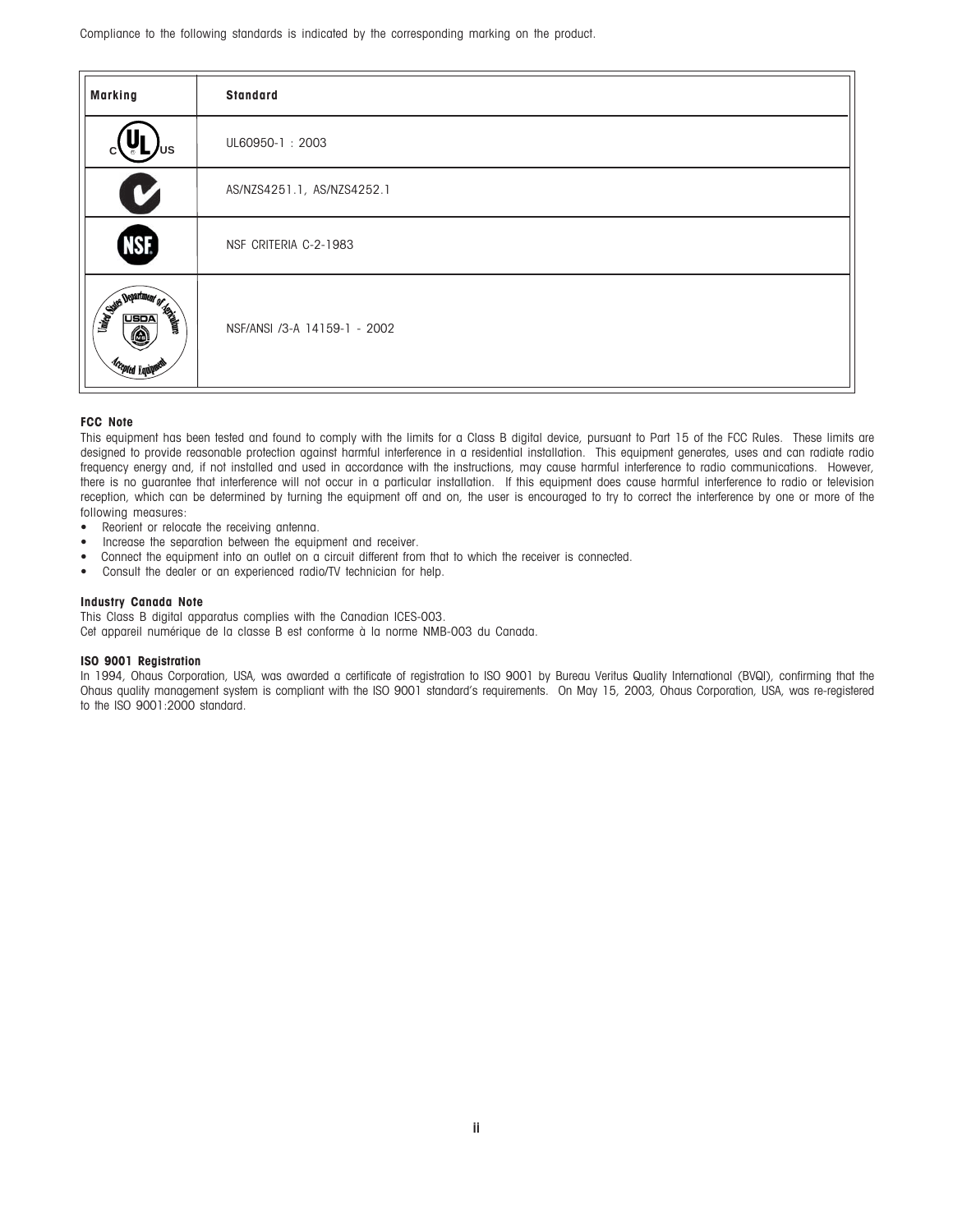# **TABLE OF CONTENTS FOR CKW-55 INDICATOR**

| $\mathbf{L}$ |       |                                                                |  |
|--------------|-------|----------------------------------------------------------------|--|
| 1.1          |       |                                                                |  |
| 1.2          |       |                                                                |  |
| 1.3          |       |                                                                |  |
|              | 1.3.1 |                                                                |  |
| 2.           |       |                                                                |  |
| 2.1          |       |                                                                |  |
| 2.2          |       |                                                                |  |
| 2.3          |       |                                                                |  |
|              | 2.3.1 |                                                                |  |
|              | 2.3.2 |                                                                |  |
|              |       |                                                                |  |
|              |       |                                                                |  |
| 3.1          |       |                                                                |  |
| 3.2          |       |                                                                |  |
| 3.3          | Menu  |                                                                |  |
|              | 3.3.1 |                                                                |  |
|              | 3.3.2 |                                                                |  |
|              |       |                                                                |  |
|              | 3.4.1 |                                                                |  |
|              | 3.4.2 |                                                                |  |
|              | 3.4.3 |                                                                |  |
|              |       |                                                                |  |
|              | 3.5.1 |                                                                |  |
|              |       |                                                                |  |
|              |       |                                                                |  |
|              |       |                                                                |  |
|              |       |                                                                |  |
|              |       |                                                                |  |
|              |       |                                                                |  |
|              |       |                                                                |  |
|              |       |                                                                |  |
|              |       |                                                                |  |
|              |       |                                                                |  |
|              | 3.5.2 |                                                                |  |
|              |       |                                                                |  |
|              |       |                                                                |  |
|              |       |                                                                |  |
|              |       | Programming Target, Minimum and Maximum Variance Values  EN-18 |  |
|              |       |                                                                |  |

Page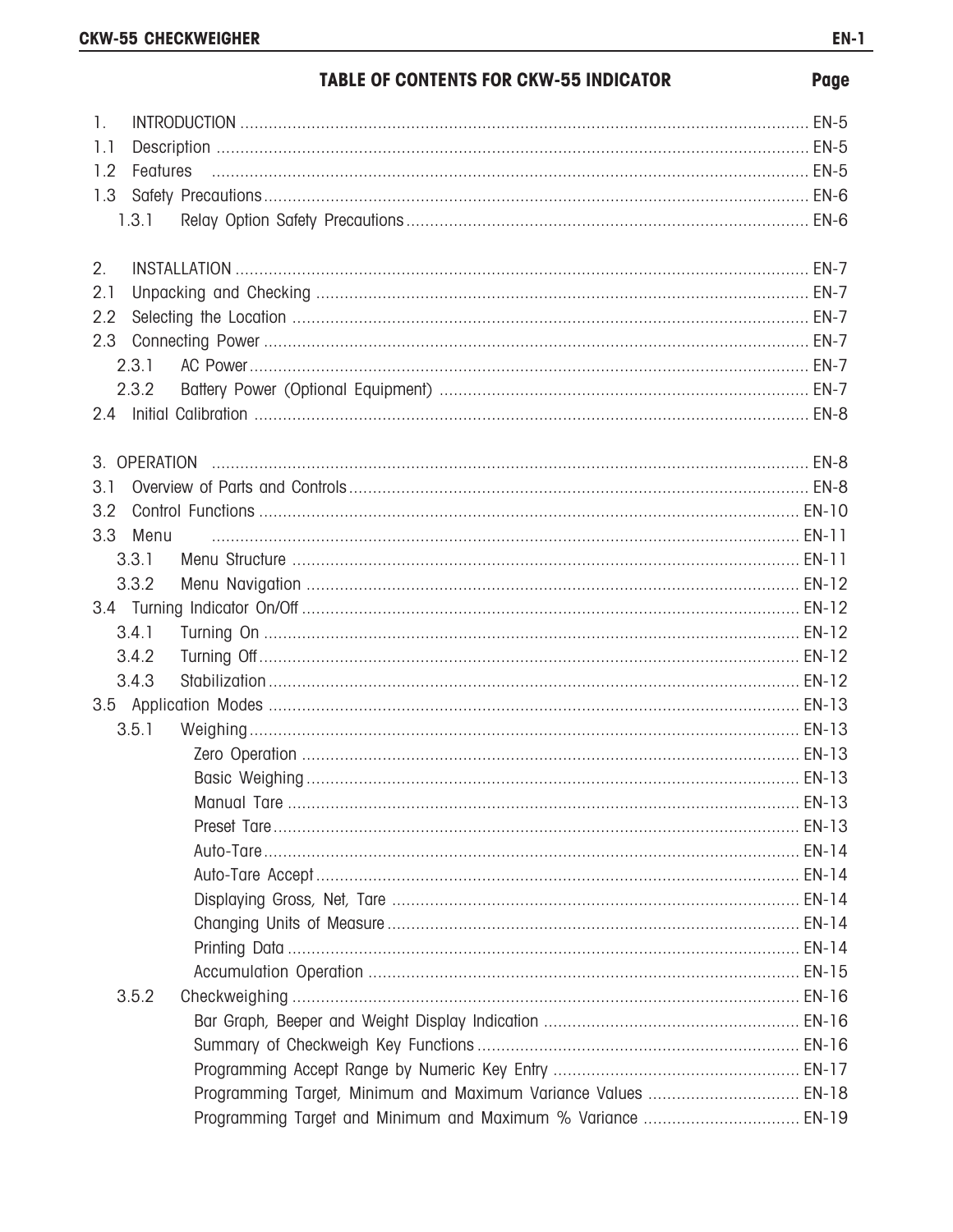| <b>TABLE OF CONTENTS FOR CKW-55 INDICATOR (Cont.)</b> | Page |
|-------------------------------------------------------|------|
|                                                       |      |
|                                                       |      |
|                                                       |      |
| 3.5.3                                                 |      |
|                                                       |      |
|                                                       |      |
|                                                       |      |
|                                                       |      |
|                                                       |      |
| 3.6.1                                                 |      |
| 3.6.2                                                 |      |
| 3.6.3                                                 |      |
| 3.6.4                                                 |      |
| 3.6.5                                                 |      |
| 3.6.6                                                 |      |
| 3.6.7                                                 |      |
| 3.6.8                                                 |      |
| 3.6.9                                                 |      |
|                                                       |      |
|                                                       |      |
| 4.1.1                                                 |      |
| 4.1.2                                                 |      |
| 4.1.3                                                 |      |
| 4.1.4                                                 |      |
| 4.1.5                                                 |      |
| 4.2                                                   |      |
| 4.3                                                   |      |
| 4.4                                                   |      |
| 4.5                                                   |      |
| 4.5.1                                                 |      |
| 4.5.2                                                 |      |
|                                                       |      |
| 5.1                                                   |      |
| 5.2                                                   |      |
| 5.3                                                   |      |
|                                                       |      |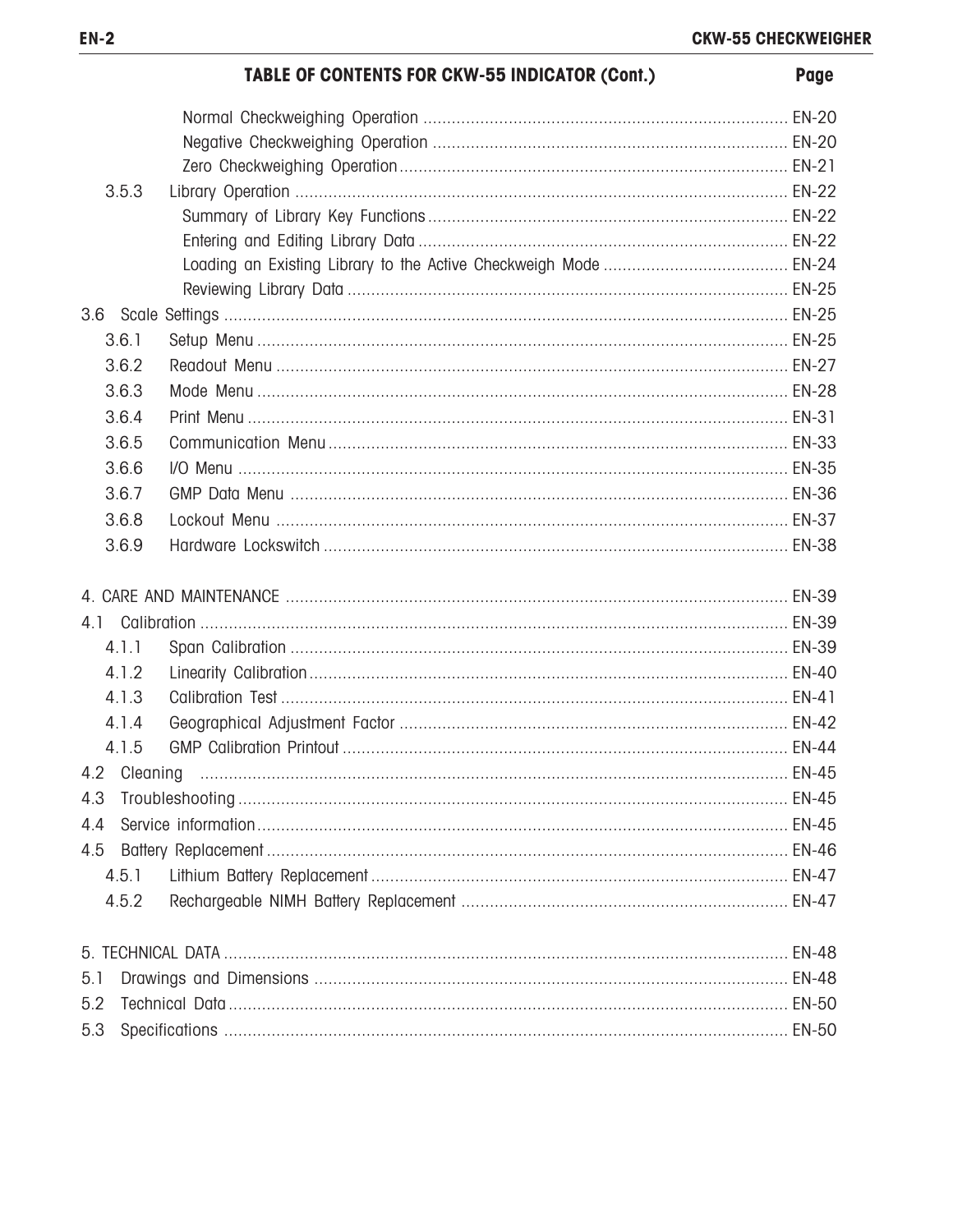| <b>TABLE OF CONTENTS FOR CKW-55 INDICATOR (Cont.)</b> | Page |
|-------------------------------------------------------|------|
|                                                       |      |
|                                                       |      |
|                                                       |      |
|                                                       |      |
|                                                       |      |
|                                                       |      |
| A.1                                                   |      |
| A.2                                                   |      |
| A.3                                                   |      |
|                                                       |      |
|                                                       |      |
|                                                       |      |
| B.1                                                   |      |
| <b>B.2</b>                                            |      |
| B.3                                                   |      |
| B.4                                                   |      |
|                                                       |      |
|                                                       |      |
| D <sub>1</sub>                                        |      |
|                                                       |      |
|                                                       |      |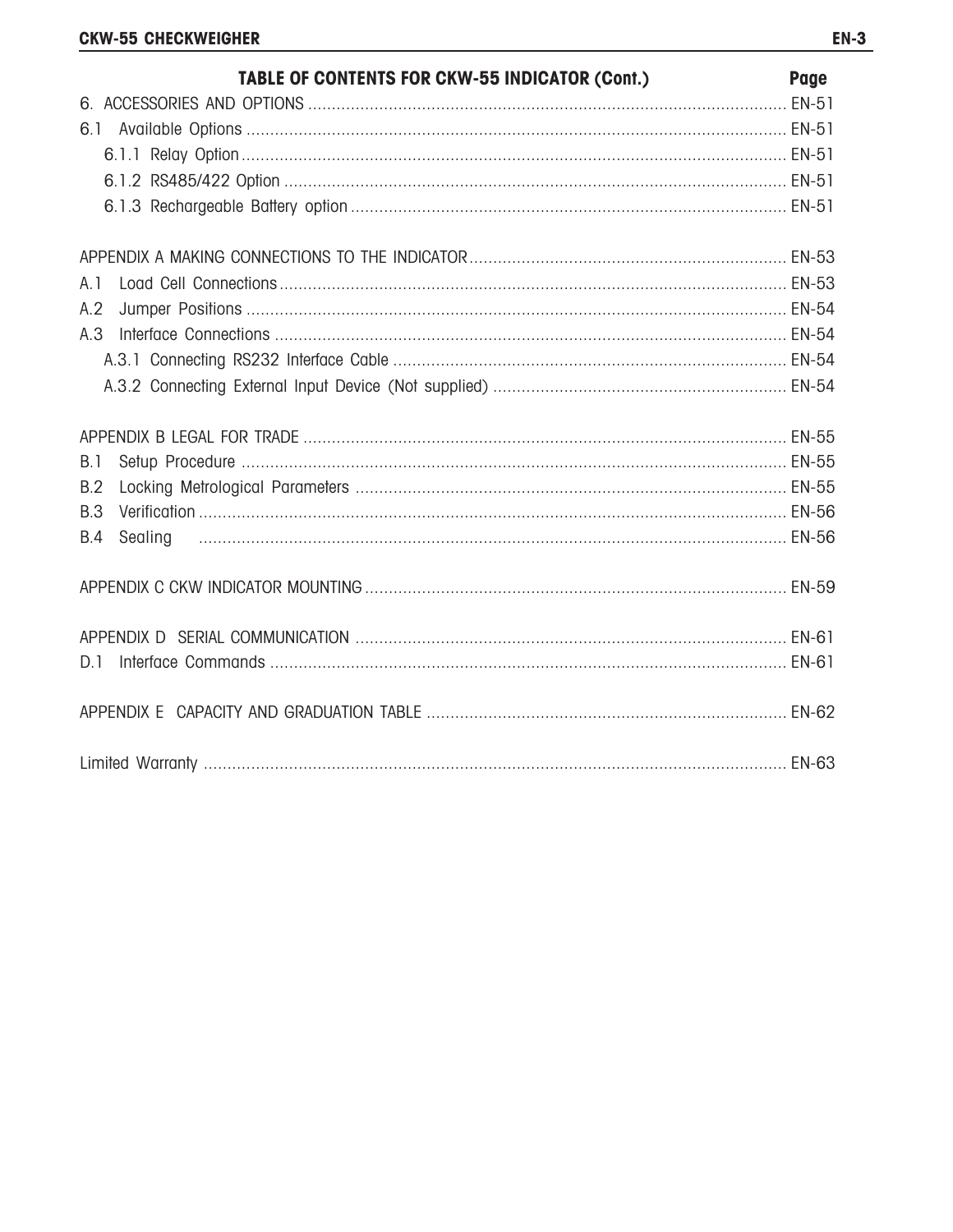# **List of Tables**

| Table Number | <b>Title</b>                         | Page         |
|--------------|--------------------------------------|--------------|
| $3-1$        | Parts and Controls                   | $EN-8$       |
| $3-2$        | Control Functions                    | EN-10        |
| $4-1$        | Geographical Adjustment Values       | <b>EN-43</b> |
| $4 - 2$      | Troubleshooting                      | <b>EN-45</b> |
| $5-1$        | <b>Dimensions</b>                    | <b>EN-48</b> |
| $6-1$        | Accessories and Options              | EN-51        |
| $6 - 2$      | ASCII Number to Character Conversion | <b>EN-52</b> |
| $D-1$        | Serial Interface Command Table       | EN-61        |
|              |                                      |              |

| <b>Figure Number</b> | <b>Title</b>                             | Page         |
|----------------------|------------------------------------------|--------------|
| $3-1$                | Indicator                                | $EN-8$       |
| $3-2$                | Scale                                    | $EN-8$       |
| $3 - 3$              | Control Panel                            | $EN-9$       |
| $4-1$                | RTC Battery Removal/Installation         | <b>EN-46</b> |
| $5-1$                | CKW Series Scale                         | <b>EN-48</b> |
| $5-2$                | CKW-55 Indicator Table Mount Position    | <b>EN-49</b> |
| $5 - 3$              | CKW-55 Indicator Wall Mount Position     | <b>EN-49</b> |
| $A-1$                | Cable Entry Identification               | <b>EN-53</b> |
| $A-2$                | <b>Printed Circuit Board Connections</b> | <b>EN-53</b> |
| $A-3$                | Open and Shorted Jumpers                 | <b>EN-54</b> |
| $B-1$                | Inside the Indicator Cover               | <b>EN-55</b> |
| $B-2$                | Internal Wire Seal                       | <b>EN-57</b> |
| $B-3$                | Internal Sealing Label                   | <b>EN-57</b> |
| $B-4$                | <b>External Wire Seal</b>                | <b>EN-58</b> |
| $B-5$                | External Sealing Label                   | <b>EN-58</b> |
| C-1                  | Mounting Bracket Dimensions              | <b>EN-60</b> |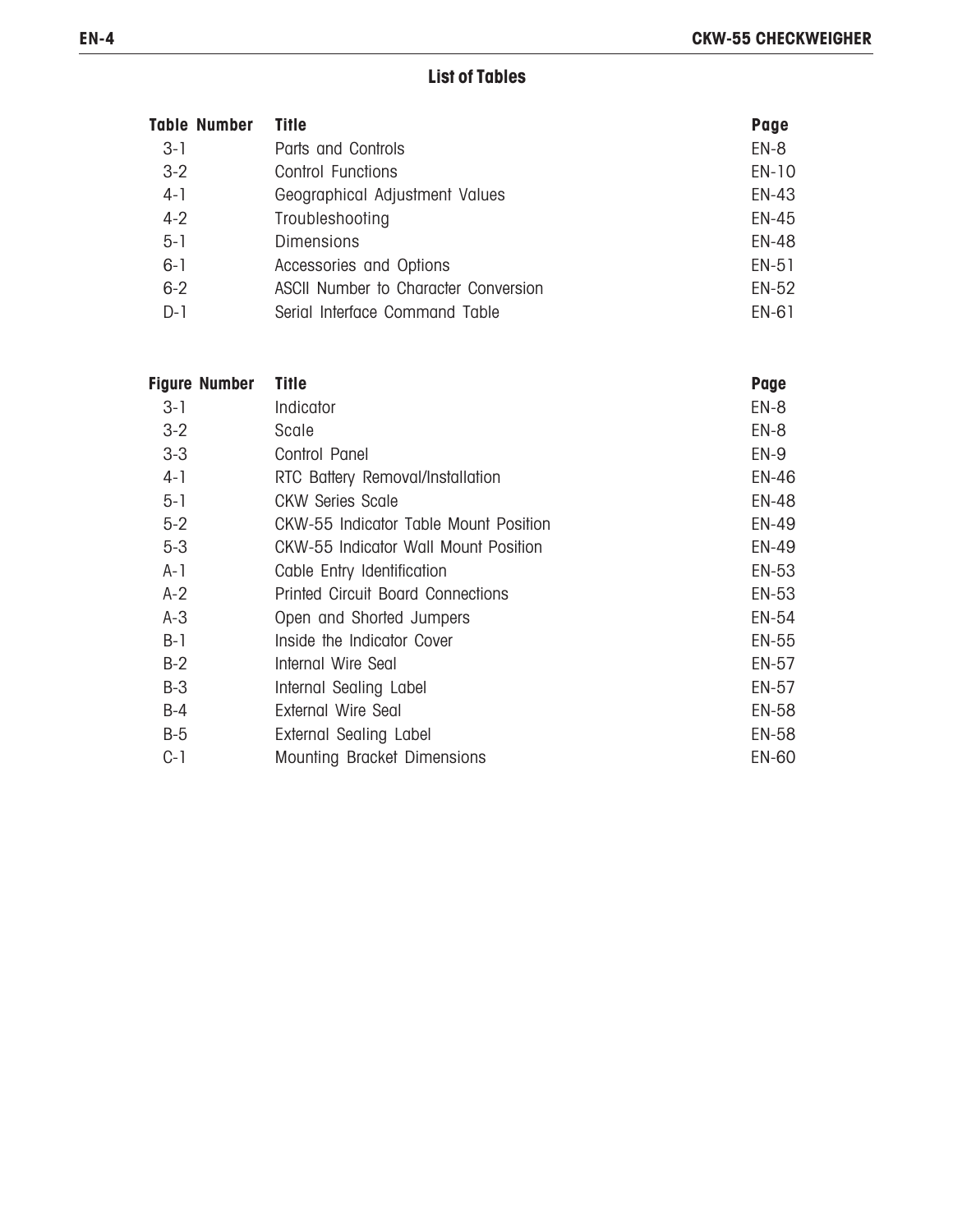# **1. INTRODUCTION**

This manual contains installation, operation and maintenance instructions for the CKW-55 Indicator and CKW Series Scales. Please read this manual completely before installation and operation.

# **1.1 Description**

The CKW Series is a dedicated static checkweighing product line with enhanced software and simplified user functionality. Its easy-to-clean, hygienic design and stainless steel construction make it specifically ideal for food processing and other wet-environment applications.

Behind this instrument stands Ohaus, a leading manufacturer of precision Indicators, Scales and Balances. An Aftermarket Department with trained instrument technicians is dedicated to providing the fastest service possible in the event this instrument requires servicing. Ohaus also has a Customer Service Department to answer any inquiries regarding applications and accessories.

# **1.2 Features**

### **Major features include:**

- Up to 20,000 maximum displayed resolution
- Stainless steel enclosure with NEMA 4X / IP66 protection
- Stainless steel 2-way table/wall mount bracket included, (Indicator only configuration)
- Supports up to four 350 ohm analog load cells
- High-contrast 0.8"/20 mm high, 6-digit, 7-segment LED weight display with adjustable brightness
- Configurable 3-color, 24-segment LED over-accept-under checkweigh indication with audible signal
- Numeric keypad and 7-function membrane switch operation with optional function lockouts
- One-button checkweigh target set point entries by weight range, variance, or % offset from target
- Flexible unit switching: kg, g, lb, oz, lb:oz, %
- Fast < 2-second display update speed
- 20-part library storage for: Product ID no., Minimum, Maximum, Target and Tare values
- GMP, Time/Date, Auto-Tare, Accumulation, Average and Standard Deviation
- Geographical adjustment function for remote calibration and certification in applicable areas
- Bi-directional RS232 interface
- User-configurable external input connection for remote tare, zero, print and other operations
- Universal switching power supply: nominal 100-240 V ac, 50-60 Hz
- Scale models include a tubular column: 304 stainless steel, 11.8" / 300 mm fixed height with indicator and base mounting brackets

#### **Optional features include:**

- RS485/422 Serial Communication
- AC/DC Relay output
- Internal rechargeable nickel metal hydride (NiMH) battery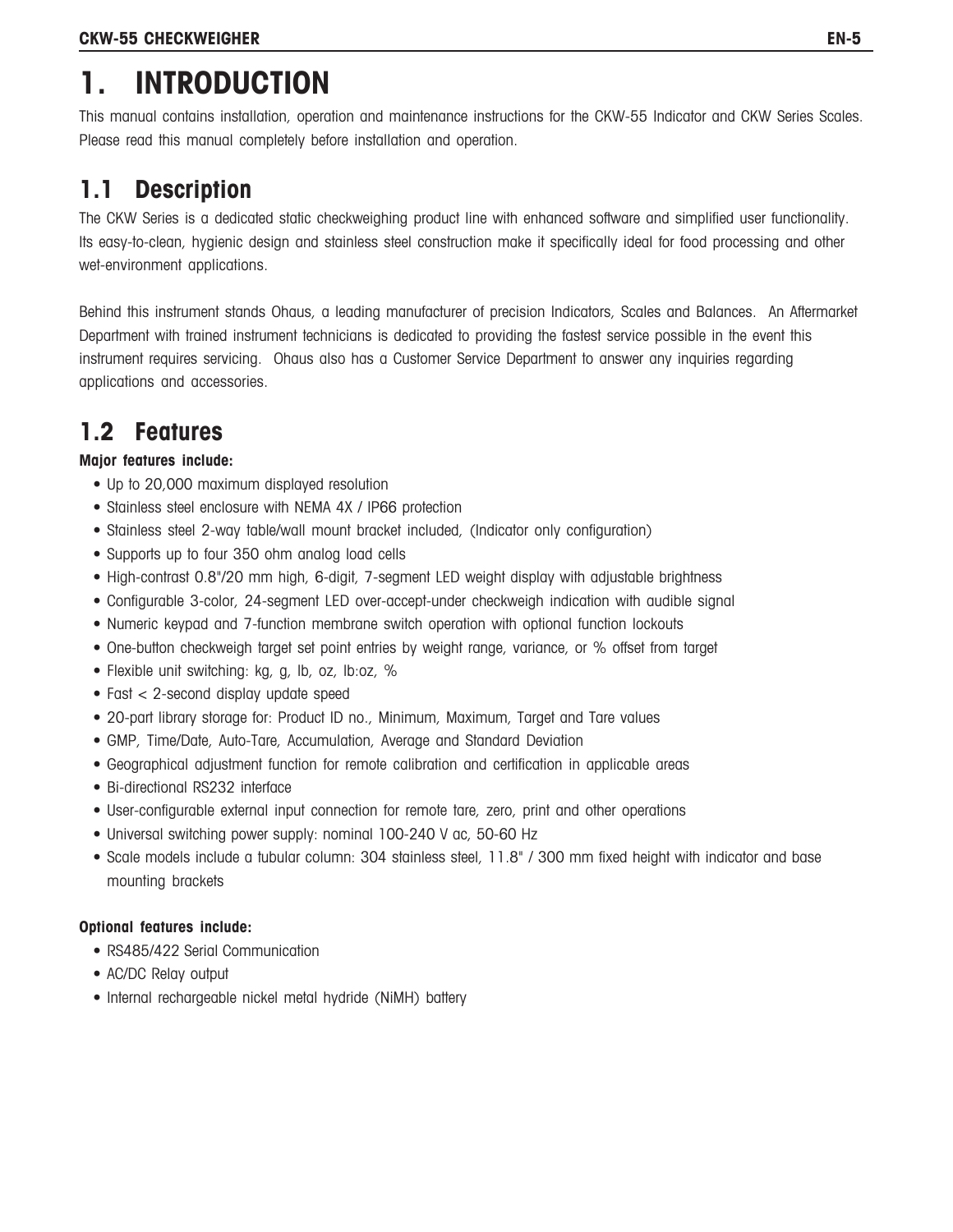# **1.3 Safety Precautions**



For safe and dependable operation of this equipment, please comply with the following safety precautions:

- Verify that the input voltage range printed on the data label matches the local AC power to be used.
- Make sure that the power cord does not pose a potential obstacle or tripping hazard.
- Use only approved accessories and peripherals.
- Operate the equipment only under ambient conditions specified in these instructions.
- Disconnect the equipment from the power supply when cleaning equipment .
- Do not operate the equipment in hazardous or unstable environments.
- Do not immerse the equipment in water or other liquids.
- Do not drop heavy loads on the platform.
- Service should only be performed by authorized personnel.
- This equipment is supplied with a grounded power cable. Use only with a compatible grounded power outlet.

### **1.3.1 Relay Option Safety Precautions**

This equipment may have an optional AC or DC Relay Option board installed. This option allows external device control to be coordinated to the Indicator's bar graph settings.



### **CAUTION: ELECTRICAL SHOCK HAZARD. REMOVE ALL POWER CONNECTIONS TO THE INDICATOR BEFORE SERVICING OR MAKING INTERNAL CONNECTIONS. THE HOUSING SHOULD ONLY BE OPENED BY AUTHORIZED AND QUALIFIED PERSONNEL, SUCH AS AN ELECTRICAL TECHNICIAN.**

Before making connections to the Relay terminals, remove power from the system. If the system contains an optional rechargeable battery system, be sure that the **ON/ZERO Off** button is used to fully turn off the system after removing the AC power plug.

More detailed installation instructions are included with the Relay Option Kit when purchased.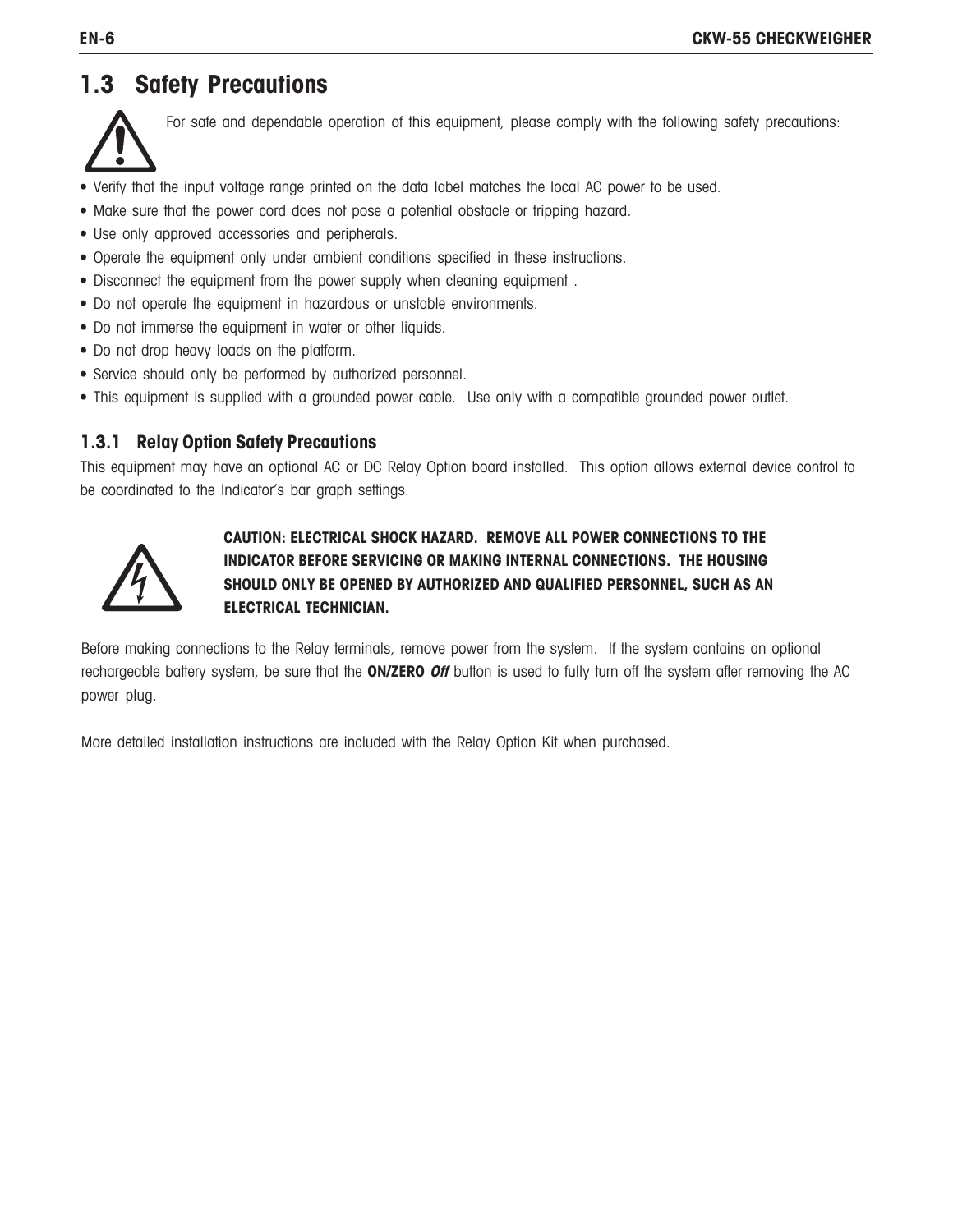# **2. INSTALLATION**

# **2.1 Unpacking and Checking**

Unpack and verify that the following components have been included:

- 
- Instruction Manual **o Column**
- 2-way Mounting Bracket (with stand-alone indicator) o Base Assembly
- 
- Warranty Card
- Retain all of the original packaging materials in the event the unit has to be transported or stored.

# **2.2 Selecting the Location**

This equipment should be used in an environment free from vibration, temperature extremes or highly corrosive conditions. These factors may affect normal operation of the unit.

Scale bases used with the CKW-55 Indicator must be located on a stable level surface and kept away from vibrating sources such as large machinery or appliances.

Adjust the leveling feet so that the bubble is centered in the circle of the level indicator located in the rear of the scale.

**Note**: Ensure that the scale is level each time its location is changed.

# **2.3 Connecting Power**

### **2.3.1 AC Power**

Plug the AC power cord into a properly grounded power outlet. The CKW Indicator utilizes a universal switching power supply that operates from 100 to 240 VAC / 50 to 60 Hz.

### **2.3.2 Battery Power (Optional equipment)**

The scale can be operated on the internal rechargeable battery when AC power is not available. The scale will automatically switch to battery operation if there is a power failure or the power cord is removed. A fully charged battery can operate the scale for up to 10 hours independent of the AC power line. When the battery requires charging, Lo Bat is displayed during operation. The scale will automatically turn off when the battery is fully discharged.

With AC power applied to the scale, the bar graph will start flashing on the first yellow bar segment indicating charging is in progress. As the battery is charged, the segments on the bar graph continue to advance until the first green segment is reached. A flashing green segment indicates that the battery is fully charged.



Before using the scale for the first time, the internal rechargeable battery may require charging for up to 12 hours. The scale can be operated during the charging process. The battery is protected against over charging and the scale can remain connected to the AC power line.



- 
- 
- Weights and Measures Kit **o CKW Base Instruction Manual**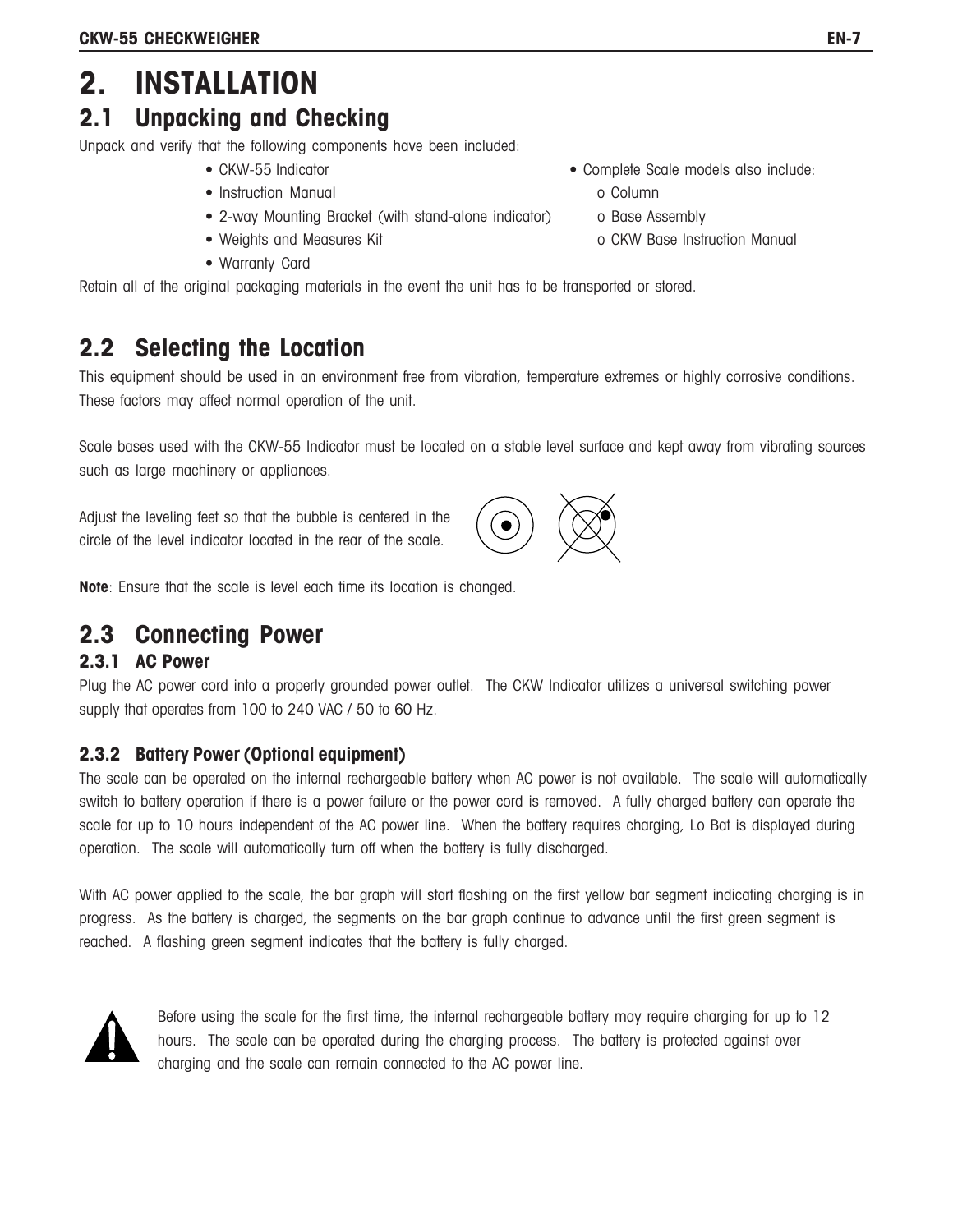# **CAUTION**

BATTERY IS TO BE REPLACED ONLY BY AUTHORIZED SERVICE PERSONNEL.

RISK OF EXPLOSION CAN OCCUR IF REPLACED WITH THE WRONG TYPE OR CONNECTED IMPROPERLY.



Dispose of the battery according to local laws and regulations.

# **2.4 Initial Calibration**

Scales are factory calibrated prior to shipping. If calibration is required, refer to section 4.1.

# **3 OPERATION**

# **3.1 Overview of Parts and Controls**



Figure 3-1. Indicator.

#### **TABLE 3-1. PARTS AND CONTROLS.**

| <b>Item</b> | <b>Description</b>        |  |  |
|-------------|---------------------------|--|--|
| 1           | Adjusting Knob            |  |  |
| 2           | I/O Ports                 |  |  |
| 3           | Control Panel             |  |  |
| 4           | Indicator Case            |  |  |
| 5           | <b>AC Power Input</b>     |  |  |
| 6           | <b>Table/Wall Bracket</b> |  |  |
| 7           | Column                    |  |  |
| 8           | Level Indicator           |  |  |
| 9           | Weighing Platform         |  |  |
| 10          | Adjusting Feet            |  |  |



Figure 3-2. Scale.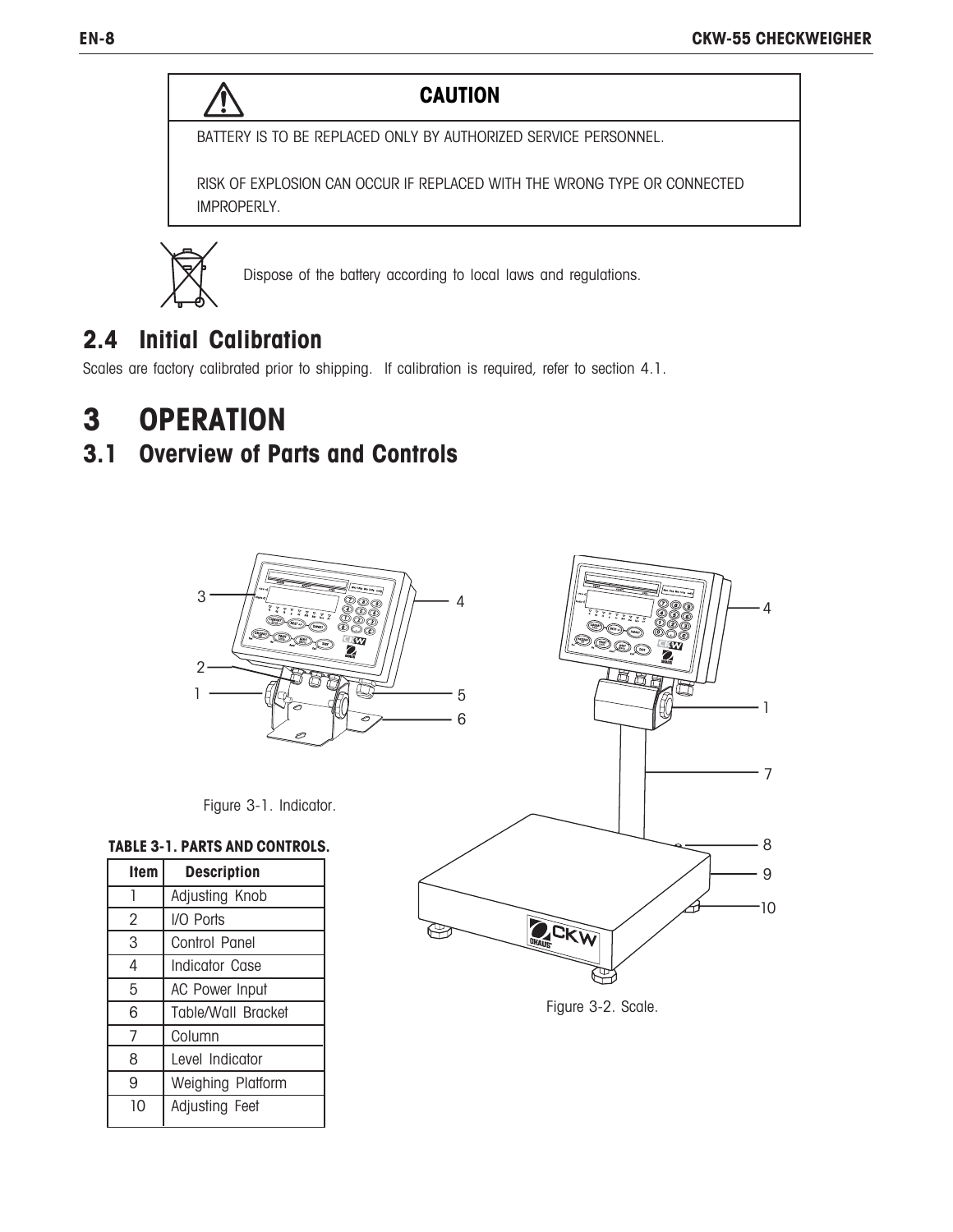# **3.1 Overview of Parts and Controls (Cont.)**



Figure 3-3. Control Panel.

#### **TABLE 3-1. PARTS AND CONTROLS (Cont.).**

| <b>Item</b>       | <b>Description</b>                                              |
|-------------------|-----------------------------------------------------------------|
| 11                | Weight Display                                                  |
| $12 \overline{ }$ | Checkweigh Bar Graph                                            |
| 13                | Capacity Label Window                                           |
| 14                | Numeric Keypad                                                  |
| 15                | C clear button                                                  |
|                   | 16-22 Control Buttons See Table 3-2                             |
| 23                | Weighing Units, Brutto/Gross, Net, Tare, Preset Tare Indicators |
| 24                | Stable Indicator                                                |
| 25                | Center of Zero Indicator                                        |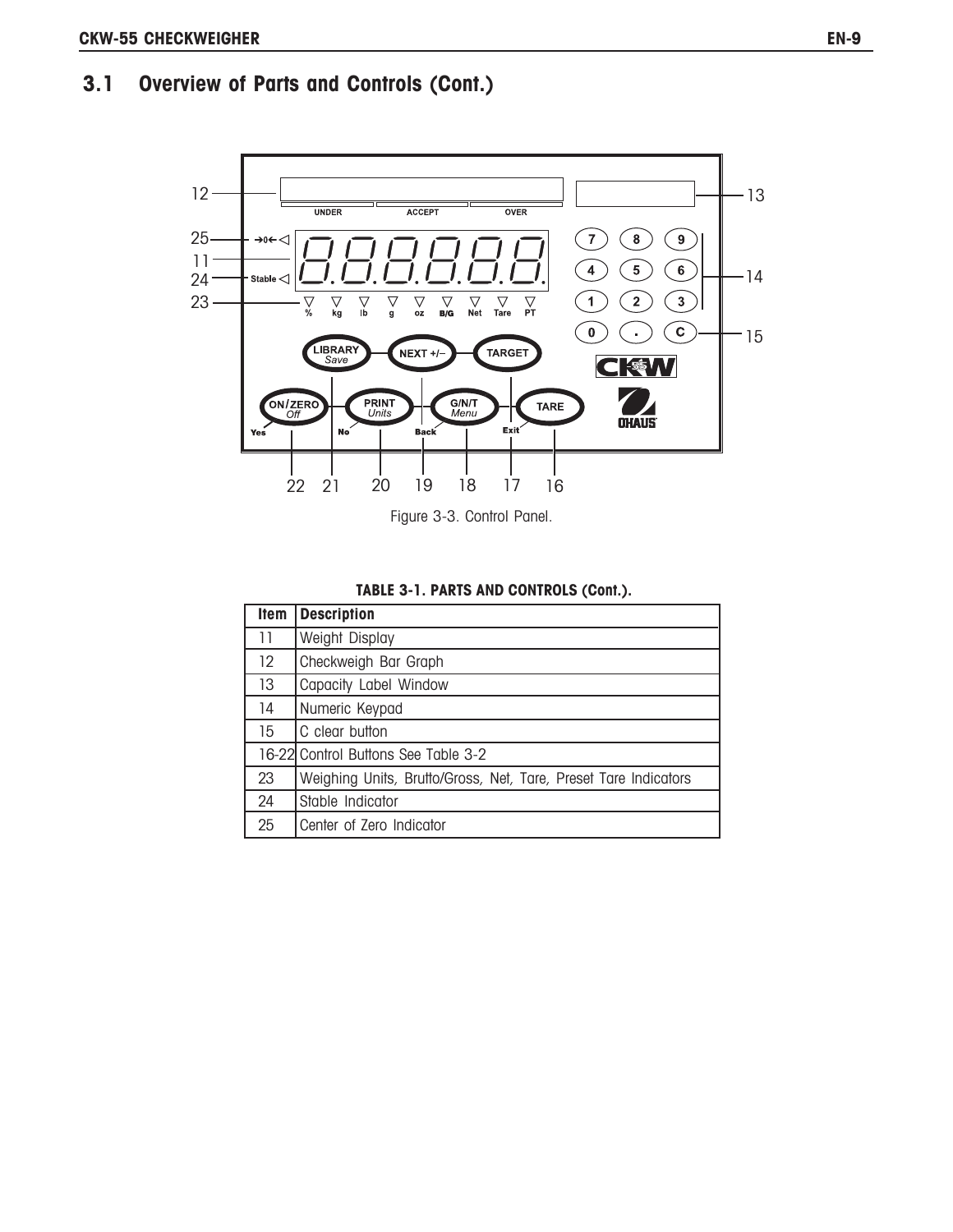TABLE 3-2. CONTROL FUNCTIONS. **TABLE 3-2. CONTROL FUNCTIONS.**

Λ

# **3.2 Control Functions**

| DNILOI                                                             | unchons                                                                                                                                                     |                                                                                                          |                                                                                                                                                                            |
|--------------------------------------------------------------------|-------------------------------------------------------------------------------------------------------------------------------------------------------------|----------------------------------------------------------------------------------------------------------|----------------------------------------------------------------------------------------------------------------------------------------------------------------------------|
| <b>TARGET</b>                                                      | With checkweigh<br>Saves and steps<br>view/entry/edit<br>initiates target<br>through target<br><b>TARGET</b><br>sequence.<br>mode on,<br>data.<br>$\bullet$ |                                                                                                          |                                                                                                                                                                            |
| NEXT +/-                                                           | between + and -.<br>Toggles numeric<br>Adds displayed<br>accumulation<br>NEXT+/-<br>weight into<br>data entry<br>memory.<br>$\bullet$                       | information of<br>accumulated<br>weighing<br>statistical<br>memory.<br><b>Displays</b>                   |                                                                                                                                                                            |
| LIBRARY<br>Save                                                    | initiates library<br>view/entry/edit<br>With Library<br>LIBRARY<br>sequence.<br>mode on,<br>$\bullet$                                                       | mode on, saves<br>library data and<br>weighing mode.<br>loads to active<br>• With Library<br><b>Save</b> |                                                                                                                                                                            |
| TARE<br>Exit                                                       | numeric entry.<br>Performs tare<br>Saves pre-set<br>operation.<br>TARE<br>tare after<br>$\bullet$                                                           |                                                                                                          | mode and returns<br>Exits the present<br>weighing mode.<br>directly to the<br>Exit                                                                                         |
| <b>GINIT</b><br>Menu<br><b>Back</b>                                | Displays gross,<br>net and tare<br><b>GNT</b><br>values.<br>$\bullet$                                                                                       | • Enters menu<br>Menu<br>mode.                                                                           | Moves backwards<br>through upper<br>and medium<br>Backs out of<br>level menus.<br>menus and<br>lower level<br><b>Back</b><br>settings.<br>$\bullet$<br>$\bullet$           |
| PRINT<br>Units<br>`9                                               | $\frac{1}{2}$<br>Sends current<br>display value<br><b>PRINT</b><br>the serial<br>interface.                                                                 | weighing unit<br>• Changes the<br>Units                                                                  | $\overline{5}$<br>ΔÅ<br>은<br>the display and<br>current setting<br>next available<br>advances to t<br>• Advances to<br>next menu.<br>• Rejects the<br><u>ខ</u><br>setting. |
| ON/ZERO                                                            | • If indicator is on,<br>indicator on.<br><b>ON/ZERO</b><br>• Turns the<br>sets zero.                                                                       | • Turns indicator<br>Off<br>off.                                                                         | Enters the current<br>current setting on<br>menu shown on<br>the display.<br>Accepts the<br>the display.<br><b>Yes</b><br>$\bullet$                                        |
| Navigation Function-ves<br>Primary Function-<br>Secondary Function | Primary Function<br>(Short Press)                                                                                                                           | Secondary Function<br>(Long Press)                                                                       | Navigation Function<br>(Menu Mode)                                                                                                                                         |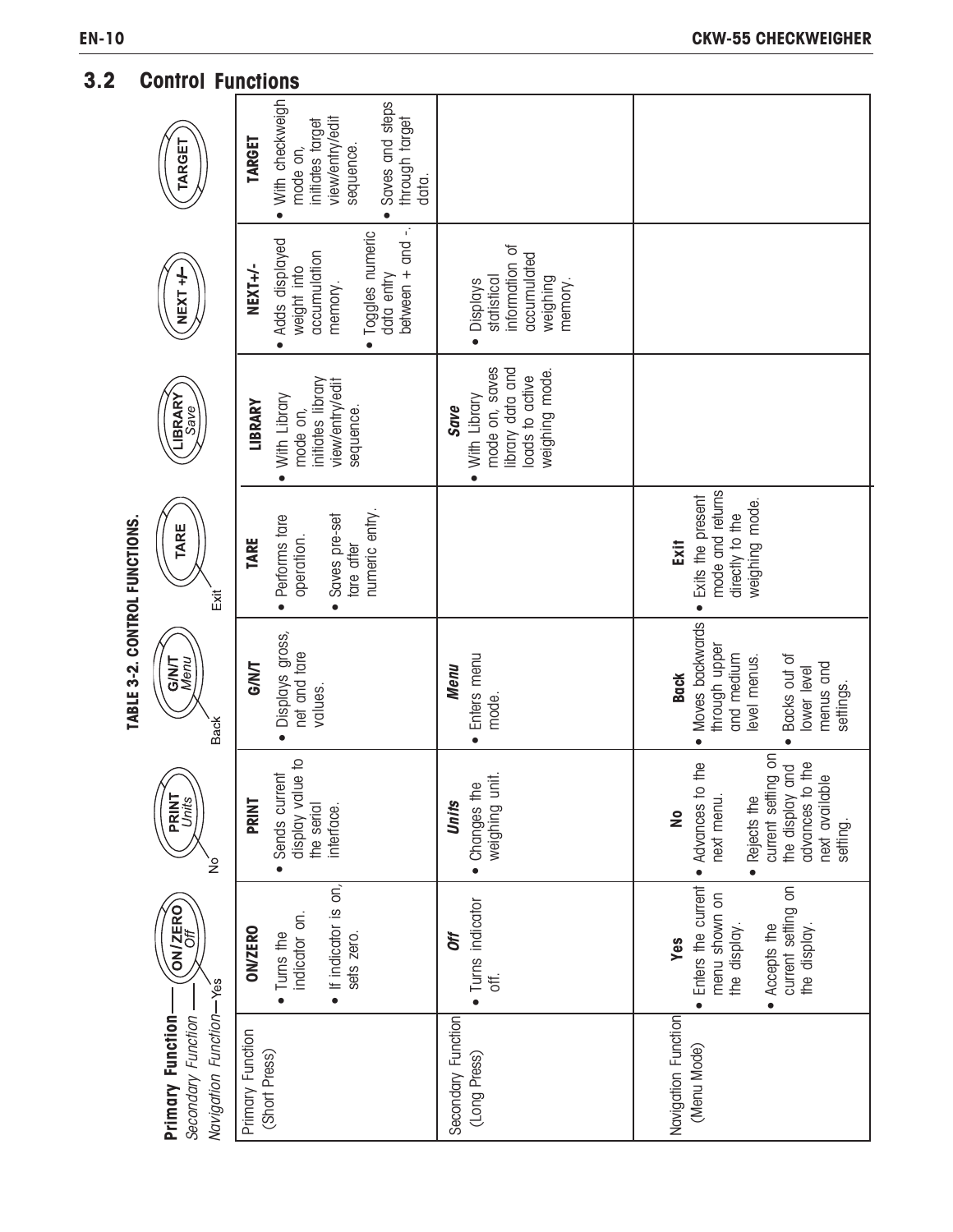# **3.3 Menu**

### **3.3.1 Menu Structure**

| <b>CALIBRATION (Sec. 4.1)</b> |                             |  |                   | <b>SETUP (Sec. 3.6.1)</b> |                   | <b>READOUT (Sec. 3.6.2)</b>    |
|-------------------------------|-----------------------------|--|-------------------|---------------------------|-------------------|--------------------------------|
| Span                          | Perform                     |  | Reset:            | No, Yes                   | Reset:            | No, Yes                        |
| Linearity                     | Perform                     |  | Legal-For-Trade:  | Off, On                   | Unit:             | kg, lb, g, oz, lb:oz, %        |
| <b>Calibration Test</b>       | Perform                     |  | Calibration Unit: | kg, lb                    | Stable Range:     | .5d, 1d, 2d, 5d                |
| Geo Factor:                   | 0161931                     |  | FS Capacity:      | Numeric Entry             | Averaging Level:  | Lo, Med, Hi                    |
| End                           |                             |  | Graduation:       | Numeric Entry             | Auto-O Tracking:  | Off, .5d, 1d, 3d               |
|                               |                             |  | Zero Range:       | 2%, 18%, 100%             | LED Brightness:   | Off, Lo, Med, Hi               |
|                               |                             |  | Retain Zero Data: | Off, On                   | Bar Brightness:   | Off, Lo, Med, Hi               |
|                               |                             |  | Auto-Tare:        | Off, On, On Acc           | Power Saver:      | Sleep, Auto-off                |
|                               |                             |  | Beep Volume:      | Off, Lo, Hi               | End               |                                |
|                               |                             |  | Key Beep:         | Off, On                   |                   |                                |
|                               |                             |  | End               |                           |                   |                                |
|                               | MODE (Sec. 3.6.3)           |  |                   | <b>PRINT (Sec. 3.6.4)</b> |                   |                                |
|                               |                             |  |                   |                           |                   | COM (Sec. 3.6.5)               |
| Reset:                        | No, Yes                     |  | Reset:            | No, Yes                   | Reset:            | No, Yes                        |
| Checkweigh:                   | Off, On                     |  | Stable Only:      | Off, $On$                 | <b>Baud Rate:</b> | 300, 600, 1200, 2400,          |
| Library:                      | Off, On                     |  | Auto Print Mode:  | Off, Stable, Interval,    |                   | 4800, 9600, 19200              |
| Set Point Input:              | Range, Variance, %          |  |                   | Continuous                | Parity:           | None, Even, Odd                |
| Beeper Signal:                | Off, Accept, Under,         |  | Print Content:    | Display, Numeric,         | Data Length: 7, 8 |                                |
|                               | Over, Under-Over            |  |                   | Header, Setpoint,         | Stop Bit:         | 1, 2                           |
| Display Signal:               | <b>Off</b> , Accept, Under, |  |                   | Gross, Net, Tare, GMP,    | Handshake:        | None, XON/XOFF                 |
|                               | Over, Under-Over            |  |                   | Accumulation              | Address*:         | Off, On                        |
| Graph Increment:              | Scaled, Auto, User          |  | Layout:           | Format, Feed              |                   | (00, 0199)                     |
| Graph Display:                | Segment, Bar, Block         |  | List:             | Menu, Library             |                   | Alt Command: Print, Tare, Zero |
| End                           |                             |  | End               |                           | End               |                                |
|                               |                             |  |                   |                           |                   |                                |
|                               |                             |  |                   |                           |                   |                                |
|                               |                             |  |                   |                           |                   |                                |

| $I/O$ (Sec. 3.6.6) |                                 |             | GMP (Sec. 3.6.7)   |               | LOCK (Sec. 3.6.8)          |
|--------------------|---------------------------------|-------------|--------------------|---------------|----------------------------|
| Reset:             | No. Yes                         | Reset:      | No. Yes            | l Menu:       | Reset, Cal, Setup, Read,   |
| External Input:    | <b>Off</b> , Tare, Zero, Print, | User $ID:$  | Enter 6 characters |               | Mode, Print, Com, I/O,     |
|                    | Units, GNT, Accumula-           | Project ID: | Enter 6 characters |               | <b>GMP</b> Data            |
|                    | tion, Start-Stop, Tare-         | Scale ID:   | Enter 6 characters | Key Function: | Reset, Num, Clr, Target,   |
|                    | Start-Stop                      | Date:       | Format, Set        |               | Lib, Lib Save, Next, Zero, |
| Input Beep:        | <b>Off</b> , On                 | Time:       | Format, Set        |               | Print, Units, GNT, Tare,   |
| Relay Output*:     | Type, Sequence, Contact         | End         |                    |               | Menu                       |
| End                |                                 |             |                    | l End         |                            |

**NOTES**: 1. **Bolded** items indicate factory default settings.

2. The unit selected for "Calibration Unit" will become the default "On" unit in the event that all other units are set to "Off".

3. When the Legal for Trade setting is changed to "On", the following items are affected:

- i. Span and Linearity calibration are unavailable, Geo factor is viewable but not alterable, Cal Test will operate. ii. Underlined menu items become forced as default.
- 4. \*Some menu items will only become available when certain optional accessories are installed.
- 5. Using the Reset function in the "SETUP" menu will not change the values entered for FS Capacity or Graduation.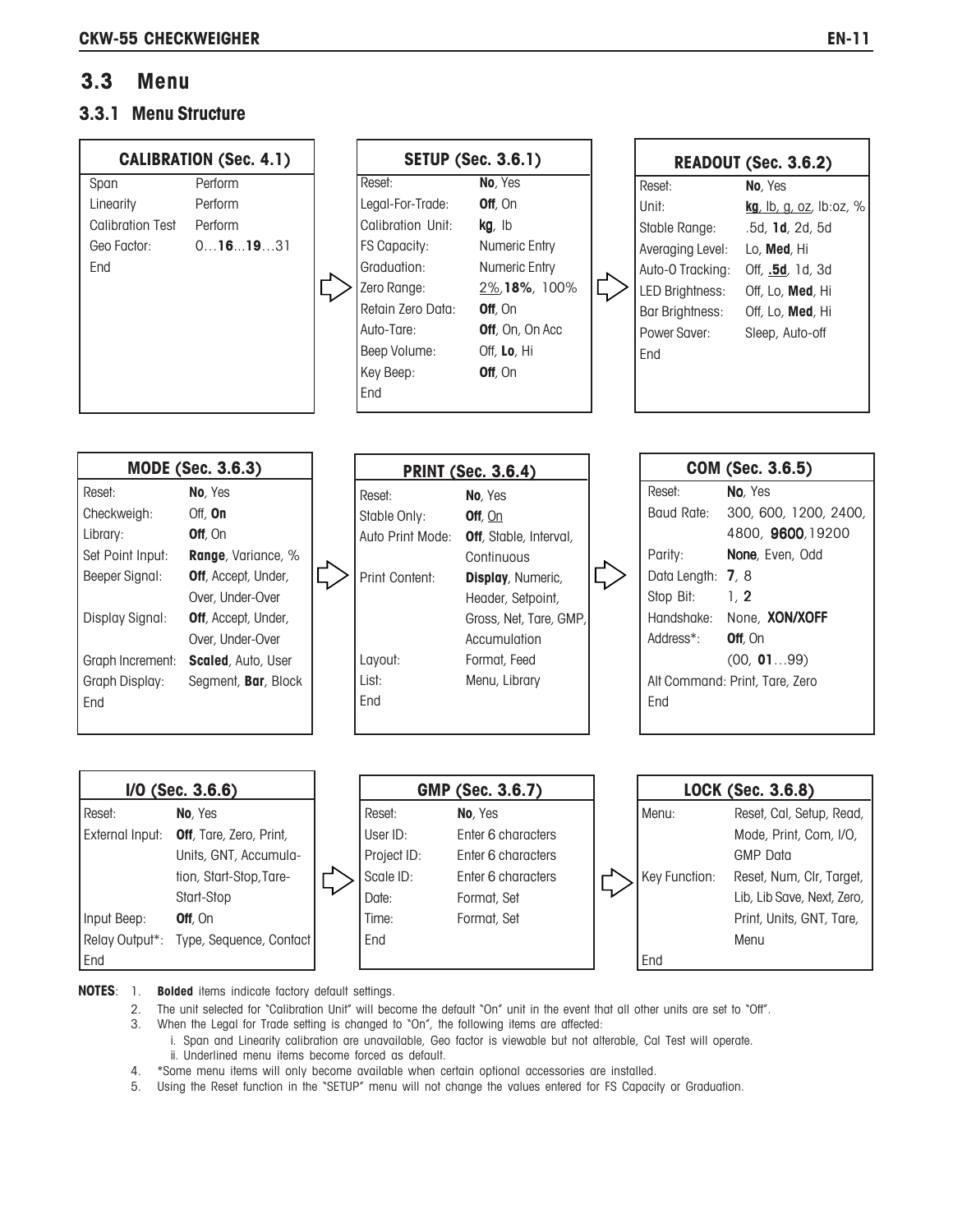# **3.3.2 Menu Navigation**

#### **TO ENTER THE MENU MODE**

Press and hold the **Menu** button until MENU appears on the display. The first upper level menu CAL appears on the display.

Summary of button navigation functions in menu mode:

- --**Yes** Allows entry into the displayed menu.
	- Accepts the displayed setting and advances to the next menu item.
- --**No** Skips by the displayed menu.
	- Rejects the displayed setting or menu item and advances to the next available item.
- --**Back** Moves backwards through the upper and middle level menus.
	- Backs out of a list of selectable items to the previous middle level menu.
- --**Exit** Exits from menu directly to the active weighing mode.

# **3.4 Turning Indicator On/Off**

# **3.4.1 Turning On**

With the scale off, press the **ON/ZERO Off** button. The Indicator performs a display-test, momentarily indicating model, option and status information, and then goes into the active weighing mode.

# **3.4.2 Turning Off**

To turn the Indicator off, press and hold the **ON/ZERO Off** button until OFF is displayed.

# **3.4.3 Stabilization**

Before initially using the indicator, allow time for it to adjust to its new environment. The recommended warm-up period is five (5) minutes after the scale has stabilized to room temperature.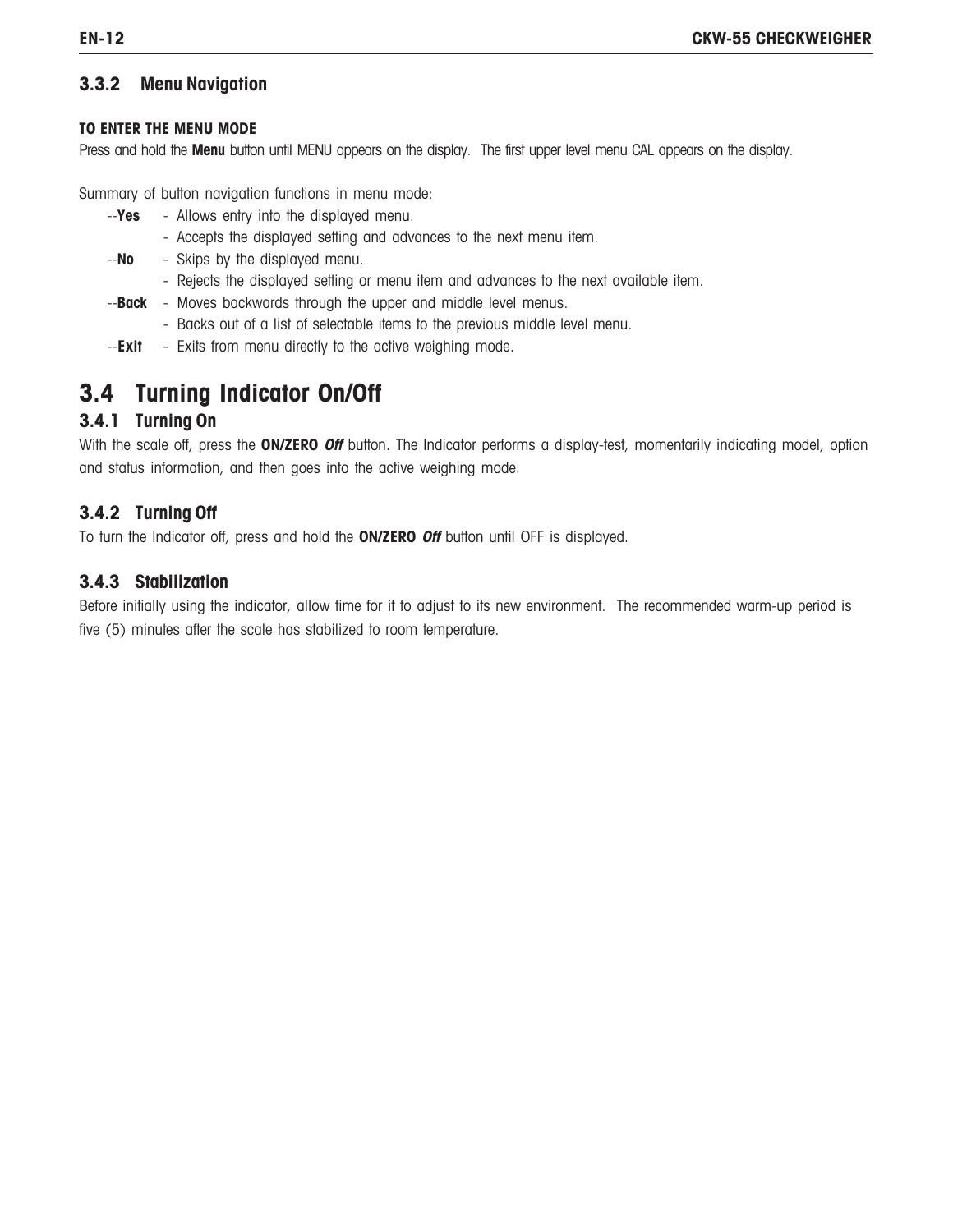# **3.5 Application Modes**

Before using the CKW-55 Indicator, make sure it has been properly set up and calibrated (refer to Sections 3.3.2 Menu Navigation and Section 3.6.1 Setup Menu).

If the unit is received as a scale, it has been factory calibrated and can be operated at this point using the factory default settings. To ensure optimal accuracy, Ohaus recommends that the Scale be re-calibrated before use (refer to Section 4.1 for Calibration and Appendix B Legal for Trade Sealing if required).

### **3.5.1 Weighing**

#### **Zero Operation**

Press the **ON/ZERO Off** button to zero the weight display. The scale must be stable to accept zero operation.

### **Basic Weighing**

Place the item to be weighed on the Scale platform. The illustration indicates a sample of 1.5 kg, Gross weight.

#### **Manual Tare**

When weighing an item that must be held in a container, taring stores the container weight into the Indicator's memory. Place the empty container to be tared on the scale platform (example 0.5 kg).

Press the **TARE** button. The container weight is tared. The display will show 0 kg, Net weight.

To clear the Tare value, empty the scale platform (the display will show the tare weight as a negative value). Press the **TARE** button. Display will show 0 kg, Gross weight.

#### **Pre-Set Tare**

A Pre-set Tare (PT) is a known tare value entered through the numeric keypad. The PT value will supersede any other Tare or PT value in memory. (When using Pre-Set Tare, make sure that Auto-Tare function is set off in the Setup menu.)

To initiate a Pre-set Tare, enter a numeric value using the keypad (example 1.000 kg), then press the **TARE** button.

Display will show the Pre-set Tare as a negative value, with the PT indicator on.

- **Notes**: 1.If the **TARE** button is not pressed 5 seconds from the last numeric entry, the display returns to the previous mode without a tare being stored.
	- 2.To clear a Pre-set Tare value, empty the pan then press the **TARE** button. The display will return to 0 kg, Gross weight.







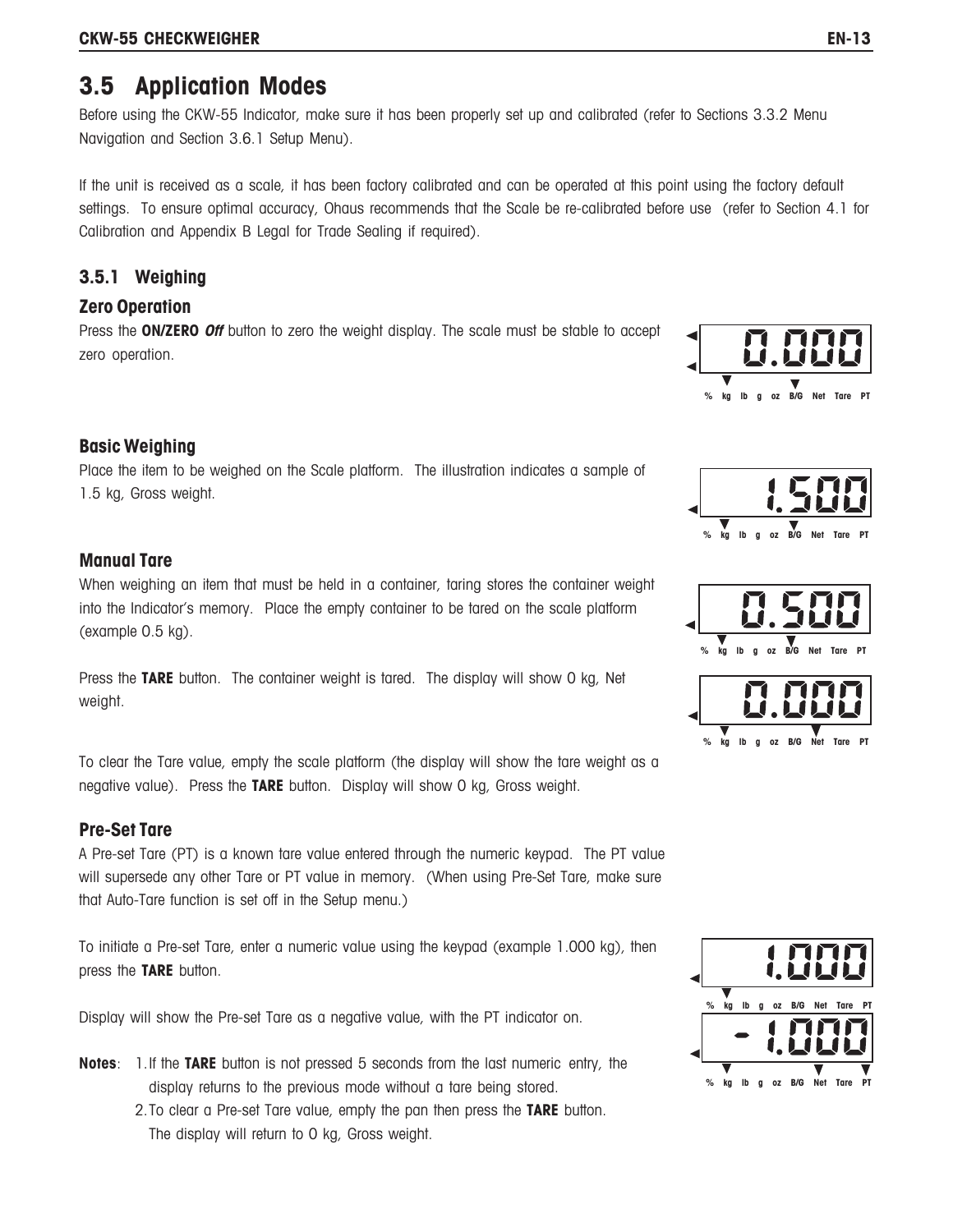#### **Auto-Tare**

Auto-Tare automatically tares the initial weight (such as a container) placed on the empty platform, without having to press the **TARE** button. The tare value is cleared automatically when the weight on the pan is fully removed.

In Auto-Tare mode, the Tare indicator blinks when waiting for a Tare item to be placed on the empty scale platform (with LFT On, there is no flashing Tare indicator).

When the On Accept setting is selected, weight values that are within the accept range will be tared automatically. **Note**: Auto-Tare supersedes any pre-set (PT) value in memory.

#### **Displaying Gross, Net, Tare**

When a tare has been entered, pressing the **G/N/T Menu** button successively displays the Tare, the Gross, and the Net weights. After a few seconds the scale automatically reverts to displaying the NET weight.

#### **Changing Units of Measure**

Press and hold the **PRINT Units** button until the desired measuring unit appears. Only measuring units enabled in the Readout-Unit Menu will be displayed (refer to Section 3.6.2).

### **Printing Data**

Printing the displayed data to a printer or sending the data to a computer requires that the communication parameters in the Print and Communication Menu are set (refer to Sections 3.6.4 and 3.6.5).

Press the **PRINT Units** button to send the displayed data to the RS232 port (the Auto-Print Mode in Section 3.6.4 function must be Off).

**Note**: If the **PRINT Units** button is pressed too long, the display advances to another measuring unit without sending the print data.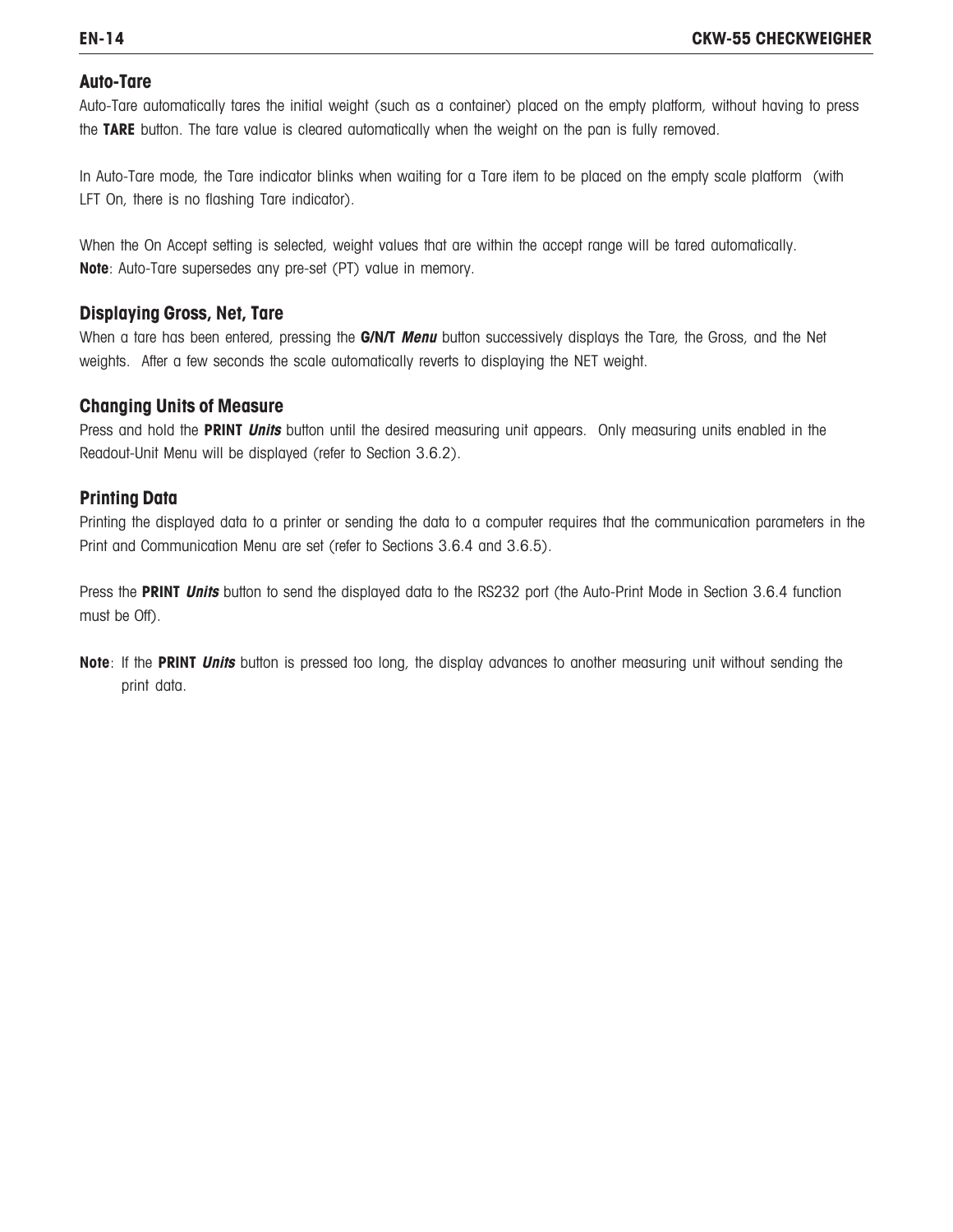#### **CKW-55 CHECKWEIGHER EN-15**

#### **Accumulation Operation**

The Accumulation function is always on and allows basic statistical information to be collected from multiple weighings. Accumulated data collected includes total count (or number of samples), total sample weight, average sample weight, and a standard deviation of sample weight. The information continues to accumulate and is retained until cleared or the scale is turned off.

To add a weight value to the Accumulation memory, place the item on the platform, then short press the **NEXT +/-** button. M-ADD is momentarily flashed on the display to indicate that the value is added into memory. Repeat this step for each additional item.

To view the Accumulation data, long press the **NEXT +/**- button. Accumulation data is displayed momentarily in the following sequence:

Display parameter COUNT, then the total number of weighed samples (example 150).

Display parameter TOTAL, then the total accumulated weight value (example 1504.05 kg).

Display parameter AVG, then the calculated average of the accumulated values (example 10.03 kg).

Display parameter S-DEV (standard deviation), then the calculated standard deviation (example 4.502 kg).

Display END, then the display returns to the active weighing mode.

To clear the Accumulation memory, press the **C** button during the display sequence. At the end of the display sequence, CLEAR is displayed and returns to active weighing mode.

- **Notes**: 1. If a value exceeds the size of the 6 digit display, the number will first be displayed in reduced decimal places, after this, the g and lb:oz units may be changed to kg and lb units. If the value still exceeds the display digits, Err will be displayed. The correct value with the original weighing unit will always be printed when the Accumulation data is printed.
	- 2. I/O- External Input setting should NOT be set to: S-S or T-S-S (refer to Section 3.6.6), since this menu setting also controls the functionality of the **NEXT +/-** button. The accumulate function is not available if either of these I/O selections are made.



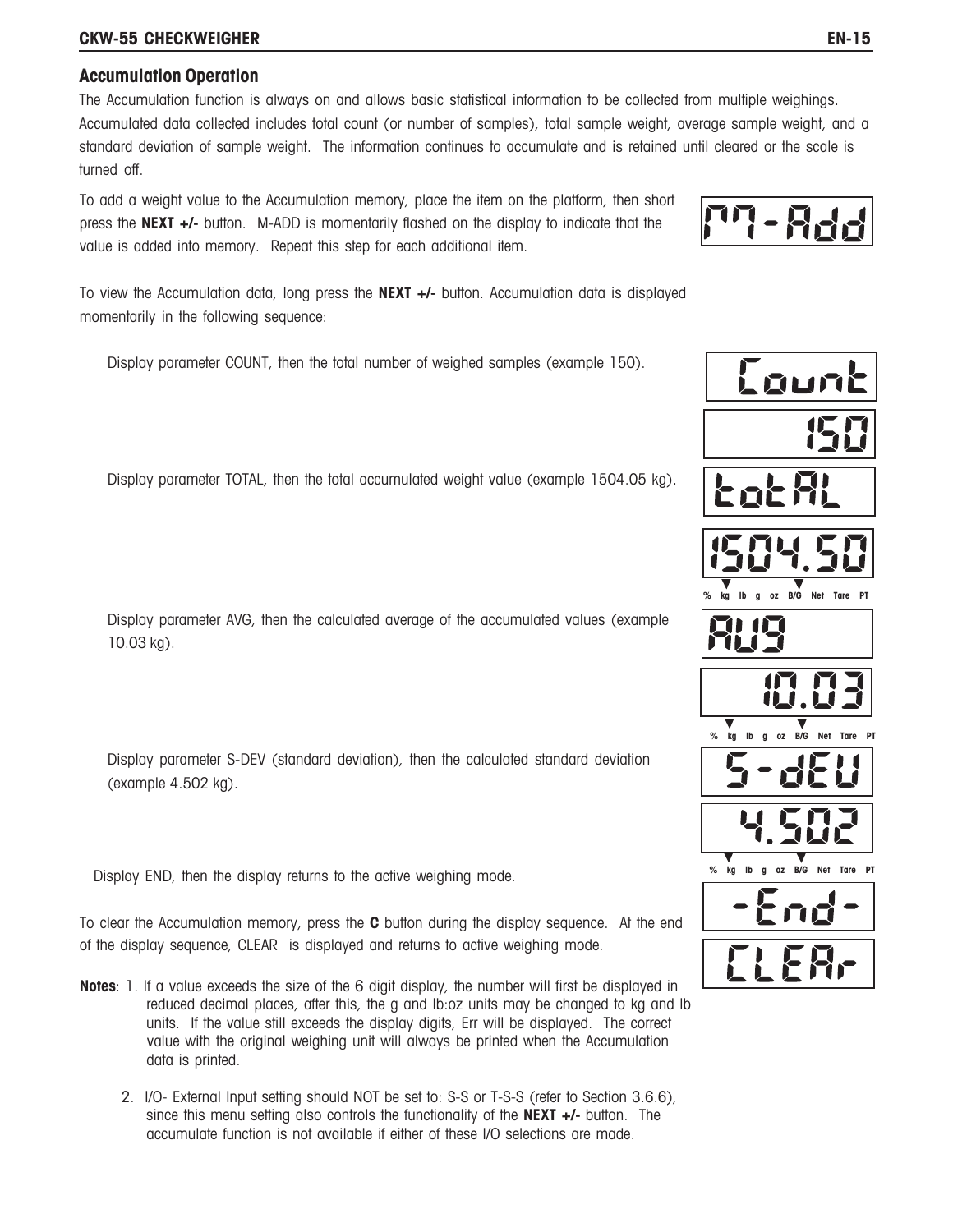#### **3.5.2 Checkweighing**

The CKW Series features multiple user-configurable checkweighing functions that permit weighing items against preset minimum-maximum and target parameters.

- **Notes**: 1. Checkweighing and target entry operations are enabled only when Checkweigh is turned on in the Mode Menu (refer to Section 3.6.3, Mode Menu). When enabled from the menu, Checkweigh mode is automatically active upon exiting from the Mode Menu.
	- 2.The weight of the item being checked is net of any Tare or Pre-set Tare value.

### **Bar Graph, Beeper and Weight Display Indication**

The CKW-55 Indicator features a 24-segment, 3-color Bar Graph, complemented by an audible Beeper and Weight Display visual alert (refer to Sections 3.6.1 Setup Menu and 3.6.3 Mode Menu). These checkweigh indication features are easily configurable and can be turned on or off to suit most user preferences.

Bar Graph segments illuminate according to the following conditions:

| Under (yellow) | $=$ weight is below preset minimum value.          |
|----------------|----------------------------------------------------|
| Accept (green) | $=$ weight is equal or within preset target range. |
| Over (red)     | $=$ weight exceeds preset maximum value.           |

**NOTE**: The checkweigh **TARGET** button and menu settings can be locked to resist tampering of checkweigh parameters (refer to Sections 3.6.3 Mode Menu and 3.6.8 Lock Menu).

### **Summary of Checkweigh Key Functions**

Use the following buttons to establish checkweigh set point values (Checkweigh Mode is on).

**TARGET** Checkweigh Start, Accept and Advance button.

- 1. Initiates the Target setting sequence and
- 2. Accepts the displayed values and advances to the next sequence.
- **C** In numeric entry sequence, short press clears one digit at a time, long press erases the display  $(shows - - - - -)$ . Re-enter a new value.
- **NEXT +/-** Toggles the displayed value being entered between negative and positive.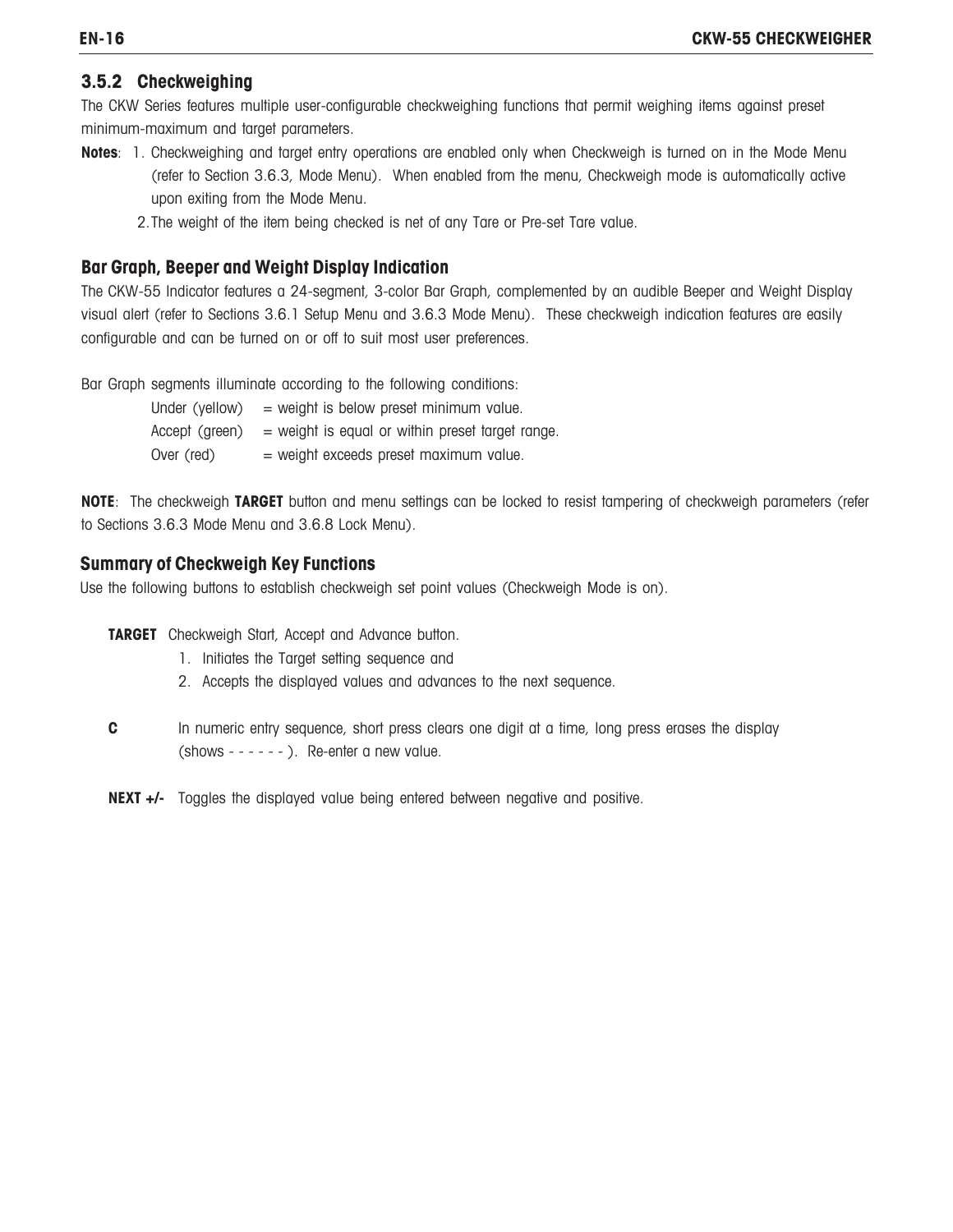#### **CKW-55 CHECKWEIGHER EN-17**

#### **Programming Accept Range by Numeric Key Entry**

In the Mode menu, set Checkweigh to On and Set Point Input to Range (refer to Section 3.6.3).

**NOTE**: The under and over set points are included in the Accept range.

Press the **TARGET** button to initiate check weigh entry sequence. UNDER flashes momentarily to indicate the first parameter to be entered. The last Yellow and the first Green Bar Graph segments are lit during entry.

The display flashes the last Minimum range value entered. Use the numeric keypad to enter a new Minimum range value.

**Note**: -NO- is displayed if the entered value is out of range or is not compatible with the graduation settings, (refer to Section 3.6.1).

Press **TARGET** to accept the entry. The display will freeze momentarily to confirm the entry.

OVER flashes momentarily to indicate the parameter to be entered next. The last Green and the first Red Bar graph segments are lit during entry.

The display flashes the last maximum range value entered. Use the numeric keypad to enter a new Maximum range value or press **C** to clear. .

Press TARGET to accept the entry. The display will freeze momentarily to confirm the entry.

END appears momentarily to confirm end of checkweigh entry sequence. The Indicator returns to active checkweighing mode.

**NOTES**: 1.Values entered can be from 1d to Full Scale capacity.

- 2.Minimum range value cannot be greater than maximum range value unless both values are negative.
- 3.For entry in the lb:oz units, the first decimal point entered is used as the lb oz separator, (eg. an entry of  $2.08.3 = 2$  lb  $8.3$  oz. At least one digit must be entered for the lb location, eg., an entry of  $0.15.9 = 0$  lb 15.9 oz.





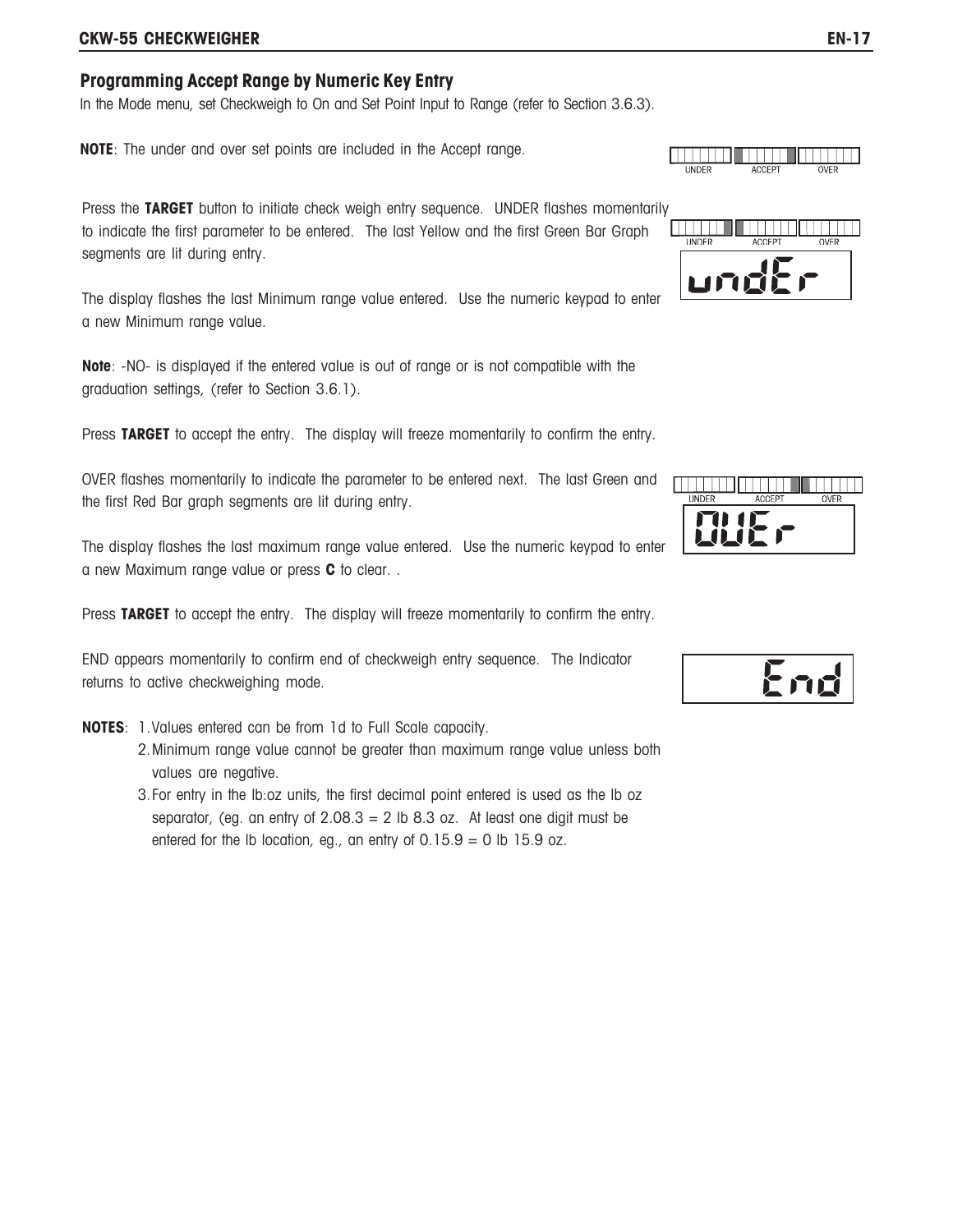#### **Programming Target, Minimum and Maximum Variance Values**

In the Mode menu, set Checkweigh to On and Set Point Input to Variance (refer to Section 3.6.3). Under and over values are entered as the variance from the target value.

Press the **TARGET** button to initiate checkweigh entry sequence. TARGET flashes momentarily to indicate the first parameter to be entered. The two center Green bar Graph segments are lit during entry.

The display flashes the last Accept Target value entered. If a different Accept value is desired, enter the new value via the numeric keypad (example 4 kg).

Press the TARGET button to accept the entry. The display will freeze momentarily to confirm the entry.

VAR UN flashes momentarily to indicate the parameter to be entered next (Variance-Under). The last Yellow and the first Green Bar Graph segments are lit during entry.

The display flashes the last Minimum Variance value entered. If a different Minimum Variance value is desired, enter the new value via the numeric keypad (example 1 kg).

**Note**: Variance values are absolute, no negative value allowed.

Press **TARGET** to accept the entry. The calculated value  $3.000$  (4 kg  $-1$  kg) will freeze momentarily to confirm the entry.

VAR OV flashes momentarily to indicate the parameter to be entered next (Variance-Over). The last Green and the first Red Bar Graph segments are lit during entry.

The display flashes the last Maximum Variance value entered.

If a different Maximum Variance value is desired, enter the new value via the numeric keypad (example 1.5 kg).

Press TARGET to accept the entry. The calculated value  $5.500$  (4 kg  $+ 1.5$  kg) will freeze momentarily to confirm the entry.

END appears momentarily to confirm end of checkweigh entry sequence. Indicator returns to active checkweighing mode.















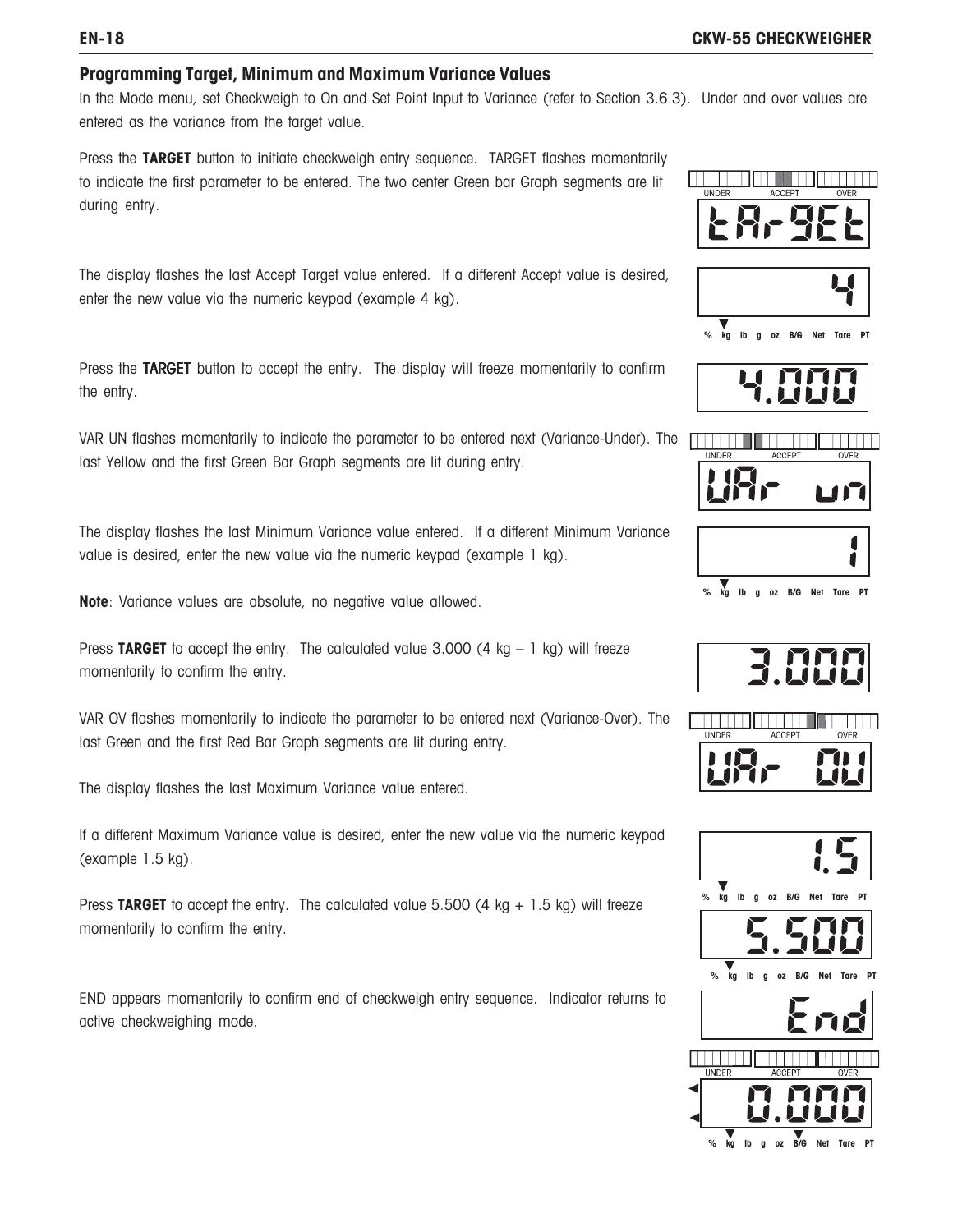### **Programming Target, and Minimum and Maximum % Variance**

In the Mode menu, set Checkweigh to On and Set Point Input to Percent (refer to Section 3.6.3).

Press the **TARGET** button to initiate checkweigh entry sequence. TARGET flashes momentarily to indicate the first parameter to be entered. The two center green Bar Graph segments are lit during entry.

The display flashes the last Accept Target value entered. If a different Accept value is desired, enter the new value via the numeric keypad (example 4 kg).

Press **TARGET** to accept the entry. 4.000 will freeze momentarily to confirm the entry.

VAR UN flashes momentarily to indicate the parameter to be entered next (Variance-Under). The last Yellow and the first green segments are lit during entry.

The display flashes the last Minimum % variance entered. If a different Minimum % variance is desired, enter the new value via the numeric keypad (example 25% of the Accept Target value 4 kg to reach a desired Minimum value of 3 kg).

**Note**: Variance values are absolute, no negative value allowed.

Press **TARGET** to accept the entry. The calculated value 3.000 (4 kg – 25% or 1 kg) will freeze momentarily to confirm the entry.

VAR OV flashes momentarily to indicate the parameter to be entered next (Variance-Over). The last Green and the first red bar graph segments are lit during entry.

The display flashes the last maximum variance value entered.

If a different maximum % variance is desired, enter the new value via the numeric keypad (example 37.5% of the Accept Target value 4 kg to reach a desired maximum value of 5.5 kg).

Press **TARGET** to accept the entry. The calculated value 5.500 (4 kg + 37.5 % or 1.5 kg) will freeze momentarily to confirm the entry.

END appears momentarily to confirm end of checkweigh entry sequence. Indicator returns to active checkweighing mode.





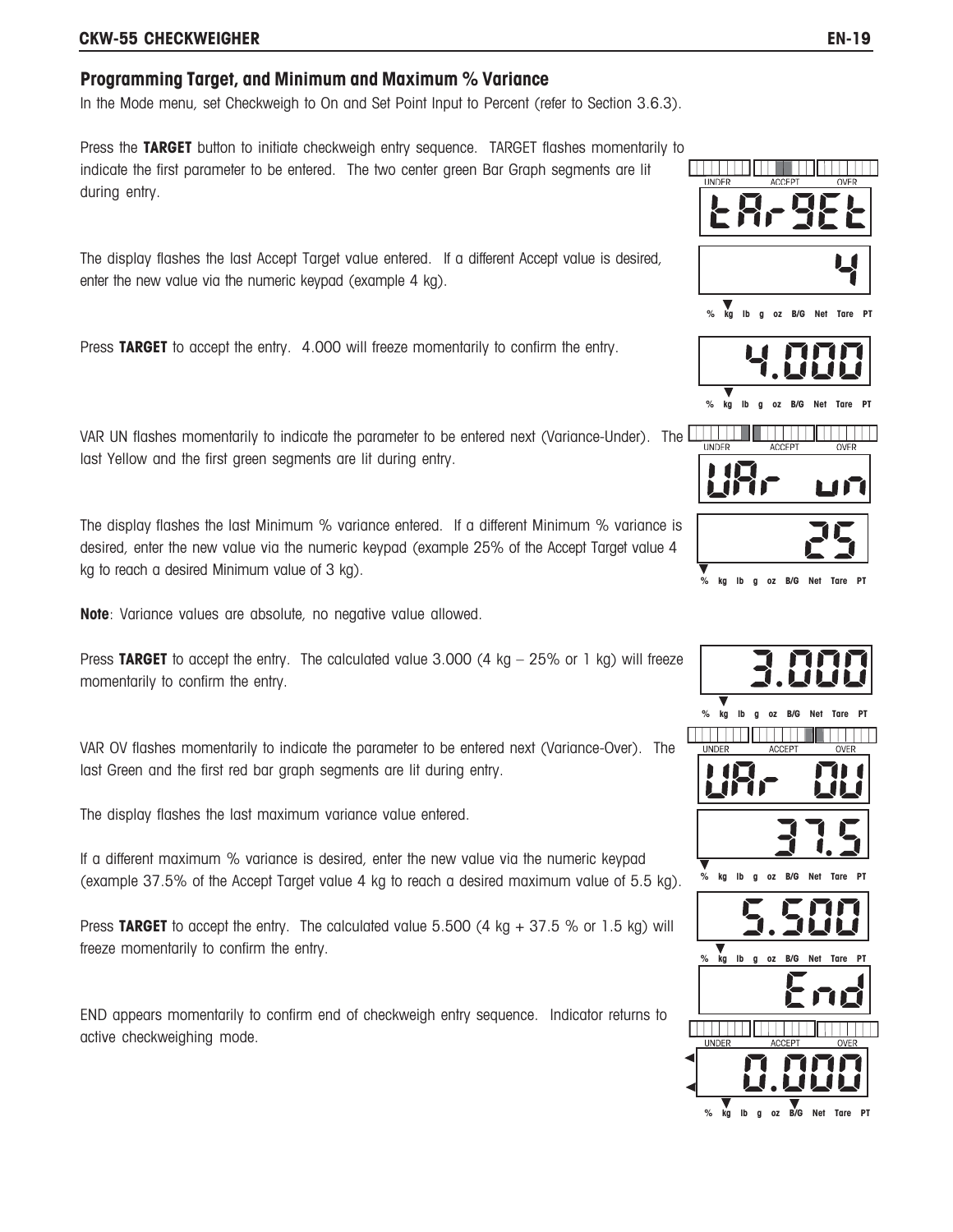#### **Normal Checkweighing Operation**

Normal checkweighing is used to determine when the weighed sample is within the target range. In this example, Target range settings are Under 3 kg and Over 5.5 kg.

If a container is used, tare it first.

Place the item to be weighed on the scale platform. The illustration indicates a sample weight of 4.25 kg. The bar graph display indicates weight is within the Accept range.

#### **Negative Checkweighing Operation**

Negative checkweighing is used to determine when the removed material is within the Target range. Press the **TARGET** button and set the Under and Over values as a negative value. This is done by entering the number first, then pressing the **+/-** button. In this example, Target range settings are Under -3 kg and Over -4.5 kg.

Place the item to be weighed on the scale platform. The illustration indicates a sample of 5.25 kg, Gross weight.

Tare the weight of the item.

Remove a portion of the item. The illustration indicates the removal of a 3.5 kg portion. The bar graph display indicates weight is within the Accept range.





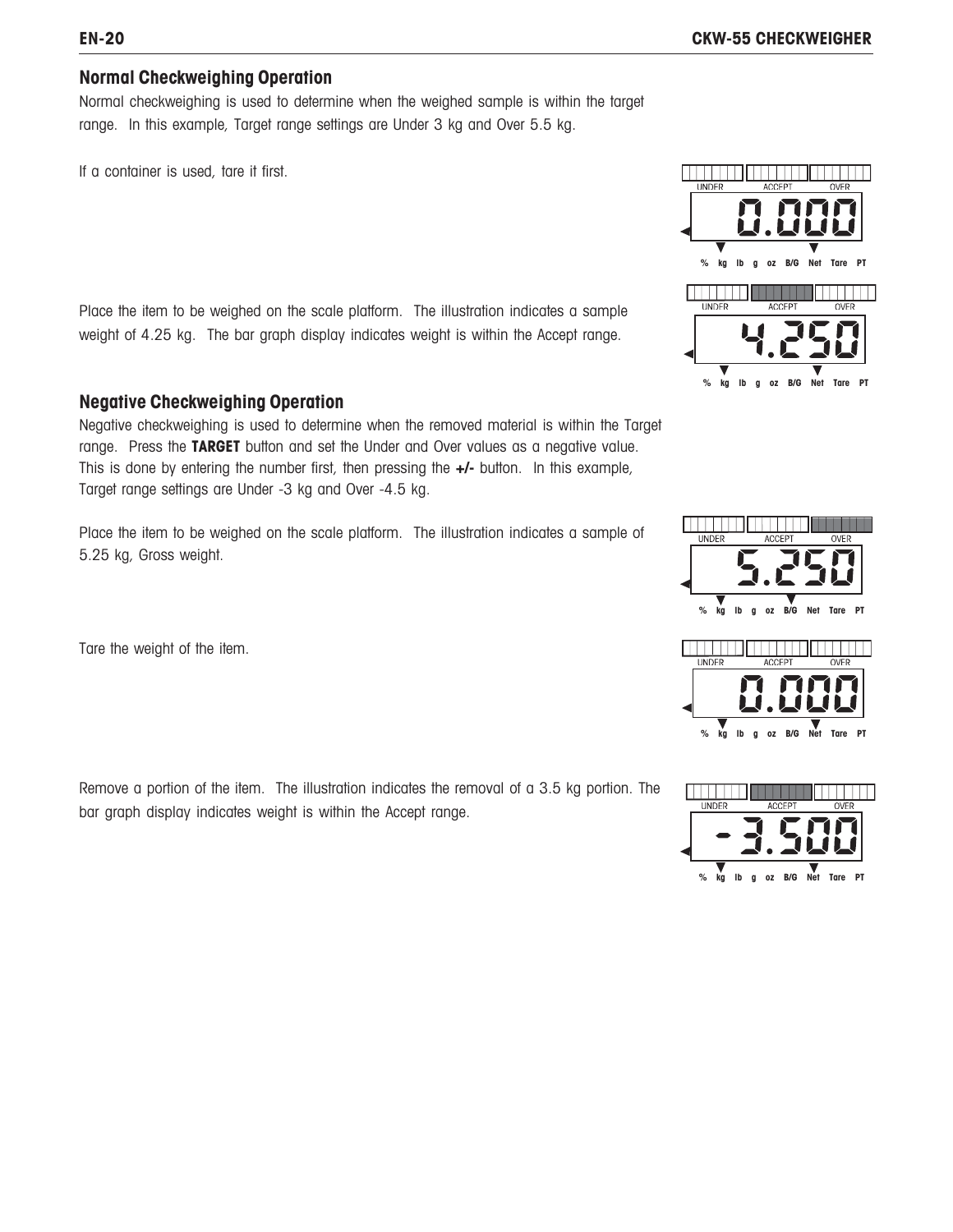#### **CKW-55 CHECKWEIGHER EN-21**

#### **Zero Checkweighing Operation**

Zero Checkweighing is used when comparing subsequent samples to an initial reference sample. Press the **TARGET** button to set target to zero, then set the Variance Under and Over values. In this example, Under and Over values are 0.050 kg.

**Note**: Any number entered for the Under value will automatically be a negative number.

Place the item representing the reference weight on the scale platform. The illustration indicates1 kg.

Tare the reference sample.

Remove the reference sample from the platform.weight. In this example, any weight that is 0.050 kg or more below 1 kg will display UNDER.

Place the item to be compared on the scale platform. The illustration indicates that the sample is 0.020 kg above the 1 kg reference weight and is within the accept range.



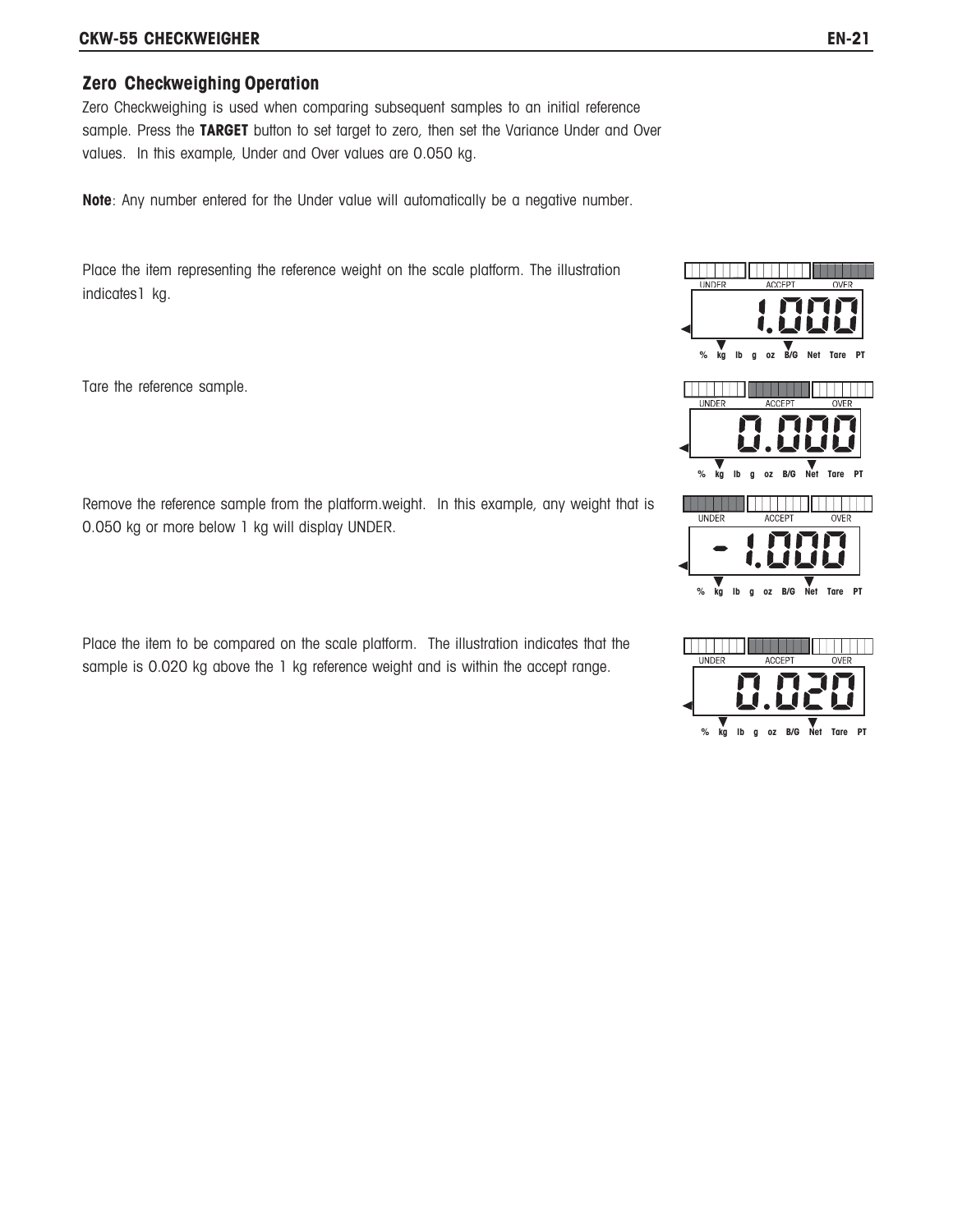#### **EN-22 CKW-55 CHECKWEIGHER**

#### **3.5.3 Library Operation**

The CKW-55 Indicator allows the storage of checkweighing data in 20 Library locations, designated ID 01 to ID 20. Each Library location includes: a Part Number or name, Pre-set Tare, Maximum, Minimum, and Target value. Data entered into the libraries can be recalled for use, edited or deleted.

The **LIBRARY Save** button can be locked to prevent unauthorized changes to the data (refer to Section 3.6.8 Lockout Menu).

#### **Summary of Library Key Functions**

Use the following buttons to establish checkweigh set point values (Checkweigh Mode and Library is on).

| <b>LIBRARY Save</b> | Short Press                                                                                                                |
|---------------------|----------------------------------------------------------------------------------------------------------------------------|
|                     | 1. Initiates the Library sequence, and                                                                                     |
|                     | 2. Accepts the displayed values and advances to the next sequence.                                                         |
|                     | Long Press during part number display or while END is displayed loads the library data, and exits to                       |
|                     | active weigh mode.                                                                                                         |
| $NEXT +/-$          | 1. During a Library ID display, short press advances to the next higher Library ID.                                        |
|                     | 2. Long press will begin scrolling through Lib ID's more quickly.                                                          |
|                     | 3. During Part Number entry, converts a 3 digit ASCII code to an alpha-numeric character.                                  |
|                     | 4. During numeric value entry sequence, short press toggles the displayed value between negative and<br>positive.          |
| C                   | 1. Short press in numeric entry sequence, clears one digit at a time. A long Press during data entry<br>erases all digits. |
|                     | 2. While END is displayed, a long press will erase the data in the selected library.                                       |
| Exit                | Exits any Library function.                                                                                                |

#### **Entering and Editing Library Data**

In the Mode menu, Library should be On. Library data is viewed in the Set Point Input setting as it was entered. In this example, Set Point Input setting is Variance.

**Note**: In Library entry mode, **LIBRARY Save** is used to confirm and advance to the next setting instead of **TARGET** button. Press the **LIBRARY Save** button to display the last active Library ID.

To choose another Library ID location, press the **NEXT +/-** button. The next Library ID location flashes, then the corresponding Part Number.

Display shows a flashing - - - - - - to indicate that there is no existing Part Number specified for this Library ID location. For improved identification, an identifying part number or product ID may be entered.

Enter the desired Part Number (up to 6 digits + 6 decimal points) (example 30123.0) using the numeric keys.

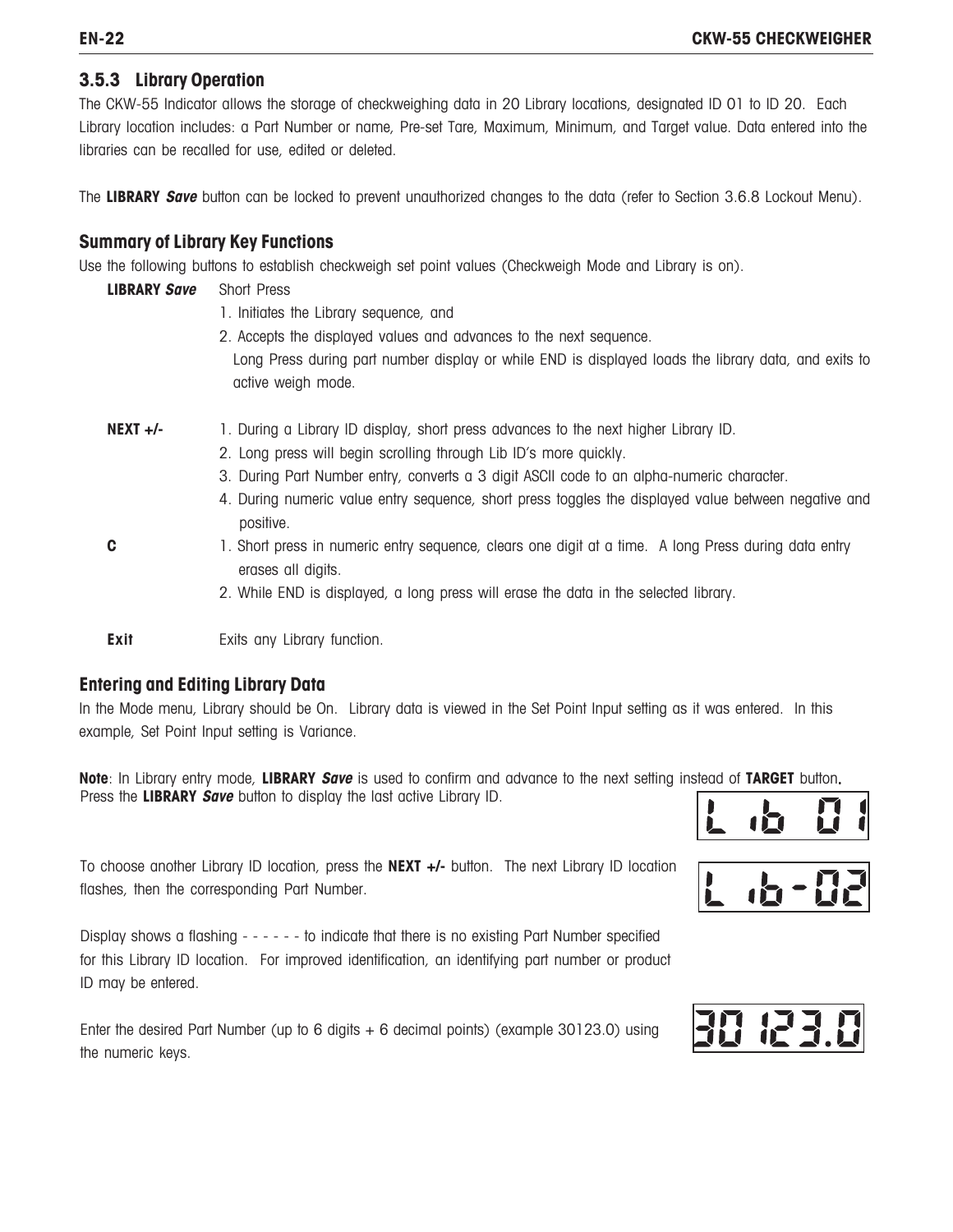# **Entering and Editing Library Data (Cont.)**

or

To enter letters instead of numbers, use the ASCII entry format: Enter a 3 digit ASCII code shown in Table 6-2, then press **NEXT+/**- button. The 3 digits convert to an equivalent single ASCII character, non-displayable ASCII codes produce "\_". (Example: HAM-6 = 072, **NEXT +/-**, 065, **NEXT +/-**, 077, **NEXT +/-**,109, **NEXT +/-**, 045, **NEXT +/-,** 6.) **Note**: two entries are required to make the letter M or W.

Press **LIBRARY Save** and advance to the next parameter: Pre-set Tare. P-TARE momentarily flashes.

Display flashes 0.000 or the last value entered. Use the numeric keys to enter the desired Preset Tare value (example 0.500 kg).

In the following example, Variance has been selected as the Set Point Input in the Mode menu. Press **LIBRARY Save** to save the current entry and advance to the next parameter: TARGET momentarily flashes.

- **Notes:** 1. - - - is displayed if no previous data was specified for the respective parameters.
	- 2. Use the **C** button to clear previous data.

Enter the desired value (example 4 kg) using the numeric keys.

Press **LIBRARY Save** to save the current entry and advance to the next parameter: VAR UN (Variance-Under).

Note: Variance values are absolute, no negative value allowed.

Enter the desired Minimum tolerance value (example 1 kg) using the numeric keys.

Press **LIBRARY Save** to accept the entry. The calculated value 3.000 (4 kg – 1 kg) will freeze momentarily to confirm the entry.

Advance to the next parameter: VAR OV (Variance-Over). VAR OV flashes momentarily. The last Green Bar Graph and the first Red segment are displayed during entry.

Enter the desired Maximum tolerance value (example 1.5 kg) using the numeric keys.











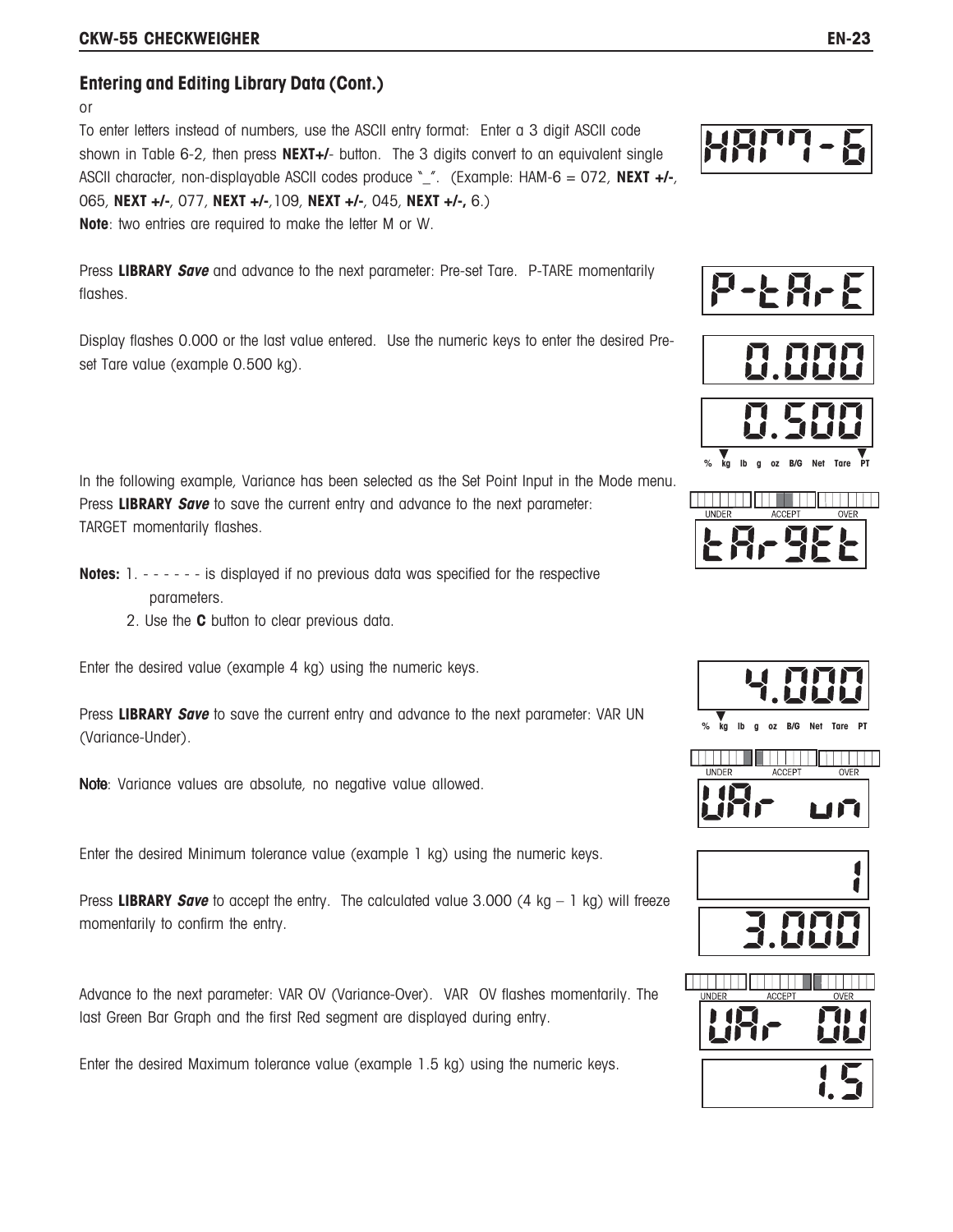5.500

### **Entering and Editing Library Data (Cont.)**

Press **LIBRARY Save** to accept the entry. The calculated value 5.500 (4 kg + 1.5 kg) will freeze momentarily to confirm the entry.

Display -END- indicates end of Library entry sequence.

To review data entries before saving, short press **LIBRARY Save** to cycle through entries.

Long press **LIBRARY Save** to save and exit to active weighing mode. While exiting the weighing mode, the Library ID SAVED and READY is momentarily displayed.

OR

To cancel the entries, short press the C button while END is displayed. While exiting to the weighing mode, CANCEL is momentarily displayed. Data entries are not saved and the original data are retained.

### **Loading an Existing Library to the Active Checkweigh Mode**

Press the **LIBRARY Save** button. The last Library ID momentarily flashes followed by the part number or name assigned.

To advance to another Library ID, repeatedly press the **NEXT +/-** button until the desired Library is reached.

To load the selected Library ID, long press LIBRARY Save. While exiting to the weighing mode, the Library ID and READY are displayed.

**Note**: If no button is pressed within 30 seconds, no changes are retained and the display returns to the weighing mode.













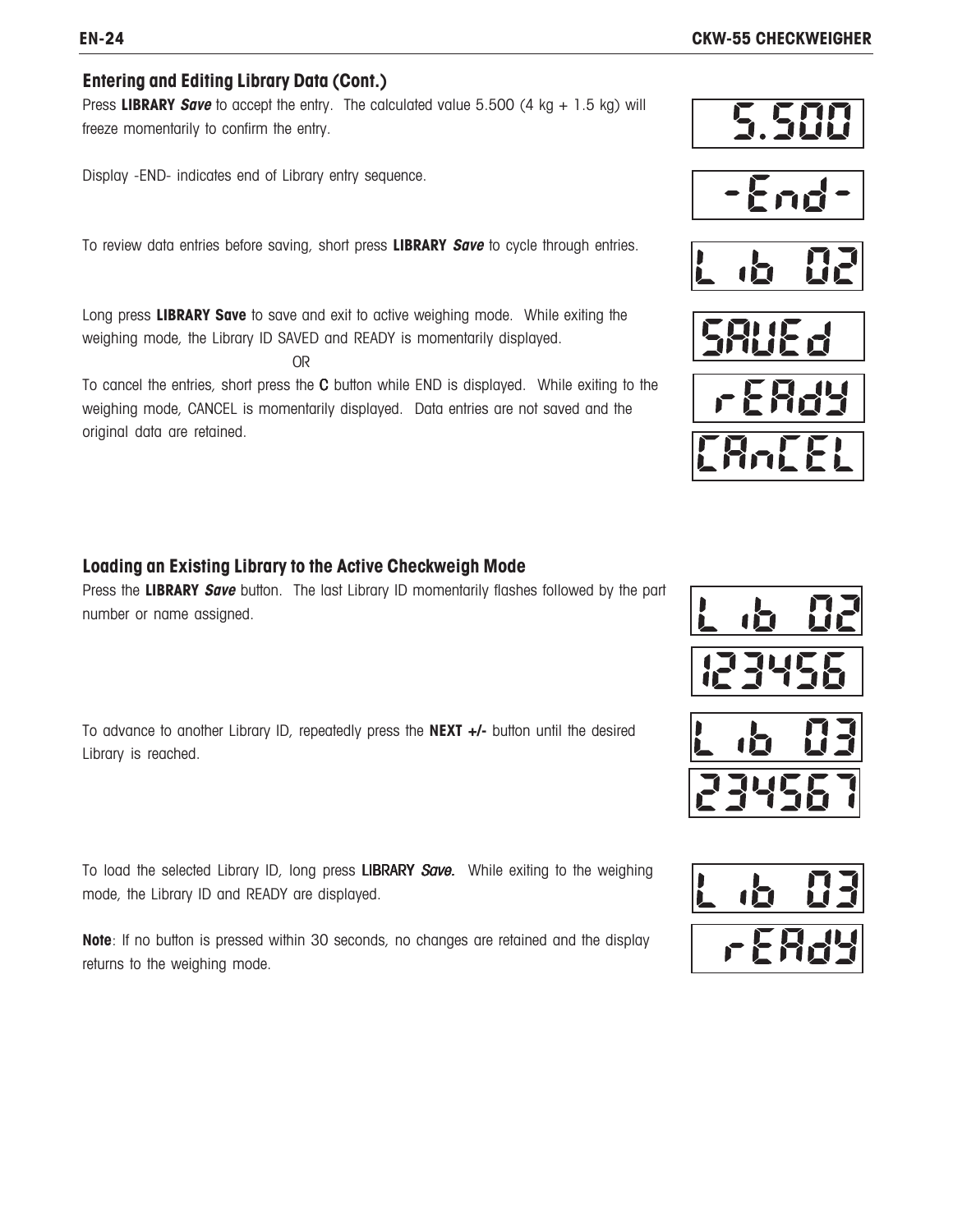#### **Reviewing Library Data**

To review Library data, the Library must be set On.

If the library is Off, pressing the **LIBRARY Save** button will display the message -NO-, and returns to the active weighing mode.

Press **LIBRARY Save** button, the last active Library location and Part Number will be displayed. Press the **NEXT +/-** button to advance to another Library, or press **LIBRARY Save** button to review the current Library data. Continue to press **LIBRARY Save** button until all data has been reviewed. When END is displayed, press the **TARE Exit** button to cancel and exit, or press **LIBRARY Save** button then **NEXT +/**- button to continue reviewing additional Libraries.

## **Erasing Library Data**

Access the desired Library to be removed using the **LIBRARY Save** button and **NEXT +/-** button. Repeatedly press the **LIBRARY Save** button until END is displayed. Long press the **C** button, the Library ID is displayed, then CLEAR is displayed. The contents of the selected Library is erased.

# **3.6 Scale Settings**

This section describes the settings available in each menu.

### **3.6.1 Setup Menu**

Access this Menu to configure metrological parameters.

#### **Reset**

This menu item is used to reset the Setup menu to the factory defaults. **Note**: Capacity and graduation settings are not reset. Selections are: **No**, Yes

### **Legal for trade**

This menu item is used to enable or disable Legal for trade compliant operation. Selections are: **OFF**, On. **Note**: Certain menu items are restricted as shown in Section 3.3.1.

### **Calibration Unit**

This menu item is used to define the unit of measure for calibration. Selections are: **kg**, lb.

### **Full Scale Capacity**

This menu item is used to define the capacity setting of the scale. The display flashes the last Full Scale Capacity value entered.

If a different Full Scale Capacity value is desired, enter the new value via the numeric keypad. Values entered are whole numbers from 3 to 100,000 (refer to Appendix E).

**Note**: Changes will require a re-calibration for correct operation.

#### **Graduation**

This menu item is used to define the scale readability. The display flashes the last Graduation value entered. If a different Graduation value is desired, enter the new value via the numeric keypad.















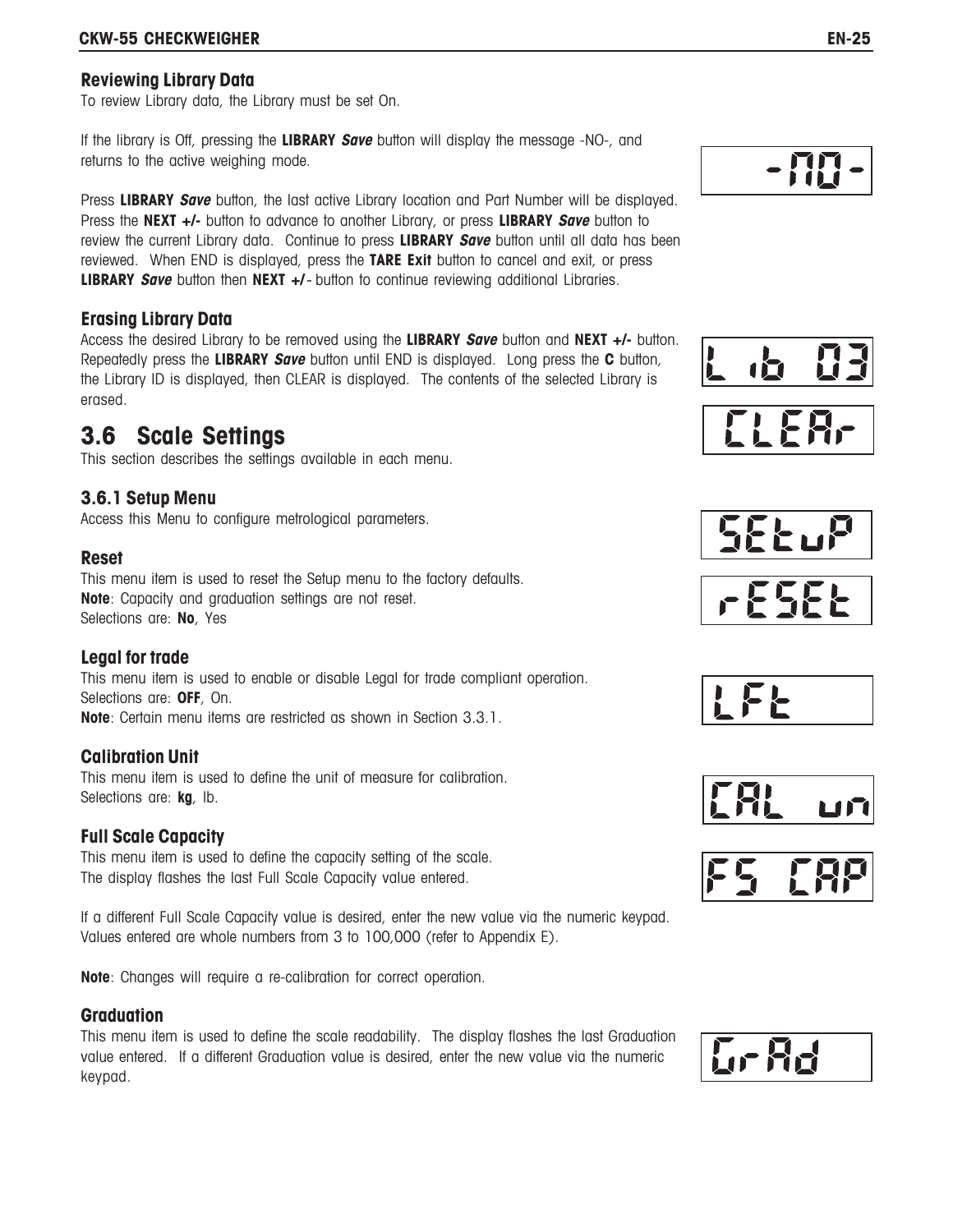#### **Notes**:

1.Values entered must be submultiples of 1, 2 or 5, and between .0005 to 50.

- 2.Full Scale Capacity and Graduation combinations may not exceed 20,000 divisions for CKW-55 Indicators or 6000 to 7500 divisions for CKW Scales. Invalid entries will result in a display -NO- and will not be saved.
- 3.With LFT set to ON, Full Scale Capacity and Graduation combinations may not exceed 10,000 for CKW-55 Indicators, or 3,000 for CKW Scales
- 4.When Full Scale Capacity and graduation combinations exceed the resolution limits, the Graduation value will be adjusted automatically.

### **Zero Range**

This menu item is used to define the percentage of full capacity load that may be cleared by pressing the **ON/ZERO Off** button. Selections are: 2%, **18%** and 100%.

**Note**: With LFT On, Zero Range defaults to 2%.

### **Retain Zero Data**

This menu item is used to enable or disable Retain Zero Data function. When set On, indicator stores the current zero point and restores it on power-up. Selections are: **OFF**, On.

# **Auto-Tare**

Selections are:

- $\mathbf{OFF} = \mathbf{A}$ uto-Tare is Off.
- $ON =$  Auto-tare is On.
- ON ACC= Auto-Tare On accept is enabled. When On Acc is selected, a delay value may be entered using the numeric keypad.
- $(0.5 5)$  = The value entered must be from 0.5 to 5 seconds.

### **Beeper Volume**

This menu item is used to define the beeper volume. Selections are: HI, **LO** and OFF.

### **Beeper Key**

This menu item is used to enable or disable the beeper. Selections are: **OFF**, ON.

#### **End**

Represents the end of the menu.











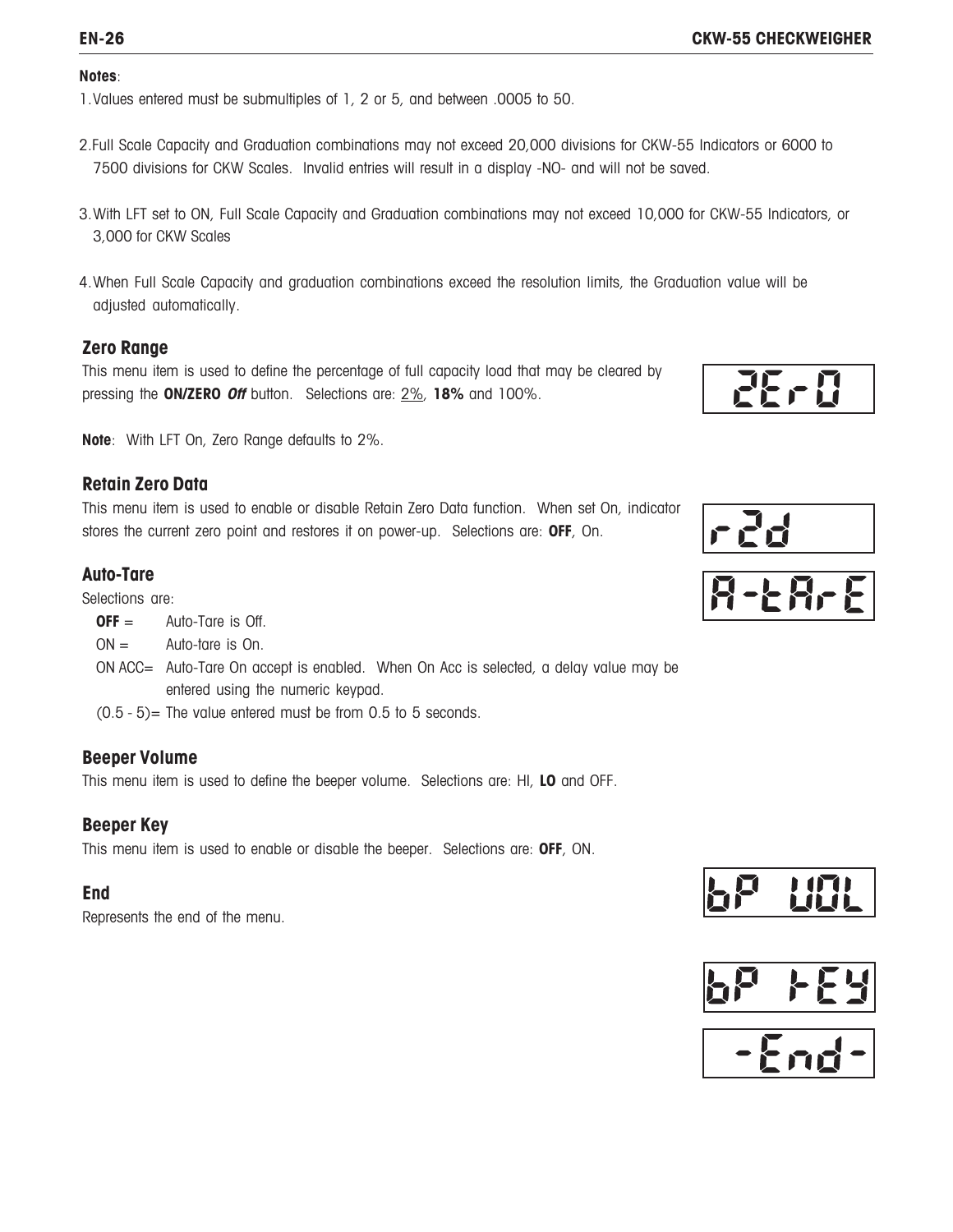### **3.6.2 Readout menu**

The Readout menu is used to configure display parameters and adopt the scale to environmental conditions.

### **Reset**

This menu item is used to reset the Readout menu to factory defaults. Selections are: **No**, Yes.

### **Units**

This menu item is used to define which units will be enabled for use. Selections are: **kg**, lb, g, oz, lb:oz, percent. In the event that all units are set to Off, the unit selected for calibration will forced ON. After pressing the **Yes** button, each unit may be set to OFF or ON.

**Note: Percent** unit is only available with a checkweigh target value. (See Section 3.6.3 Mode-Set Point Input and Section 3.5.2 Checkweigh Operation). The displayed value is the percent relative to the target weight value (example, if a target value is 100 kg, a 100 kg weight is displayed as 100%, 75 kg is displayed as 75%, 150 kg is displayed as 150%).

# **Stable Range**

This menu item is used to specify a tolerance limit to indicate a Stable condition (Stable indicator turns on). Selections are: 0.5, **1**, 2, 5 (scale divisions).

# **Averaging Level**

This menu item is used to specify how much filtering is used to compensate for vibration or excessive air currents. Selections are: Lo, **Med**, Hi.

### **Auto-Zero Tracking**

This menu item is used to define the Auto-Zero Tracking threshold. AZT minimizes the effects of temperature changes and small disturbances on the zero reading. The scale maintains the zero display until the threshold is exceeded. Selections are: OFF, **0.5**,1, 3 (scale divisions).

# **Weight Display Brightness Level**

This menu item is used to define the brightness of the weight display. Selections are: OFF (display blank), Lo, **Med**, Hi.

# **Bar Graph Brightness Level**

This menu item is used to define the brightness of the Bar Graph display. Selections are: OFF, Lo, **Med**, Hi.















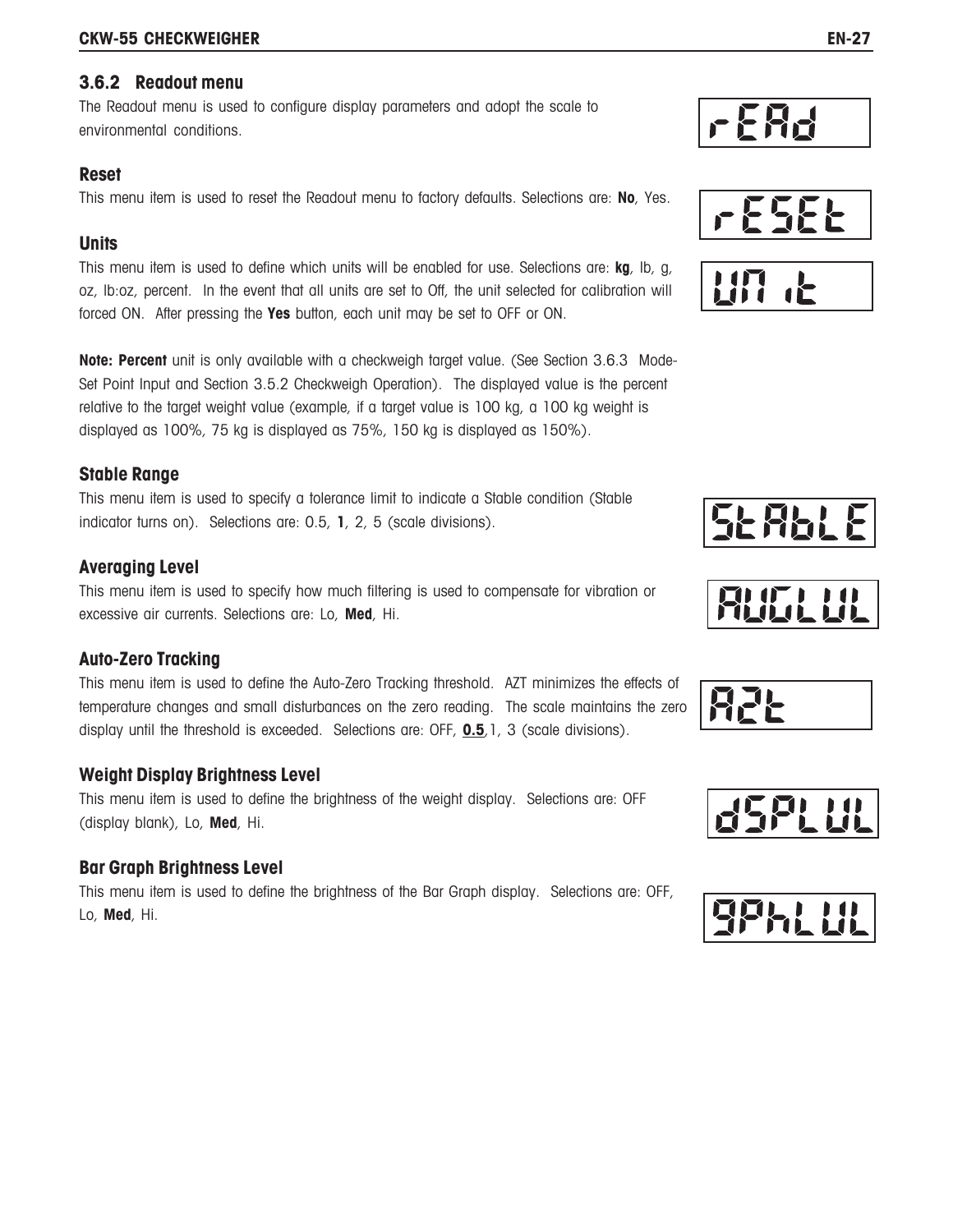#### **Power Saver**

This menu item is used to enable power saving function. Selections are:

#### **SLEEP**

Specifies the number of minutes that the display will remain on in the absence of scale activity. The display flashes the last Sleep value entered. Values between 0 to 99 are entered via the numeric keypad. A value of 0 is equal to Sleep mode OFF. **Note**: With LFT turned On, the scale must be at center of zero for sleep mode to initiate.

#### **AUTO-OFF**

Specifies the number of minutes that the Indicator will remain on in the absence of scale activity. The display flashes the last value entered. Values between 0 to 99 are entered via the numeric keypad. A value of 0 is equal to Auto-Off Timer OFF.

#### **END**

Represents the end of the menu.

### **3.6.3 Mode Menu**

The Mode menu is used to configure parameters of the available application modes.

#### **Reset**

This menu item is used to reset the Mode menu to factory defaults. Selections are: **No**, Yes.

#### **Checkweigh Mode**

This menu item is used to enable or disable the Checkweigh mode. Selections are: OFF, **On**.

#### **Library Mode**

This menu item is used to enable or disable the Library mode. Selections are: **OFF**, On.

#### **Set Point Input**

This menu item is used to define checkweigh set point formats. (refer to Section 3.5.2). Selections are:

| Range (RNG)    | $=$ Acceptance range between a Minimum (under) and Maximum (over)<br>value.            |
|----------------|----------------------------------------------------------------------------------------|
| Variance (VAR) | = Input a Target value and the Minimum and Maximum weight variance<br>from the Target. |

Percent (PCT)  $=$  Input a Target value and the Minimum and Maximum % variance from the Target.

**Note**: Changing the set-point input settings clears existing set-point entries.











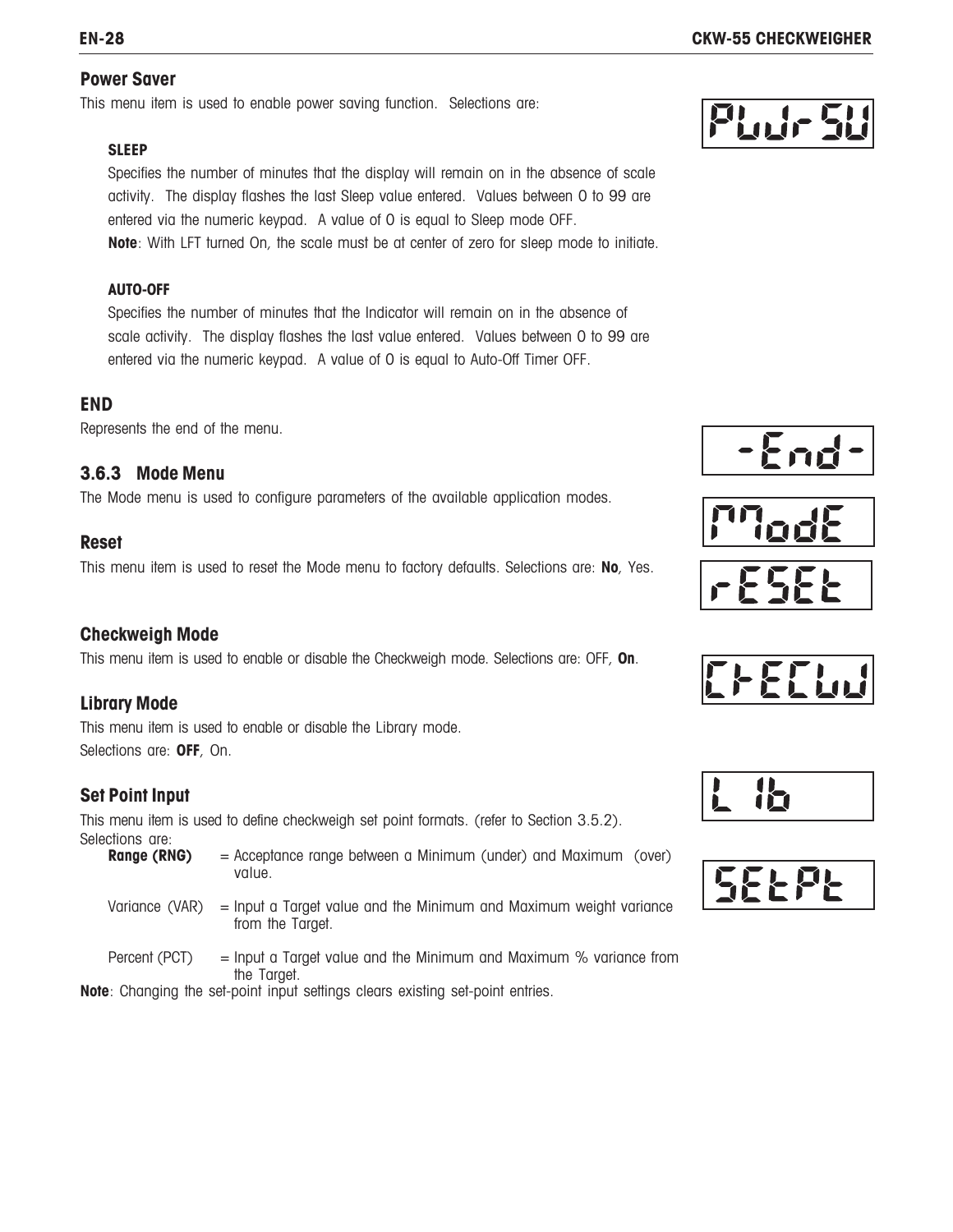#### **Beeper Signal**

This menu item is used to define when beeper sounds an (audible alert) during checkweighing. Selections are:

| <b>OFF</b> | $=$ Beeper does not sound.                                                                                                                      |
|------------|-------------------------------------------------------------------------------------------------------------------------------------------------|
| Accept     | $=$ Beeper sounds when the weighed value is within the Accept range<br>(corresponding to green LED bar graph area).                             |
| Under      | = Beeper sounds when the weighed value is below the minimum acceptable<br>range (corresponding to yellow LED bar graph area)*.                  |
| Over       | = Beeper sounds when the weighed value exceeds the maximum acceptable<br>range (corresponding to red LED bar graph area).                       |
| $(U-O)$    | Under-Over = Beeper sounds when the weighed value is outside of the Accept range<br>(corresponding to the yellow and red LED bar graph areas)*. |

**\*Note**: When under is indicated, the beeper signal does not sound when the pan is cleared.

#### **Weight Display Signal**

This menu item is used to define the checkweigh conditions when the LED weight display flashes as a visual alert during checkweighing. Selections are:

| <b>OFF</b> | $=$ LED weight display does not flash in any checkweigh condition.                                                                                           |
|------------|--------------------------------------------------------------------------------------------------------------------------------------------------------------|
| Accept     | $=$ LED weight display flashes when the weighed value is within the Accept<br>range (corresponding to green LED bar graph area).                             |
| Under      | = LED weight display flashes only when the weighed value is below the<br>minimum acceptable range (corresponding to yellow LED bar graph area)*.             |
| Over       | $=$ LED weight display flashes only when the weighed value exceeds the<br>maximum acceptable range (corresponding to red LED bar graph area).                |
| $(U-0)$    | Under-Over = LED weight display flashes when the weighed value is outside of the Accept<br>range (corresponding to the yellow and red LED bar graph areas)*. |

**\*Note**: When under is indicated, the display signal does not flash when the pan is cleared.



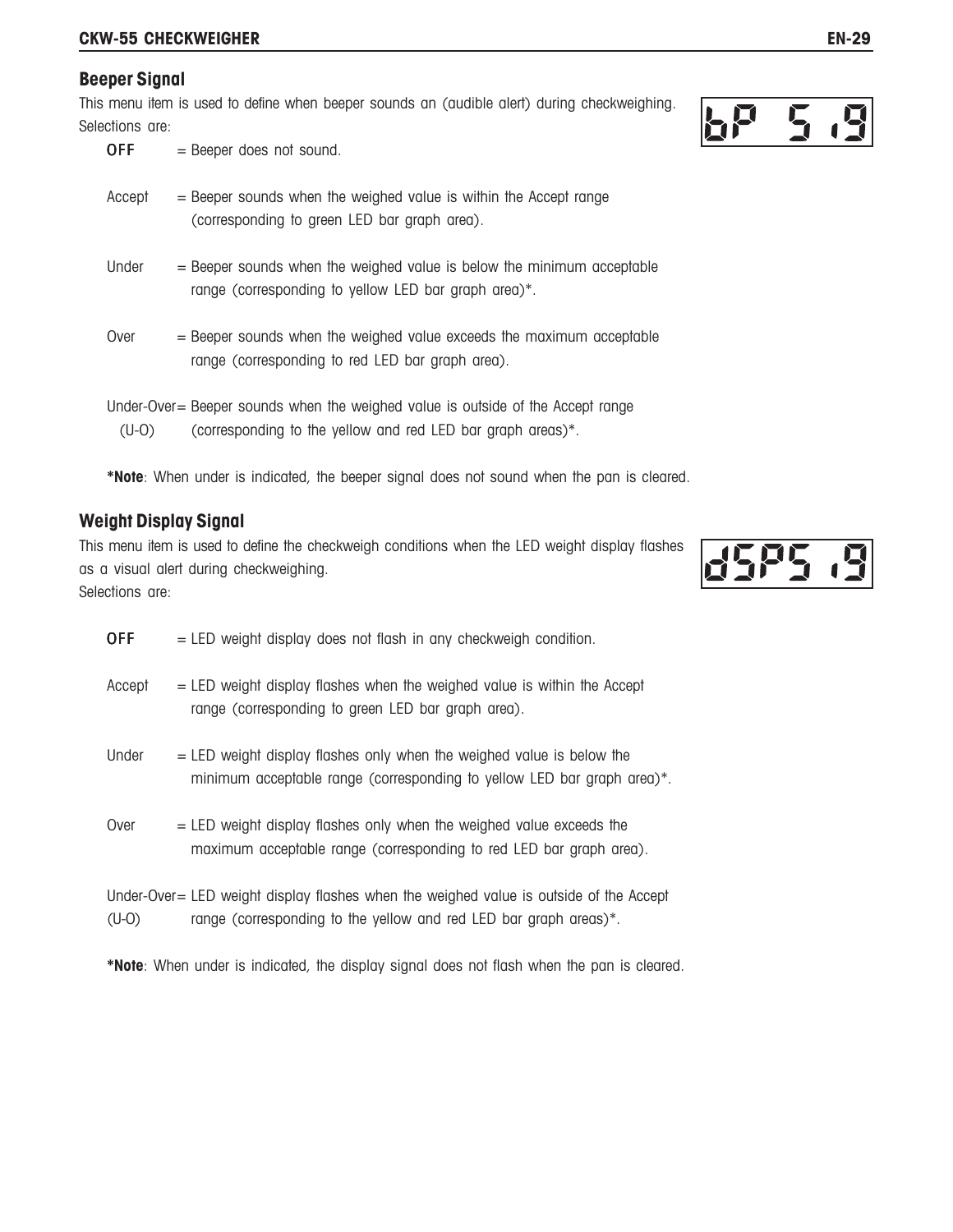#### **Bar Graph Increment**

This menu item is used to define how the bar graph segments are incremented during checkweighing.

Selections are:

- Scaled  $=$  Each bar graph increment is automatically calculated based on the set point entries and scaled relative to the scale capacity.
- $AUTO = Each bar graph increment is automatically calculated based on the set point$ entries.
- User  $=$  The value of under and over bar graph increment is set by the user via the numeric keypad.

When selected, the display flashes the last Increment value entered. Enter a value within one scale division and full scale capacity.

**Note**: The user value can be set to represent the weight of a single item which will display as a single segment.

### **Graph Display**

This menu item is used to define how the bar graph segments are grouped during checkweighing. Selections are:

Segment  $=$  Bar graph segment light up one at a time. (SEG)

Bar  $=$  Bar graph segments light up as a continuous bar.

Block  $=$  Bar graph section will light up as a single block. (BLOC)

#### **END**

Represents the end of the menu.



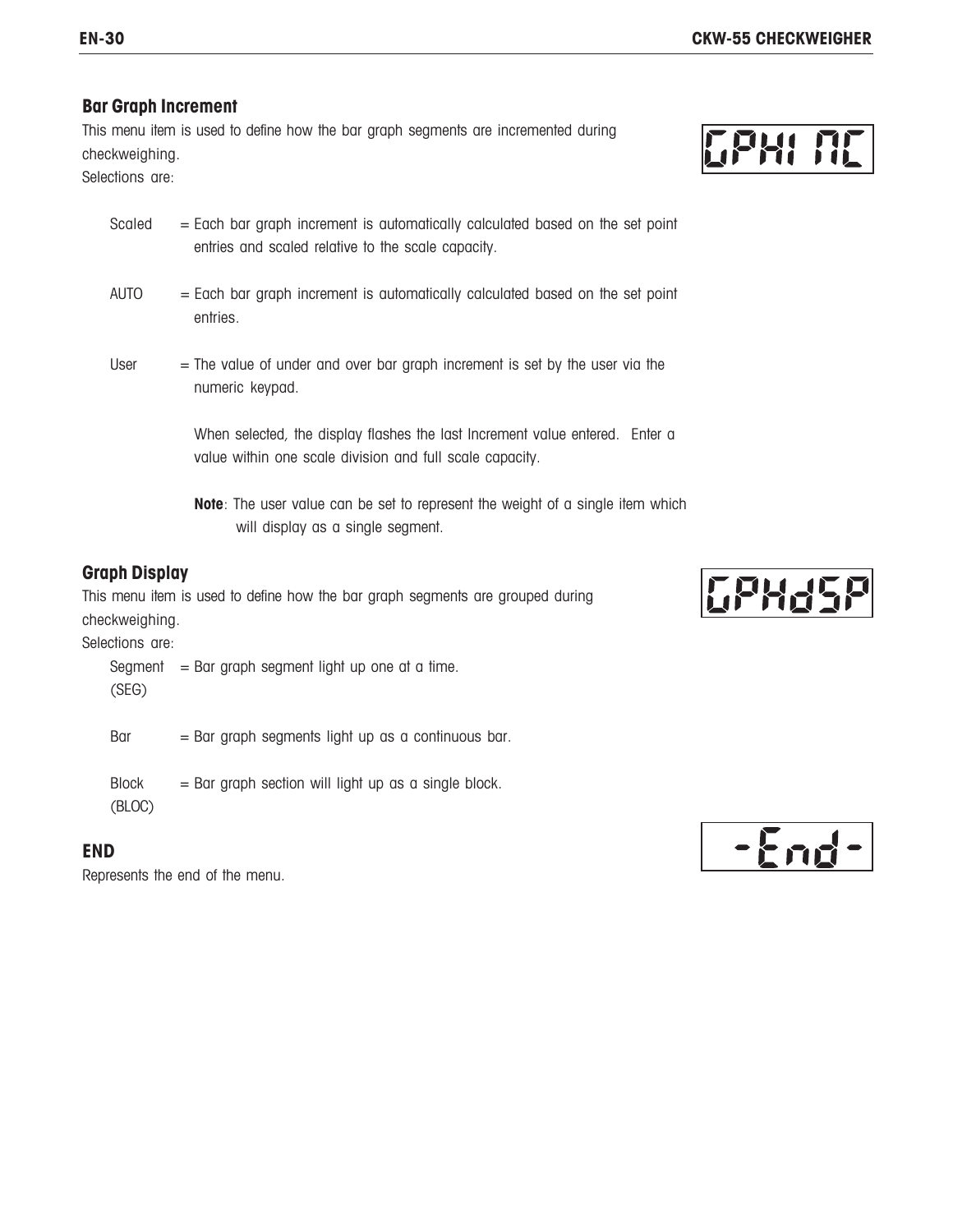### **3.6.4 Print Menu**

The Print Menu provides settings for printing methods and options.

#### **RESET**

This menu item is used to reset the Print menu to factory defaults. Selections are: **No**, Yes.

# **Print Stable Data Only**

This menu item is used to enable or disable the printing of stable values only. Selections are: **OFF,** On (default if LFT is On).

# **Auto Print**

This menu item is used to select automatic printing options. Selections are:

| <b>OFF</b>        | $=$ Auto-print feature is off.                                                                                            |
|-------------------|---------------------------------------------------------------------------------------------------------------------------|
| On Stable         | = Prints first stable non-zero value after each change in weighing<br>value.                                              |
| Interval (INTRVL) | = Prints data on user-selected intervals. This allows specifying the<br>print interval times (in seconds from 1 to 3600). |
| Continuous        | $=$ Prints data continuously.                                                                                             |

# **Print Content**

This menu item is used to define the content of the printed data. Selections are:

| Display                     | $=$ Allows printing of the displayed weight. Selections are: OFF or <b>On.</b>                                    |
|-----------------------------|-------------------------------------------------------------------------------------------------------------------|
| Numerical                   | = Allows output of numeric data only, no additional descriptive text will<br>be printed. Selections are: OFF, On. |
| Header                      | = Allows printing the pre-set header (OHAUS, Model No., and software<br>version). Selections are:                 |
| <b>OFF</b>                  | $=$ Header data is not printed.                                                                                   |
| Single                      | $=$ Header data is printed only once at the very next printout*.                                                  |
| Cont                        | = Header data is printed in each printout of weighing result.                                                     |
| Setpoint Data<br><b>OFF</b> | = Allows printing of the Setpoint Input values. Selections are:<br>$=$ Setpoint Input data is not printed.        |
| Single                      | $=$ Setpoint Input data is printed once only at the very next printout*.                                          |
| Cont                        | = Setpoint Input data is printed in each printout of weighing result.                                             |
|                             | *Note: The Single printout option is reset at each power on cycle, or if the<br>single setting is reselected.     |















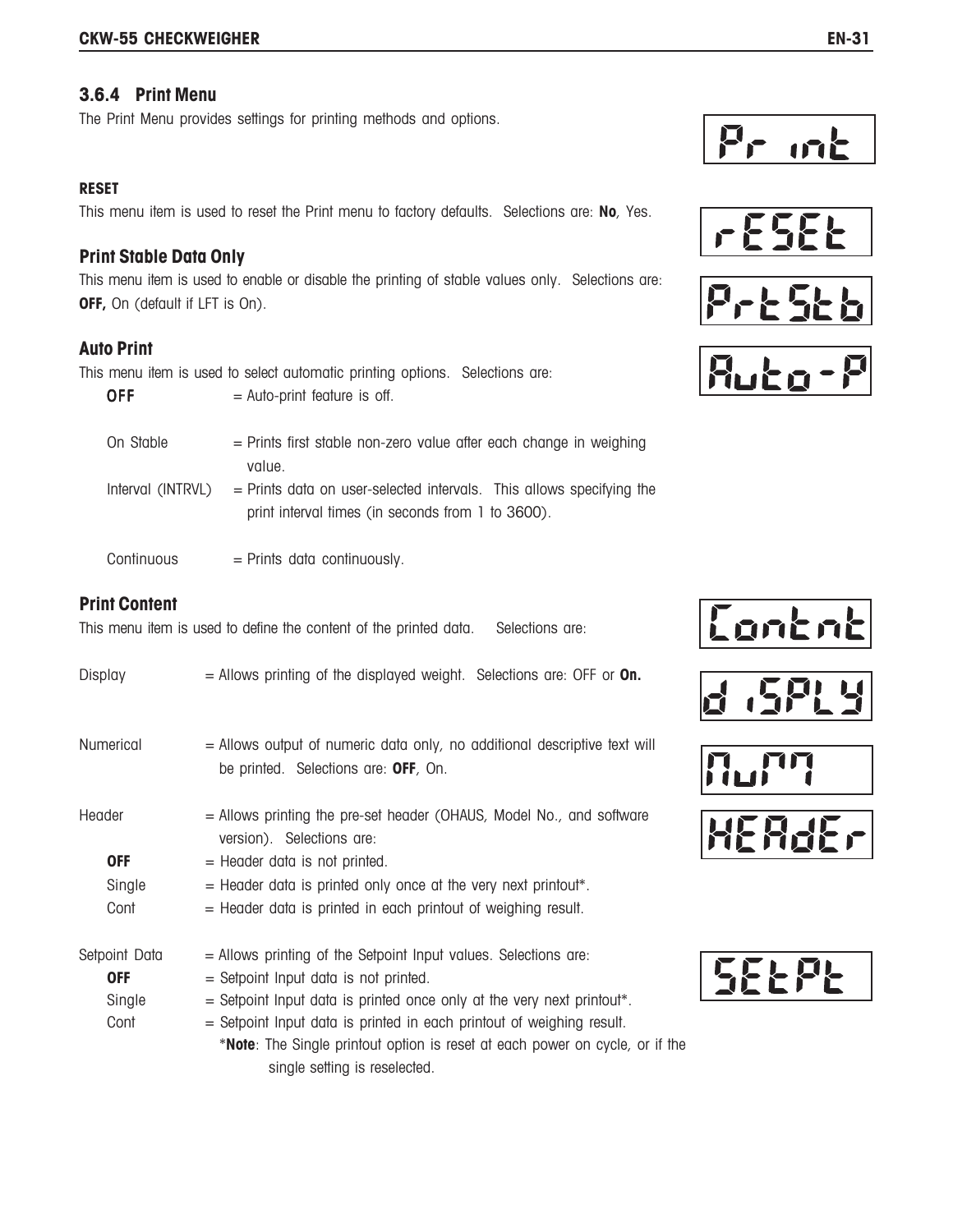| Gross                                 | Allows printing the Gross weight value. Selections are: OFF or On.<br>$=$                                                                                                                                                                    |
|---------------------------------------|----------------------------------------------------------------------------------------------------------------------------------------------------------------------------------------------------------------------------------------------|
| Net                                   | Allows printing the Net weight value. Selections are: OFF or On.<br>$=$                                                                                                                                                                      |
| Tare                                  | Allows printing the Tare weight value. Selections are: OFF or On.<br>$=$                                                                                                                                                                     |
| <b>GMP</b>                            | Allows printing of specified GMP data. Selections are:<br>$=$                                                                                                                                                                                |
| DT-TM                                 | $=$ Prints GMP Date-Time menu. Selections are: <b>OFF</b> or On.                                                                                                                                                                             |
| <b>USER</b>                           | = Prints GMP User ID. Selections are: OFF or On.                                                                                                                                                                                             |
| <b>PROJ</b>                           | $=$ Prints GMP Project ID. Selections are: <b>OFF</b> or On.                                                                                                                                                                                 |
| <b>SCALE</b>                          | = Prints GMP SCALE ID. Selections are: OFF or On.                                                                                                                                                                                            |
| <b>NAME</b>                           | $=$ Prints GMP Name. Selections are: <b>OFF</b> or On.                                                                                                                                                                                       |
| <b>PRINT</b><br>Off<br>Single<br>Cont | Access the Print GMP Print menu. Selections are:<br>$=$<br>GMP data is not printed.<br>$=$<br>GMP data is printed once only at the very next printout*.<br>$=$<br>Setpoint Input data is printed in each printout of weighing result.<br>$=$ |

\***Note**:The Single printout option is reset at each power on cycle, or if the Single setting is reselected.

| ACCUM        | $=$ Access the Print Accumulation Data menu. Selections are:                                                                                                |
|--------------|-------------------------------------------------------------------------------------------------------------------------------------------------------------|
| <b>COUNT</b> | $=$ When On, this prints out the number of weighments or events in<br>Accumulation memory. Selections are: OFF or On.                                       |
| TOTAL        | $=$ Access the Print Accumulation Total menu. When On, this prints out the<br>total weight value in Accumulation memory. Selections are: OFF or On.         |
| <b>AVG</b>   | = When On, this prints out the calculated average weight value in the<br>accumulation memory.                                                               |
| S-DFV        | $=$ Access the Print Accumulation Standard Deviation menu. When On, this<br>prints out the calculated Standard Deviation. Selections are: <b>OFF</b> or On. |























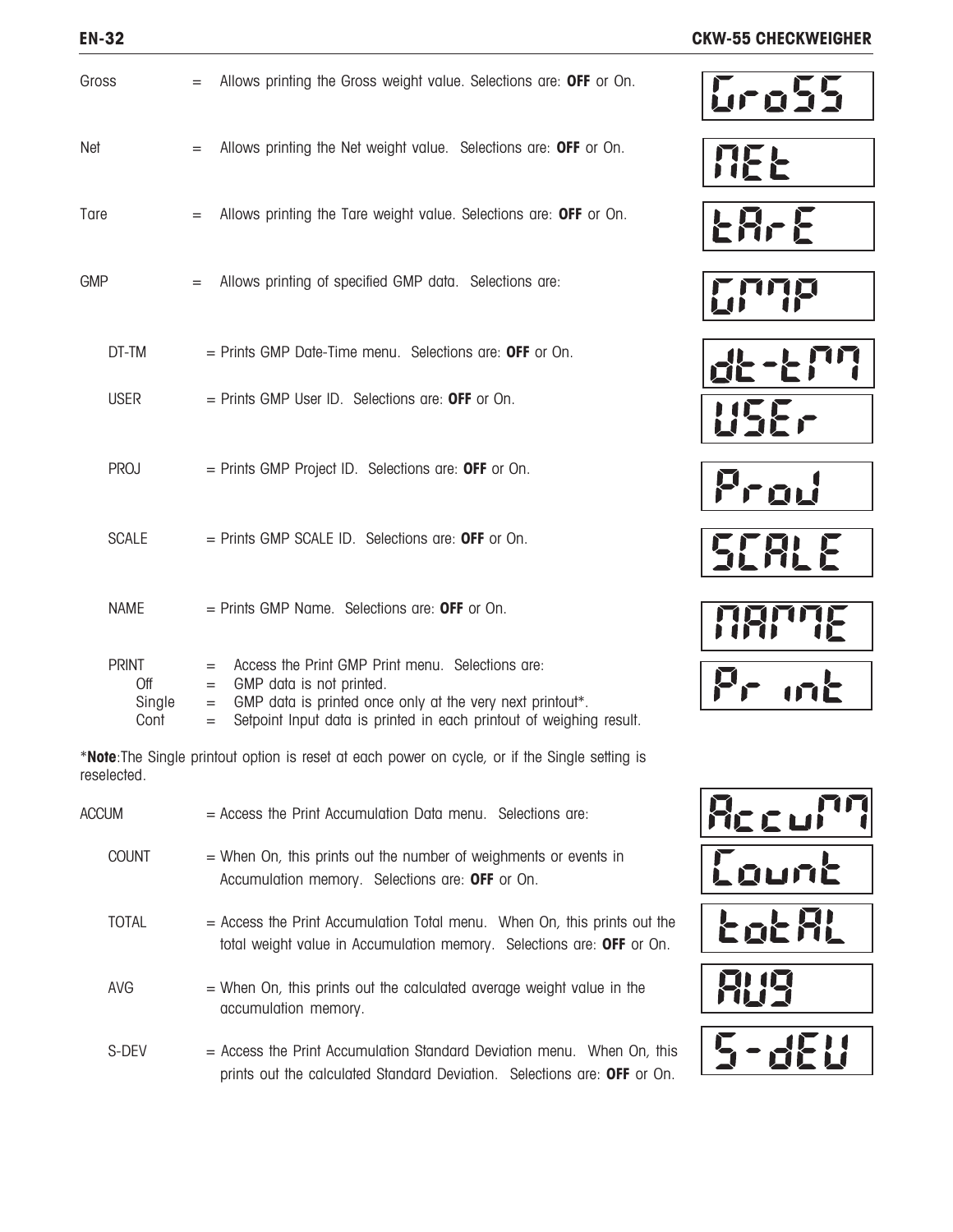#### **Print Layout**

This menu determines the format of data output to a printer or computer. Selections are: Format and Line Feed.

#### **FORMAT**

This menu item is used to define printing format. Selections are:

Column (COLUM) = A multi-line (single column style) printout is generated. A CRLF is added after each item.

Line  $= A$  single line printout is generated. (A TAB space is added between each item and a CRLF is used only after the very last item.

#### **LINE FEED**

This menu item is used to define form feeds. Selections are:

- **Off**  $=$  No feeds (except for default 1 CR/LF) are appended to the printout.
- $4LF = 4$  line feeds are appended to the printout.
- Form  $= A$  form feed is appended to the printout.

### **List Menu Settings**

This menu item is used to obtain printouts of the stored menu parameters and library data.. Selections are:

MENU = Selections are: **No,** Yes, (the information is printed immediately one time on the selection of Yes.

Library  $=$  This allows print out of the stored Library data. Selections are: **No**, Yes, (the information is printed immediately one time on the selection of Yes).

#### **END**

Represents the end of the menu.

#### **3.6.5 Communication Menu**

The Communication menu item is used to configure printing and communications parameters of the serial port. All communication is accomplished using standard ASCII characters. Characters shown in Appendix A, Table A-1, RS232 Command Table are acknowledged by the indicator. The default serial output format is shown below.

|         |  |  | Field: Polarity   Space   Weight   Space   Units   Stability   CR   LF |  |
|---------|--|--|------------------------------------------------------------------------|--|
| Length: |  |  |                                                                        |  |

Definitions: Polarity, "-" sign if negative, blank if positive.

Weight, up to 6 numbers and 1 decimal, right justified, leading zero blanking. Units, up to 5 characters.

Stability, "?" character is printed if not stable, blank if stable.

**Note**: If the Print Content-Numeric Only is set to On, the Units and Stability fields are omitted.

#### **Reset**

This menu item is used to reset the Communication menu to factory defaults. Selections are: **No**, Yes.

















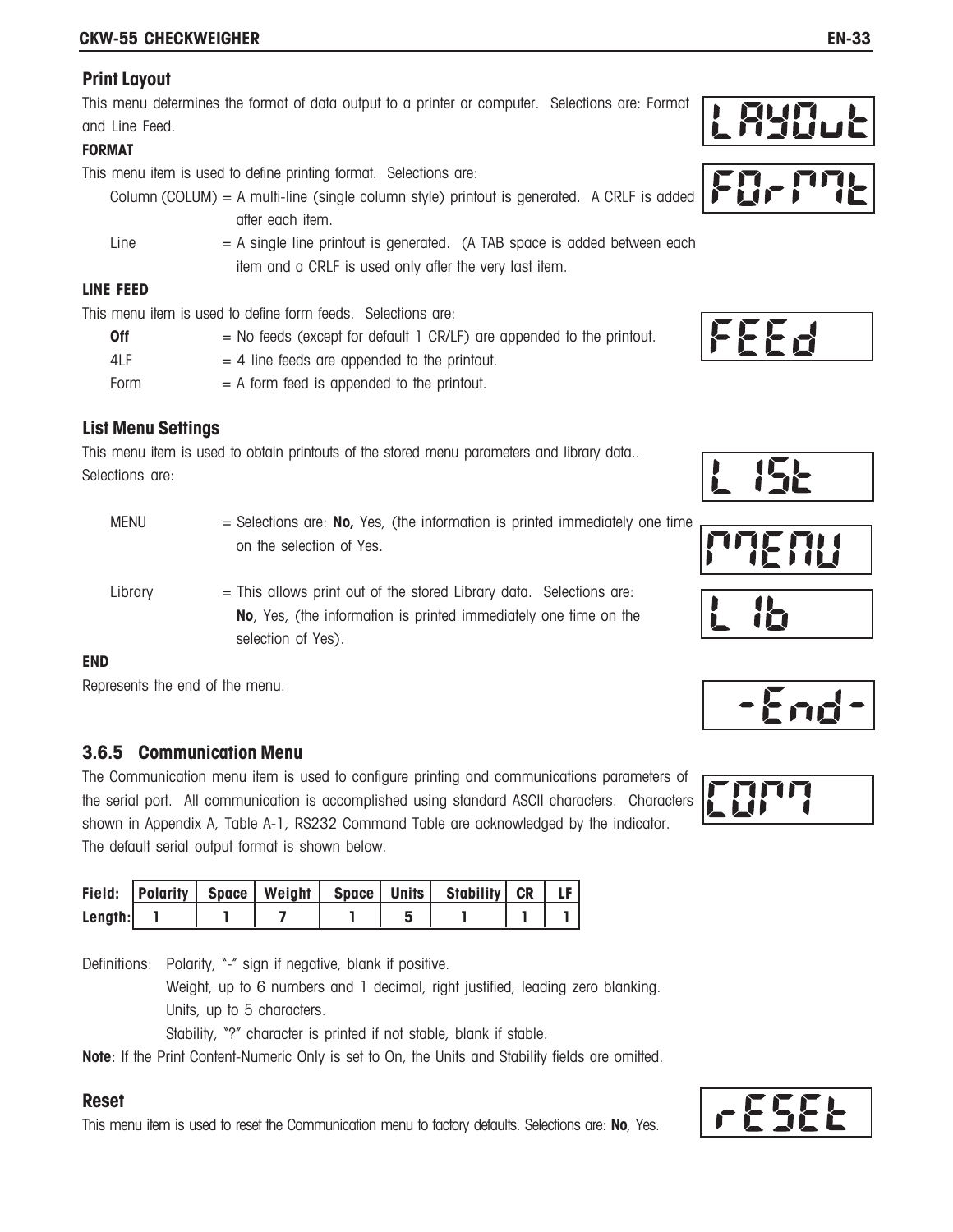### **EN-34 CKW-55 CHECKWEIGHER**

#### **Baud Rate**

This menu item is used to define Baud rate. Selections are: 300, 600, 1200, 2400, 4800, **9600** or 19200.

#### **Parity**

This menu item is used to define parity. Selections are: **None,** Odd or Even.

# **Data Length**

This menu item is used to define data length. Selections are: **7** or 8.

# **Stop Bit**

This menu item is used define the number of stop bits. Selections are: 1 or **2**.

### **Handshake**

This menu item is used to define the flow control method used during serial communication. Selections are: **None** or XON/XOFF (ON-OFF).

### **Address**

This menu item is used to define the identifying scale address used during RS485 communication. Selections are:

**Off** = When Off is selected, communication format is compatible with RS422.

 $On = Communication format is compatible with RS485.$ 

An adress parameter from: 00, **01**,...,99 can be entered.

**Note**: RS485 operation, the correct address must precede all data to the scale. When the scale transmits, this same address is sent out first to identify where the data string came from.

# **Alternate Command**

This menu item is used to define alternate command characters for Print, Tare and Zero.

Select the command name, then enter the corresponding ASCII code for the desired character via the numeric keypad. Then press the **Yes** button. Refer to Table 6-2 for a list of ASCII codes and their equivalent characters.

**Note**: An ASCII code cannot be selected if already used for another function.

#### **END**

Represents the end of the menu.

















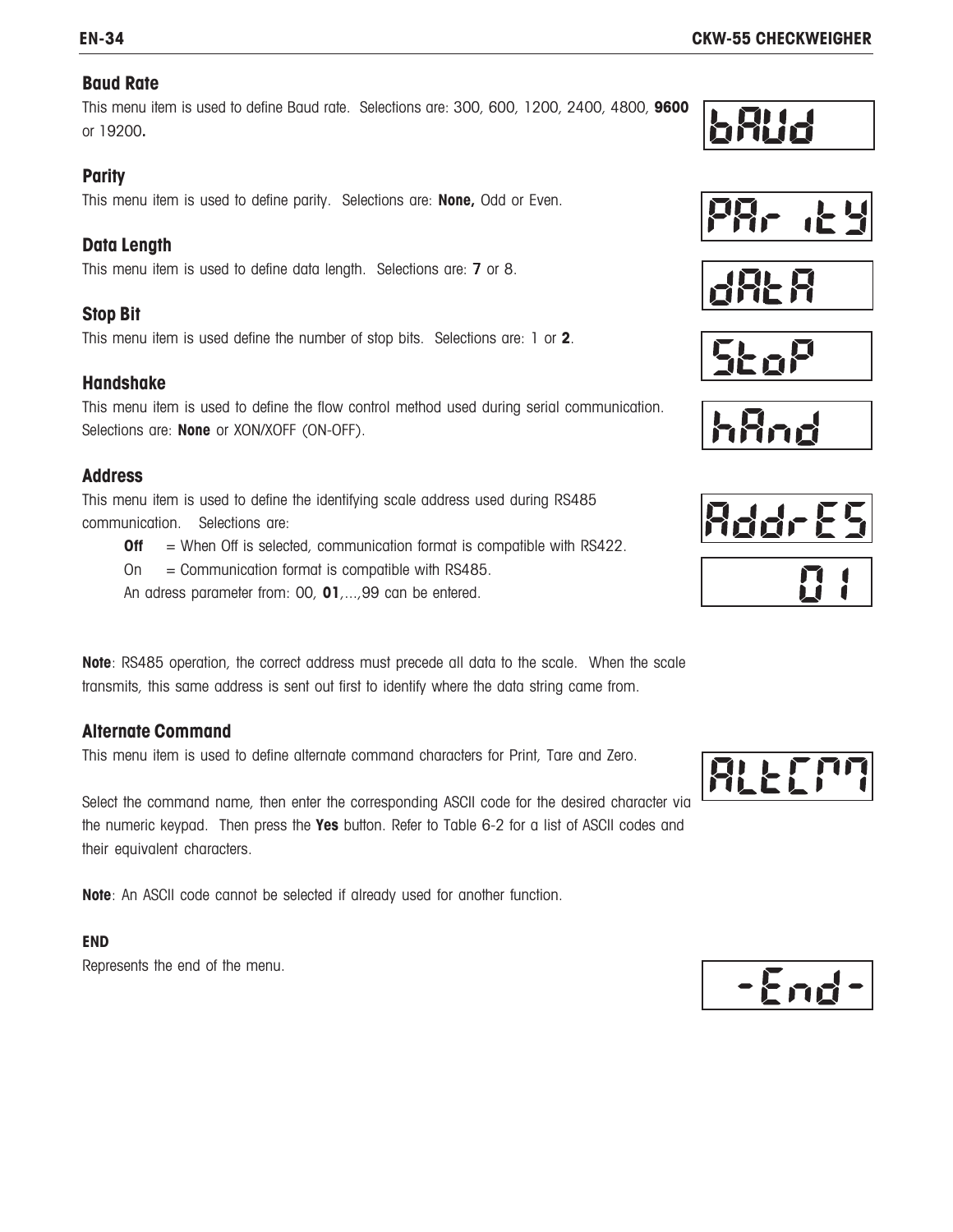### **3.6.6 I/O Menu**

The I/O Menu is used to configure the optional input and output device parameters.

#### **Reset**

This menu item is used to reset the I/O menu to factory defaults. Selections are: **No**, Yes.

### **External Input**

This menu item is used to define a function to be controlled by an optional external input device such as a foot switch.

Selections are:

| <b>Off</b>           | $=$ The external input is disabled.                                                                                                                                                                                                                   |
|----------------------|-------------------------------------------------------------------------------------------------------------------------------------------------------------------------------------------------------------------------------------------------------|
| Tare                 | $=$ The external input initiates a Tare function.                                                                                                                                                                                                     |
| Zero                 | $=$ The external input initiates a Zero function.                                                                                                                                                                                                     |
| Print                | $=$ The external input initiates a Print function.                                                                                                                                                                                                    |
| Units                | $=$ The external input changes to the next available weighing unit.                                                                                                                                                                                   |
| <b>GNT</b>           | $=$ The external input simulates the function of the <b>G/N/T</b> button.                                                                                                                                                                             |
| Accumulation         | $=$ The external input increments a weighment totalizing function.                                                                                                                                                                                    |
| Start-Stop $(S-S^*)$ | $=$ The first external input signal enables the output relay operation,<br>(Start). The second external input signal disables the relay<br>operation, (Stop).                                                                                         |
|                      | Tare-Start-Stop $(T-S-S^*)$ = The first external input signal initiates a Tare function. The<br>second external input signal enables the output relay operation,<br>(Start). The third external input signal disables the relay<br>operation, (Stop). |

**Note**: Start-Stop and Tare-Start-Stop are only available when the Relay Option is installed. When selected, pressing the **NEXT +/-** button will have the same effect as if a switching signal was received from an external device.

### **Input Beep**

This menu item is used to enable or disable an audible signal each time an external signal is received. Selections are: **Off**, On.

#### **Relay Output**

This menu item is used to define the relay output parameters. Selections are: Type, Sequence, Contact.

**Note**: If the Relay option is not installed the OUTPUT menu and associated submenus are not available for viewing or editing.

#### **TYPE**

This menu item is used to define the selection of normally open or closed relay functions. Selections are:

**Open**  $=$  The initial state of the Relay output is normally open.

 $Closed = The initial state of the Relays output is normally closed.$ 











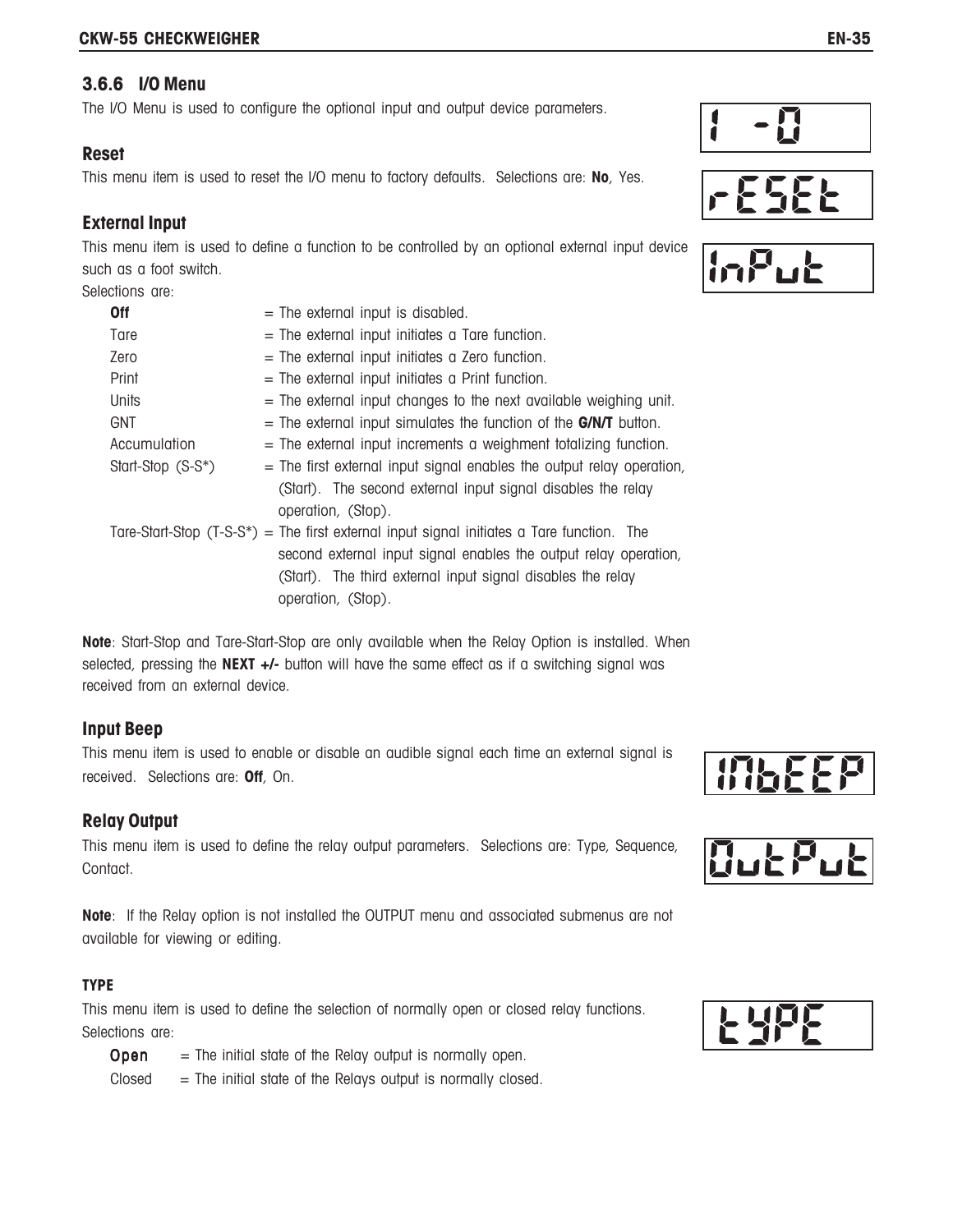**EN-36 CKW-55 CHECKWEIGHER**

**Note**: The normally closed relay condition is only active while the Indicator is powered on. When powered off or when power is removed, the relay condition returns to a normally open condition. Restoring power to the Indicator will restore the closed condition of the relays if selected.

#### **OUTPUT SEQUENCE**

This menu item is used to define the relay outputs to be sequenced as the weight reading changes from under / accept / over.

Selections are:

- **Normal** = The previously enabled relay will be disabled as the next relay is enabled.
- Hold  $=$  The previously enabled relay will hold the same state as the next relay is enabled.

#### **CONTACT**

This menu item is used to define the alteration of relay contacts. Selections are:

- $Sim$  = Simultaneous. Relays open or close at the same time.
- BBM = Break-Before-Make contact style.
- $MBB = Make-Before-Break contact style.$
- **Note:** A 100 ms delay or over-lap is used for the BBM and MBB timing.

#### **END**

Represents the end of the menu.

### **3.6.7 GMP Data Menu**

The GMP Data Menu enables the storage of identification and traceability parameters for audit trail purposes. The entered data are available for printing when turned on in the GMP Set menu 3.6.4.

**Note:** When there is no data entered for the User ID, Project ID, or the Scale ID, and the printing of these values has been enabled, the description text will still be printed with a long underscore line following it.

#### **Reset**

This menu item is used to reset the GMP Data menu to factory defaults. Selections are: **NO**, Yes.

#### **User ID**

This menu item is used to enter the User identification via the numeric keypad (up to 6 characters).

### **Project ID**

This menu item is used to enter the Project identification via the numeric keypad (up to 6 characters).

### **Scale ID**

This menu item is used to enter the Scale identification via the numeric keypad (up to 6 characters).













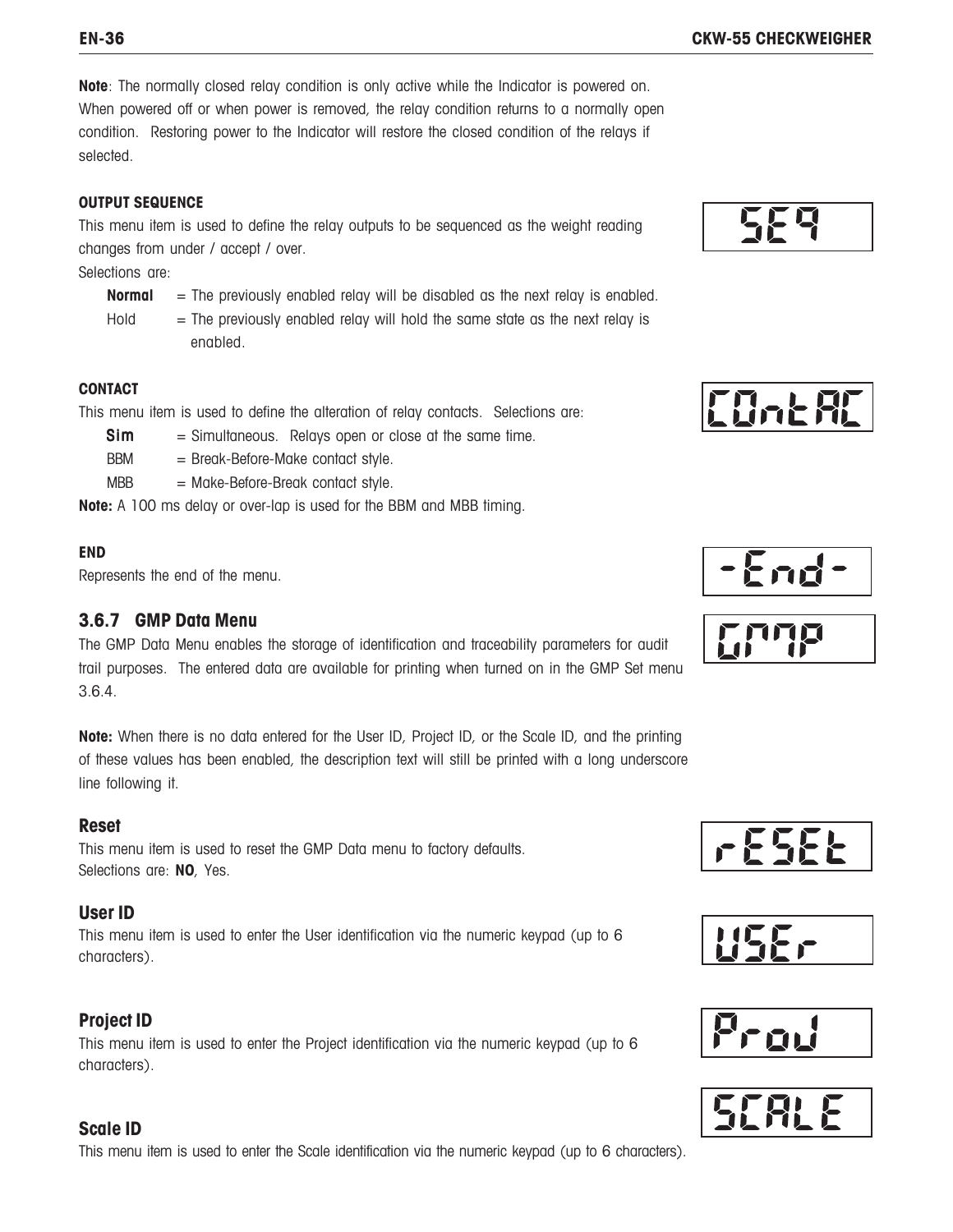### **Date Setup**

This menu item is used to define the date parameters. Selections are: Format, Set.

#### **FORMAT**

#### Selections are:

- **MDY** = MM/DD/YY ( "/" separators on printout). D.M.Y = DD.MM.YY ( "."Separators on printout).
- YMD = YY/MM/DD ("/" separators on printout).

#### **SET**

This menu item is used to enter the current date via the numeric keypad, (example 032404 for March 24, 2004).

**Note**: The date is retained in memory even when power is off.

### **Time Setup**

This menu item is used to define the time parameters. Selections are: Format, Set.

#### **FORMAT**

Selections are:

 $12hr = Set time format to 12:00 AM/PM$ 

**24hr**  $=$  Set time format to  $24:00$ 

The display flashes the current time. If Time Format selected is 12hr, PM is displayed (if 24hr, skip and proceed to next menu).

#### **SET**

This menu item is used to enter the current time via the numeric keypad (example 0105 for 1:05).

**Note**: The time is retained in memory even when power is off.

#### **END**

Represents the end of the menu.

### **3.6.8 Lockout Menu**

This menu is used to lock access to menus and key functions. When a menu is locked, the data can be viewed but not changed. When a key function is locked, the associated key-press is ignored. To further resist tampering, the Hardware Lock Switch on the PC board (refer to Appendix B.2) can be set to prevent changes to the Lockout Menu.

**Note:** If a key has been locked out, the External Input selection assigned to perform this same function is also locked out.













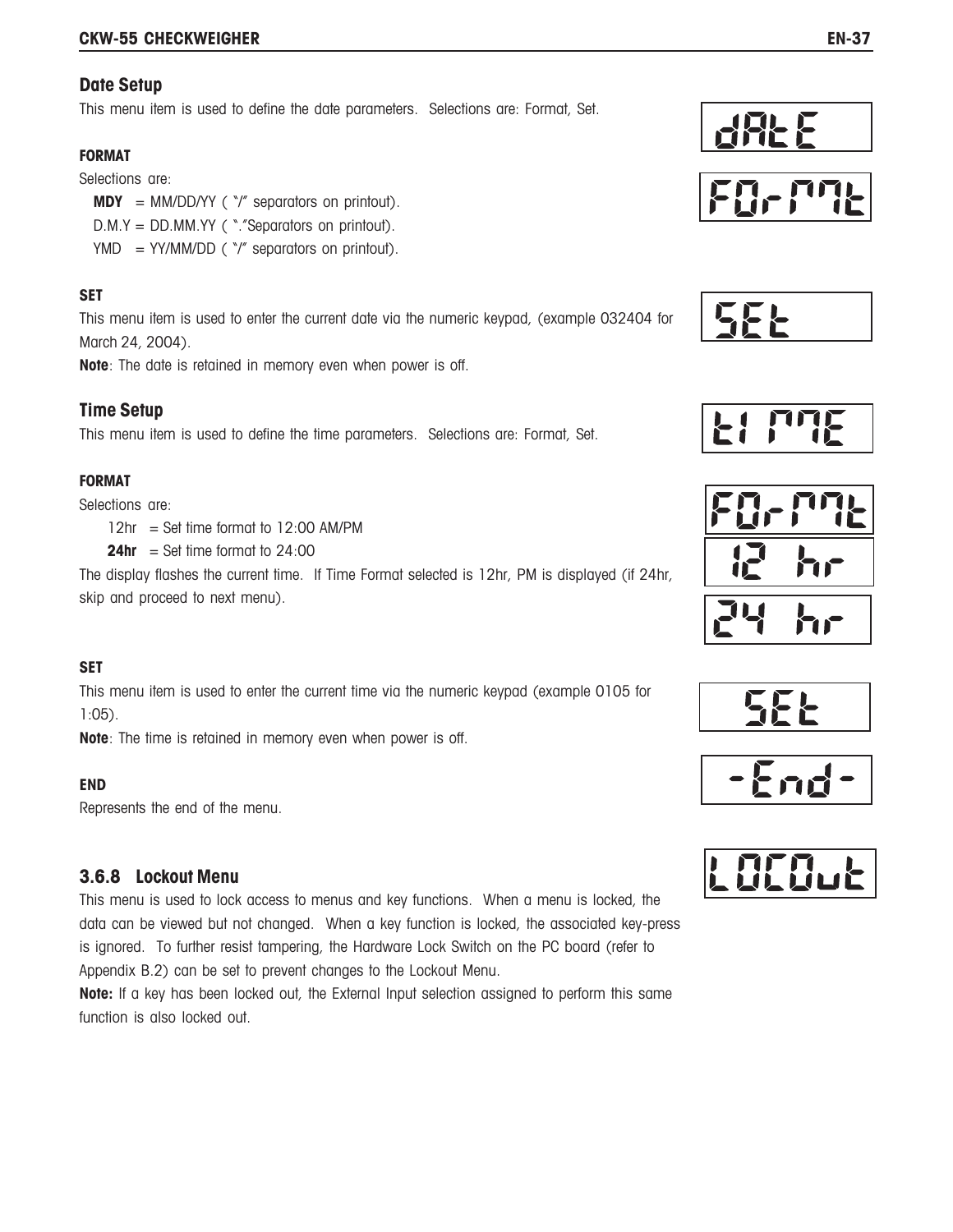# **Lockout Menu Settings**

This menu item is used to define which menus are locked or unlocked. Selections are: Reset, Cal, Setup, Read, Mode, Print, Com, I/O, GMP Data. Reset unlocks all menus. Sub-menus selections are: **OFF** or On.

**Note:** Attempting to alter a locked menu will temporarily show LOC for invalid/locked entries. Only the calibration-Test function is always available.

# **Lockout Key Functions**

This menu item is used to define which keys are locked or unlocked. Selections are: Reset, Numeric, Clear, Target, Library, Lib Save, Next, Zero, Print, Units, GNT, Tare, Menu.

Selections are: **OFF**, On.

**Note:** If the menu key has been locked, it can be manually unlocked with an extended press of the **G/N/T Menu** button (10 seconds)**.** when this is done, the display shows UN-LOC momentarily then, the Menu mode can now be entered normally.

# **3.6.9 Hardware Lock Switch**

The Hardware Lock switch may be used to add extra security to the Lockout menu settings. When the switch is set to the LFT (LOCK) position, none of the Lockout menu settings can be changed. Refer to Appendix B.2, Figure B-1 for illustration and precaution when exposing internal components of the indicator.



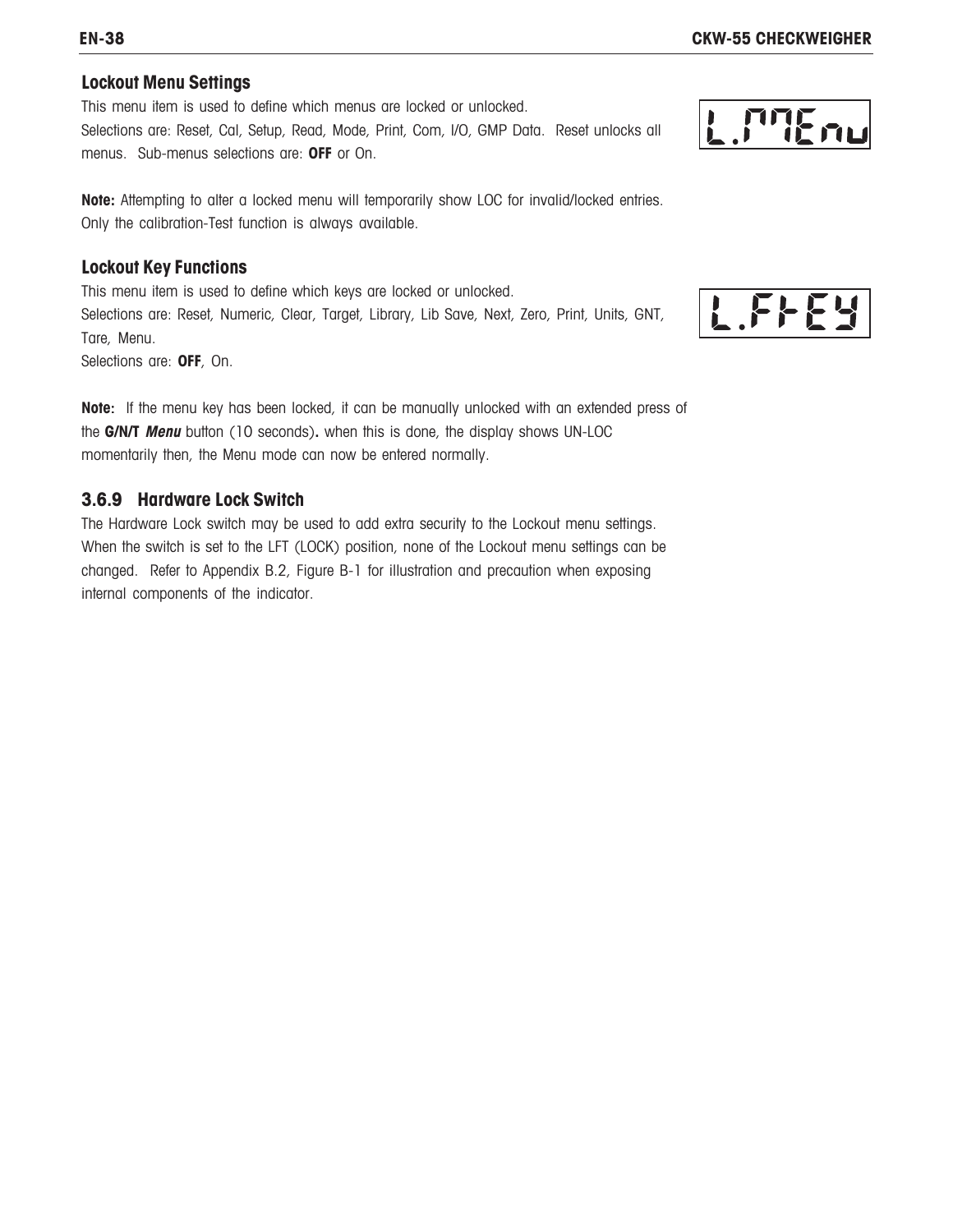# **4. CARE AND MAINTENANCE 4.1 Calibration**

When the CKW-55 Indicator is initially set up to a base, it must be calibrated before use to ensure accurate weighing results.

CKW Scale models are shipped pre-calibrated from the factory. However, many conditions may require that the scale be recalibrated. Temperature changes, geographic gravity variations and rough handling are few reasons why a scale may need recalibration.

#### **Notes**:

- 1.Make sure that appropriate calibration masses are available before beginning calibration.
- 2.Make sure that the scale is level and stable during the entire calibration process. The Indicator will retain previously stored calibration data.
- 3.Masses required to perform the procedures should be in compliance with the requirements of the scale base being used with the Indicator.
- 4.Calibration is unavailable with LFT set to On.
- 5.Allow the scale to warm up for approximately 5 minutes after stabilizing to room temperature.
- 6.To abort calibration, press the TARE button anytime during the process.

### **4.1.1 Span Calibration**

Span Calibration uses two points to adjust the scale. One point is called the zero value where there is no weight on the scale. The other point is the Span value that is often, but not necessarily, at full capacity. The CKW-55 Indicator allows the user to select alternate Span calibration values. Span values closest to the full scale capacity are recommended to give the best performance over the entire weighing range. Other Span values may be specified due to limited availability of calibration masses or for improved accuracy at a lower weight range. Before calibrating the scale, check that the weighing base is correctly leveled. When any selection within the Read-GMP menu is enabled, calibration results are automatically printed.

Press and hold the **G/N/T Menu** button until MENU is displayed. When the **G/N/T Menu** button is released, CAL is displayed.

With CAL displayed, press the **Yes** button, SPAN is displayed.

Press the **Yes** button to select and perform Span Calibration.

The display flashes 0, indicating that nothing should be placed on the platform at this time.

After ensuring that the scale platform is clear, press the **Yes** button. -C- is displayed while the zero point is established.







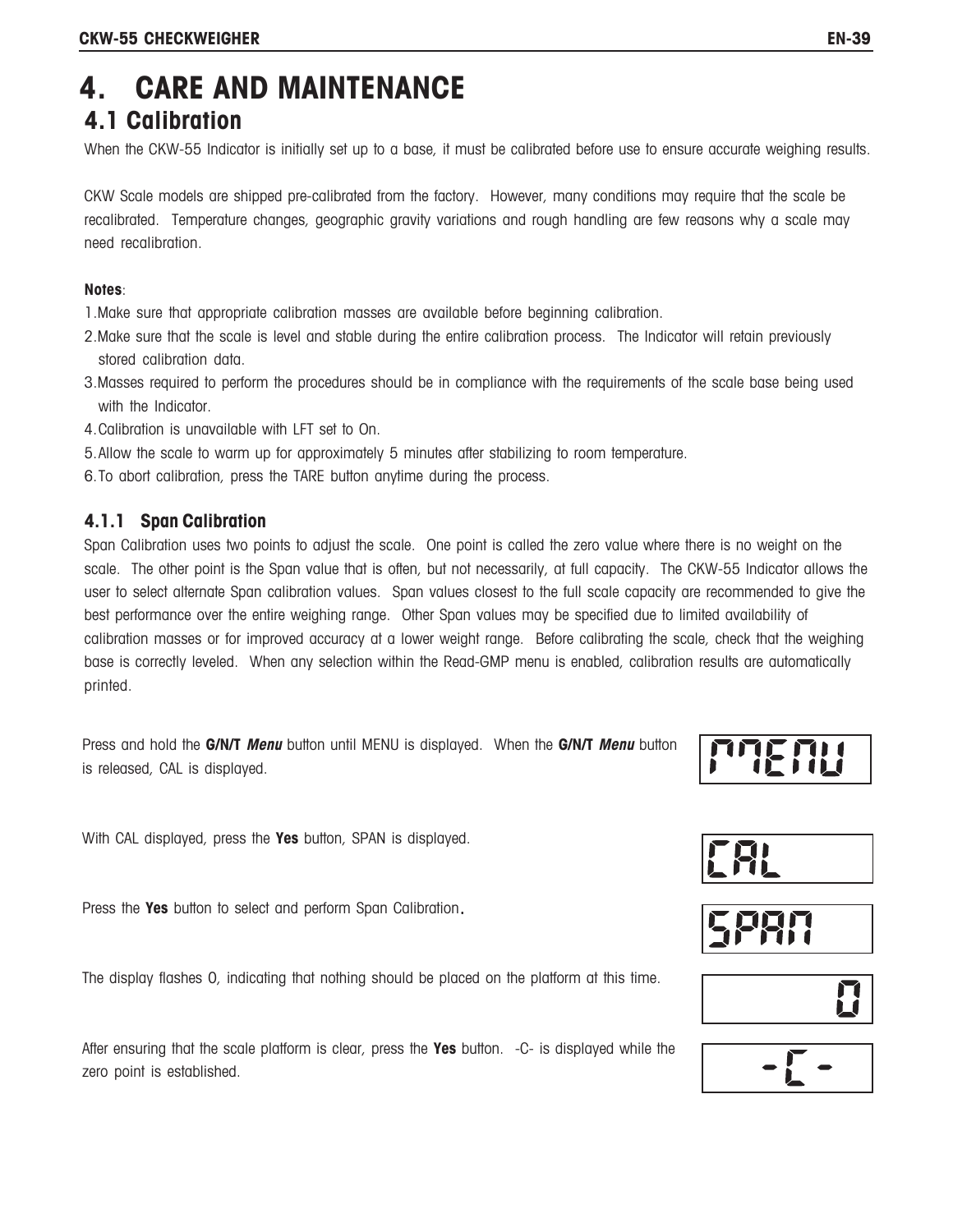After a few seconds, the requested calibration value and unit (based on the Full Scale Capacity and Calibration Unit setting from the Setup Menu) flashes on the display. (This sample illustrates a Span Calibration value based on a Full Scale Capacity and Calibration Unit setting of 30 kg.)

If a different Span Calibration value is desired, enter the new value via the numeric keypad. (This sample illustrates a new Span Calibration value of 15 kg.)

**Note**: Allowable range capacity 1 kilogram or 1 pound to 100% full scale are accepted,

(whole numbers only). Note that values closer to the full span capacity will usually yield the most accurate calibration.

Place the corresponding mass on the platform, then press the **Yes** button. -C- is momentarily displayed while the reading is stored.

If calibration was successful, the calibration weight is displayed and the scale exits automatically to the active weighing mode. remove the weight and begin weighing operations.

Remove the weight and begin weighing operations.

# **4.1.2 Linearity Calibration**

Linearity Calibration uses three points, zero, mid range and full scale. The mid range value can be optionally changed by the user. Mid-range values closest to 1/2 full scale capacity are recommended to give the best performance over the entire weighing range. Before calibrating the scale, check that the weighing base is correctly leveled. When any selection within the Read-GMP menu is enabled, calibration results are automatically printed.

With CAL displayed, press the **Yes** button. SPAN is displayed. Press the **No** button to skip and proceed to the next sub-menu item LIN.

Press the **Yes** button to select and perform Linearity Calibration. The display flashes 0, indicating that nothing should be placed on the platform at this time.

After ensuring that the scale platform is clear, press the **Yes** button. -C- is displayed while the zero point is established.

After a few seconds, the requested mid-point calibration value and unit (based on the Full Scale Capacity and Calibration Unit setting from the Setup Menu) flashes on the display. (This sample illustrates a mid-point Linearity Calibration value of 30 kg, based on a Full Scale Capacity and Calibration Unit setting of 30 kg.)

If a different mid-point Linearity Calibration value is desired, enter the new value via the numeric keypad. (This sample illustrates a new mid-point Linearity Calibration value of 20 kg.) **Note**: Allowable range is 25% to 75% full scale Capacity, (whole numbers only).

Note that values closer to 1/2 full span capacity will usually yield accurate calibration.

Place the corresponding mass on the scale platform, then press the Yes button.-C- is momentarily displayed while the reading is stored.

# **EN-40 CKW-55 CHECKWEIGHER**















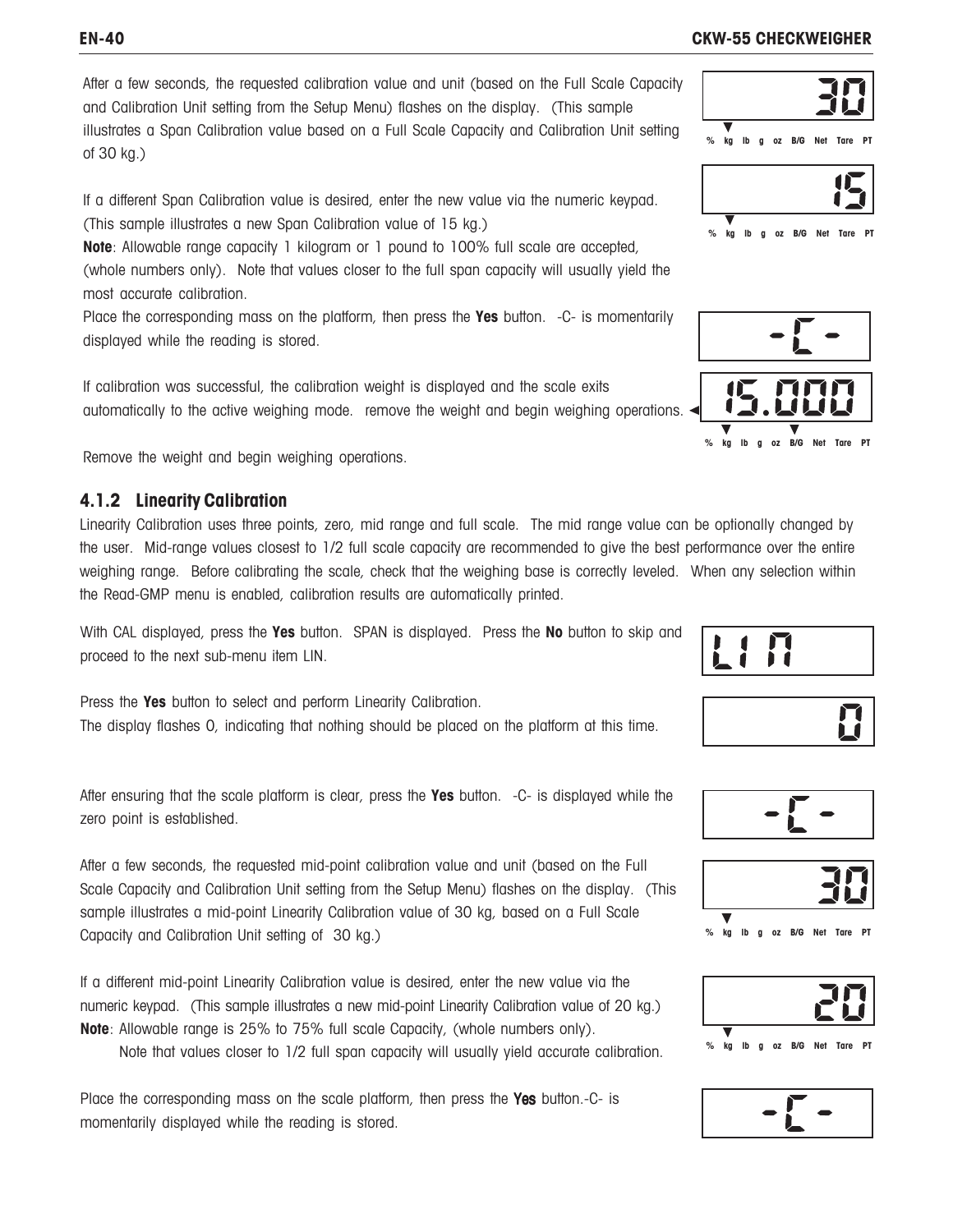#### **CKW-55 CHECKWEIGHER EN-41**

After a few seconds, the requested Full Scale calibration value and unit flashes on the display. This is a fixed value based on the full scale capacity and cannot be changed. (This sample illustrates a Full Scale Linearity Calibration value based on a Full Scale Capacity and Calibration Unit setting of 30 kg.)

Place the corresponding mass on the scale platform, then press the **Yes** button. -C- is momentarily displayed while the reading is stored.

If calibration was successful, the calibration weight is displayed and the scale exits automatically to the active weighing mode. Remove the weight and begin weighing operations.

Remove the weight and begin weighing operations.

#### **4.1.3 Calibration Test**

This menu item is used to compare a known calibration mass against the calibration data stored by the Scale. When any selection within the Read-GMP menu is enabled, calibration test results are automatically printed. **Note:** The Calibration Test function is available even when the CAL menu is locked out.

Press the **GNT Menu** button until MENU is displayed, CAL will be displayed. Press the **Yes** button to enter the CAL menu. Repeatedly press the **No** button until the sub-menu item CALTST is displayed. Press the **Yes** button and initiate Calibration Test.

The display flashes 0, indicating that no weight should be placed on the platform at this time.

After ensuring that the scale platform is clear, press the **Yes** button. -T- is displayed while the zero point is measured.

The display flashes the calibration test mass.

If a different calibration test mass is desired, enter the new value via the numeric keypad, (whole numbers only). (The example illustrates a new value of 10 kg.)

Place the corresponding test mass on the scale platform and press the yes button. -T- is momentarily displayed while the data is measured.

The display now indicates (flashes) the actual difference between the stored calibration data and the test mass data. (This example illustrates a 0.010 kg difference.)

After approximately 5 seconds, Calibration Test ends. If enabled, the result of the calibration test is printed. The scale returns to the active weighing mode and displays the current weight on the platform.













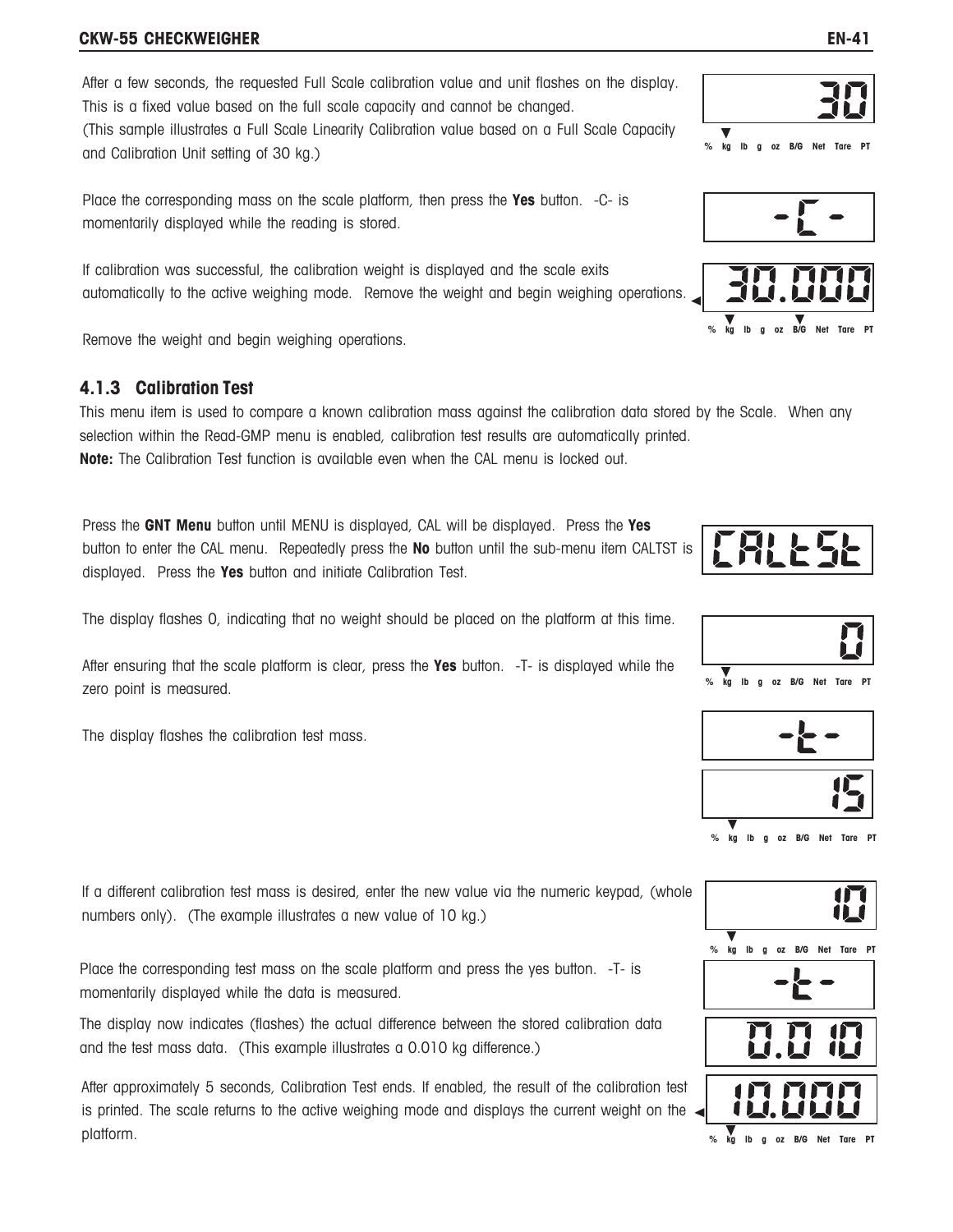#### **4.1.4 Geographical Adjustment Factor**

This menu item is used to allows entry of values from 0 to 31 and is used to compensate for slight variations in gravity at different geographical locations around the world. (Complete Geographical Adjustment Factors are listed in Table 4-1.) The default Geo factor is 19 for Europe and 16 for USA. This feature allows authorized personnel to accurately calibrate the scale at a location other than the location where the scale is to be used. Prior to calibration, the Geo factor is set to correspond to the geographical location where the calibration is being performed. Following calibration, the Geo factor is changed to match the location where the scale is to being used. If required, the scale may also be sealed according to the required approval regulations.

**Note**: Only an authorized manufacturer's representative or certified verification personnel should make these changes. Changing the Geo Factor alters the calibration values.

With CAL displayed, press the **Yes** button. SPAN is displayed. Press the **No** button repeatedly to skip to the sub-menu item GEO.

Press the **Yes** button to select and access the Geo Factor menu. The current Geo Factor setting flashes on the display. (This sample illustrates the default Geo Factor setting of 19.)

If a different Geo Factor setting is desired, enter the new value via the numeric keypad. (This sample illustrates a new Geo Factor setting of 12.)

Press the **Yes** button to confirm the displayed value. The -END- is displayed.

Press **Exit** to exit to the active weighing mode.





|--|

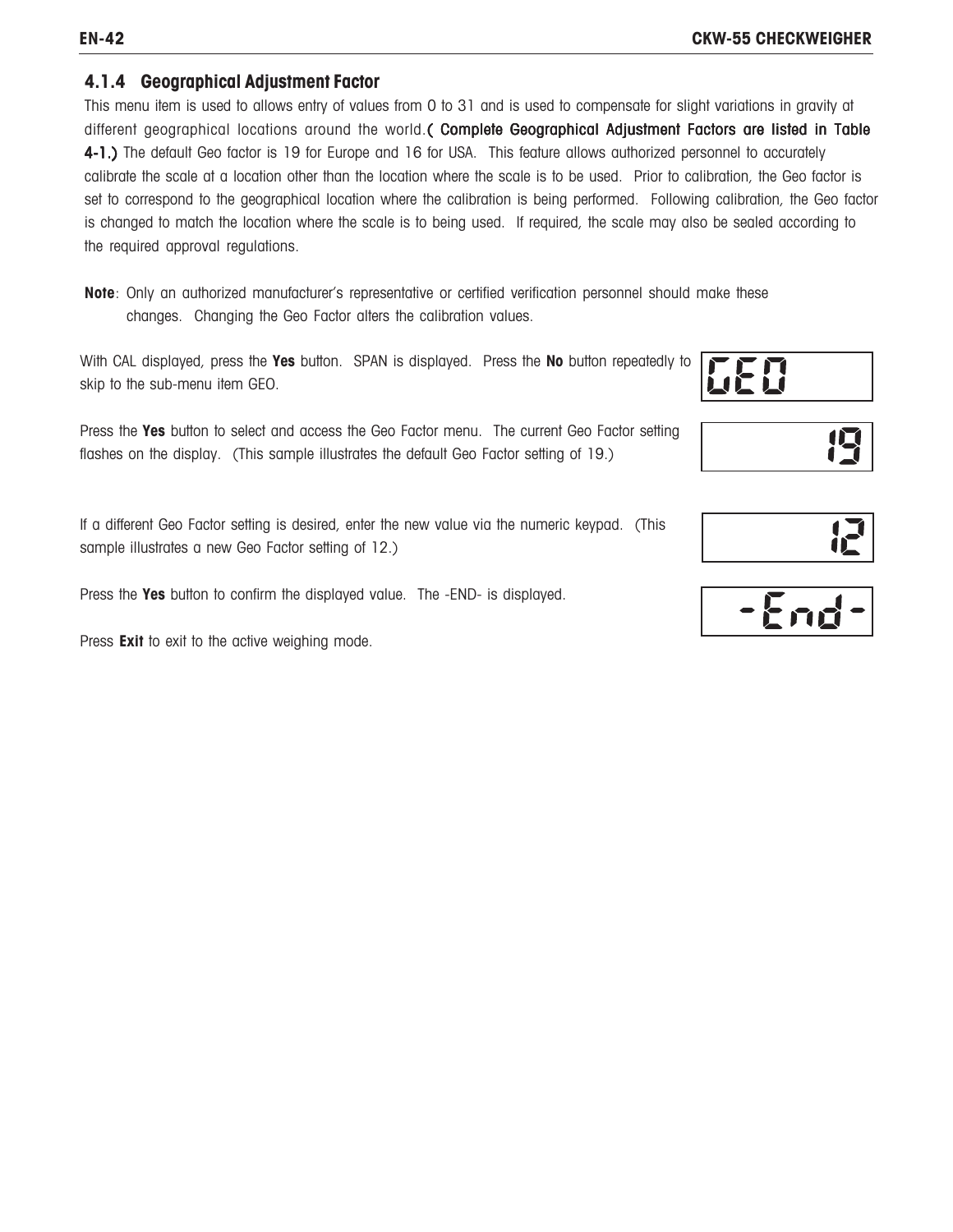|                                               |                      | Elevation above sea level in meters      |              |              |                |              |                |                |                |                |                  |
|-----------------------------------------------|----------------------|------------------------------------------|--------------|--------------|----------------|--------------|----------------|----------------|----------------|----------------|------------------|
| Geographical latitude                         | $\Omega$             | 325                                      | 650          | 975          | 1300           | 1625         | 1950           | 2275           | 2600           | 2925           | 3250             |
| away from the equator,<br>(North or South) in | 325                  | 650<br>Elevation above sea level in feet | 975          | 1300         | 1625           | 1950         | 2275           | 2600           | 2925           | 3250           | 3575             |
| degrees and minutes.                          | $\mathbf{0}$<br>1060 | 1060<br>2130                             | 2130<br>3200 | 3200<br>4260 | 4260<br>5330   | 5330<br>6400 | 6400<br>7460   | 7460<br>8530   | 8530<br>9600   | 9600<br>10660  | 10660<br>11730   |
| 5°46'<br>0°00'<br>$\sim$                      | 5                    | 4                                        | 4            | 3            | 3              | 2            | 2              | 1              | $\mathbf{1}$   | 0              | 0                |
| 9°52'<br>5°46'<br>$\sim$                      | 5                    | 5                                        | 4            | 4            | 3              | 3            | 2              | $\overline{2}$ | $\mathbf{I}$   | 1              | $\boldsymbol{0}$ |
| $9°52' - 12°44'$                              | 6                    | 5                                        | 5            | 4            | 4              | 3            | 3              | $\overline{2}$ | $\overline{2}$ | 1              | 1                |
| 12°44' - 15°06'                               | 6                    | 6                                        | 5            | 5            | 4              | 4            | 3              | 3              | $\overline{2}$ | 2              | $\mathbf{1}$     |
| 15°06' - 17°10'                               | $\overline{7}$       | 6                                        | 6            | 5            | 5              | 4            | 4              | 3              | 3              | $\overline{2}$ | $\overline{2}$   |
| 17°10' - 19°02'                               | $\overline{7}$       | $\overline{7}$                           | 6            | 6            | 5              | 5            | 4              | 4              | 3              | 3              | $\overline{2}$   |
| 19°02' - 20°45'                               | 8                    | $\overline{7}$                           | 7            | 6            | 6              | 5            | 5              | 4              | 4              | 3              | 3                |
| 20°45' - 22°22'                               | 8                    | 8                                        | 7            | 7            | 6              | 6            | 5              | 5              | 4              | 4              | 3                |
| 22°22' - 23°54'                               | 9                    | 8                                        | 8            | 7            | 7              | 6            | 6              | 5              | 5              | 4              | 4                |
| 23°54' - 25°21'                               | 9                    | $9\,$                                    | 8            | 8            | $\overline{7}$ | 7            | 6              | 6              | 5              | 5              | 4                |
| 25°21' - 26°45'                               | 10                   | 9                                        | 9            | 8            | 8              | 7            | 7              | 6              | 6              | 5              | 5                |
| 26°45' - 28°06'                               | 10                   | 10                                       | 9            | 9            | 8              | 8            | $\overline{7}$ | $\overline{7}$ | 6              | 6              | 5                |
| 28°06' - 29°25'                               | 11                   | 10                                       | 10           | 9            | 9              | 8            | 8              | $\overline{7}$ | $\overline{7}$ | 6              | 6                |
| 29°25' - 30°41'                               | 11                   | 11                                       | 10           | 10           | 9              | 9            | 8              | 8              | $\overline{7}$ | $\overline{7}$ | 6                |
| 30°41' - 31°56'                               | 12                   | 11                                       | 11           | 10           | 10             | 9            | 9              | 8              | 8              | $\overline{7}$ | $\overline{7}$   |
| 31°56' - 33°09'                               | 12                   | 12                                       | 11           | 11           | 10             | 10           | 9              | 9              | 8              | 8              | $\overline{7}$   |
| 33°09' - 34°21'<br>34°21' - 35°31'            | 13<br>13             | 12<br>13                                 | 12<br>12     | 11<br>12     | 11<br>11       | 10<br>11     | 10<br>10       | 9<br>10        | 9<br>9         | 8<br>9         | 8<br>8           |
| 35°31' - 36°41'                               | 14                   | 13                                       | 13           | 12           | 12             | 11           | 11             | 10             | 10             | 9              | $9\,$            |
| 36°41' - 37°50'                               | 14                   | 14                                       | 13           | 13           | 12             | 12           | 11             | 11             | 10             | 10             | $9\,$            |
| 37°50' - 38°58'                               | 15                   | 14                                       | 14           | 13           | 13             | 12           | 12             | 11             | 11             | 10             | 10               |
| 38°58' - 40°05'                               | 15                   | 15                                       | 14           | 14           | 13             | 13           | 12             | 12             | 11             | 11             | 10               |
| 40°05' - 41°12'                               | 16                   | 15                                       | 15           | 14           | 14             | 13           | 13             | 12             | 12             | 11             | 11               |
| 41°12' - 42°19'                               | 16                   | 16                                       | 15           | 15           | 14             | 14           | 13             | 13             | 12             | 12             | 11               |
| 42°19' - 43°26'                               | 17                   | 16                                       | 16           | 15           | 15             | 14           | 14             | 13             | 13             | 12             | 12               |
| 43°26' - 44°32'                               | 17                   | 17                                       | 16           | 16           | 15             | 15           | 14             | 14             | 13             | 13             | 12               |
| 44°32' - 45°38'                               | 18                   | 17                                       | 17           | 16           | 16             | 15           | 15             | 14             | 14             | 13             | 13               |
| 45°38' - 46°45'                               | 18                   | 18                                       | 17           | 17           | 16             | 16           | 15             | 15             | 14             | 14             | 13               |
| $46°45' - 47°51'$                             | 19                   | 18                                       | 18           | 17           | 17             | 16           | 16             | 15             | 15             | 14             | 14               |
| 47°51' - 48°58'                               | 19                   | 19                                       | 18           | 18           | 17             | 17           | 16             | 16             | 15             | 15             | 14               |
| 48°58' - 50°06'                               | 20                   | 19                                       | 19           | 18           | 18             | 17           | 17             | 16             | 16             | 15             | 15               |
| $50^{\circ}06' - 51^{\circ}13'$               | 20                   | 20                                       | 19           | 19           | 18             | 18           | 17             | 17             | 16             | 16             | 15               |
| 51°13' - 52°22'                               | 21                   | 20                                       | 20           | 19           | 19             | 18           | 18             | 17             | 17             | 16             | 16               |
| 52°22' - 53°31'                               | 21                   | 21                                       | 20           | 20           | 19             | 19           | 18             | 18             | 17             | 17             | 16               |
| 53°31' - 54°41'                               | 22                   | 21                                       | 21           | 20           | 20             | 19           | 19             | 18             | 18             | 17             | 17               |
| 54°41' - 55°52'                               | 22                   | 22                                       | 21           | 21           | 20             | 20           | 19             | 19             | 18             | 18             | 17               |
| 55°52' - 57°04'<br>57°04' - 58°17'            | 23                   | 22                                       | 22           | 21           | 21             | 20           | 20             | 19             | 19             | 18             | 18               |
| 58°17' - 59°32'                               | 23<br>24             | 23<br>23                                 | 22<br>23     | 22<br>22     | 21<br>22       | 21<br>21     | 20<br>21       | 20<br>20       | 19<br>20       | 19<br>19       | 18<br>19         |
| 59°32' - 60°49'                               | 24                   | 24                                       | 23           | 23           | 22             | 22           | 21             | 21             | 20             | 20             | 19               |
| 60°49' - 62°09'                               | 25                   | 24                                       | 24           | 23           | 23             | 22           | 22             | 21             | 21             | 20             | 20               |
| 62°90' - 63°30'                               | 25                   | 25                                       | 24           | 24           | 23             | 23           | 22             | 22             | 21             | 21             | 20               |
| 63°30' - 64°55'                               | 26                   | 25                                       | 25           | 24           | 24             | 23           | 23             | 22             | 22             | 21             | 21               |
| 64°55' - 66°24'                               | 26                   | 26                                       | 25           | 25           | 24             | 24           | 23             | 23             | 22             | 22             | 21               |
| 66°24' - 67°57'                               | 27                   | 26                                       | 26           | 25           | 25             | 24           | 24             | 23             | 23             | 22             | 22               |
| 67°57' - 69°35'                               | 27                   | 27                                       | 26           | 26           | 25             | 25           | 24             | 24             | 23             | 23             | 22               |
| 69°35' - 71°21'                               | 28                   | 27                                       | 27           | 26           | 26             | 25           | 25             | 24             | 24             | 23             | 23               |
| 71°21' - 73°16'                               | 28                   | 28                                       | 27           | 27           | 26             | 26           | 25             | 25             | 24             | 24             | 23               |
| 73°16' - 75°24'                               | 29                   | 28                                       | 28           | 27           | 27             | 26           | 26             | 25             | 25             | 24             | 24               |
| 75°24' - 77°52'                               | 29                   | 29                                       | 28           | 28           | 27             | 27           | 26             | 26             | 25             | 25             | 24               |
| 77°52' - 80°56'                               | 30                   | 29                                       | 29           | 28           | 28             | 27           | 27             | 26             | 26             | 25             | 25               |
| 80°56' - 85°45'                               | 30                   | 30                                       | 29           | 29           | 28             | 28           | 27             | 27             | 26             | 26             | 25               |
| 85°45' - 90°00'                               | 31                   | 30                                       | 30           | 29           | 29             | 28           | 28             | 27             | 27             | 26             | 26               |
|                                               |                      |                                          |              |              |                |              |                |                |                |                |                  |

**TABLE 4-1. GEOGRAPHICAL ADJUSTMENT VALUES**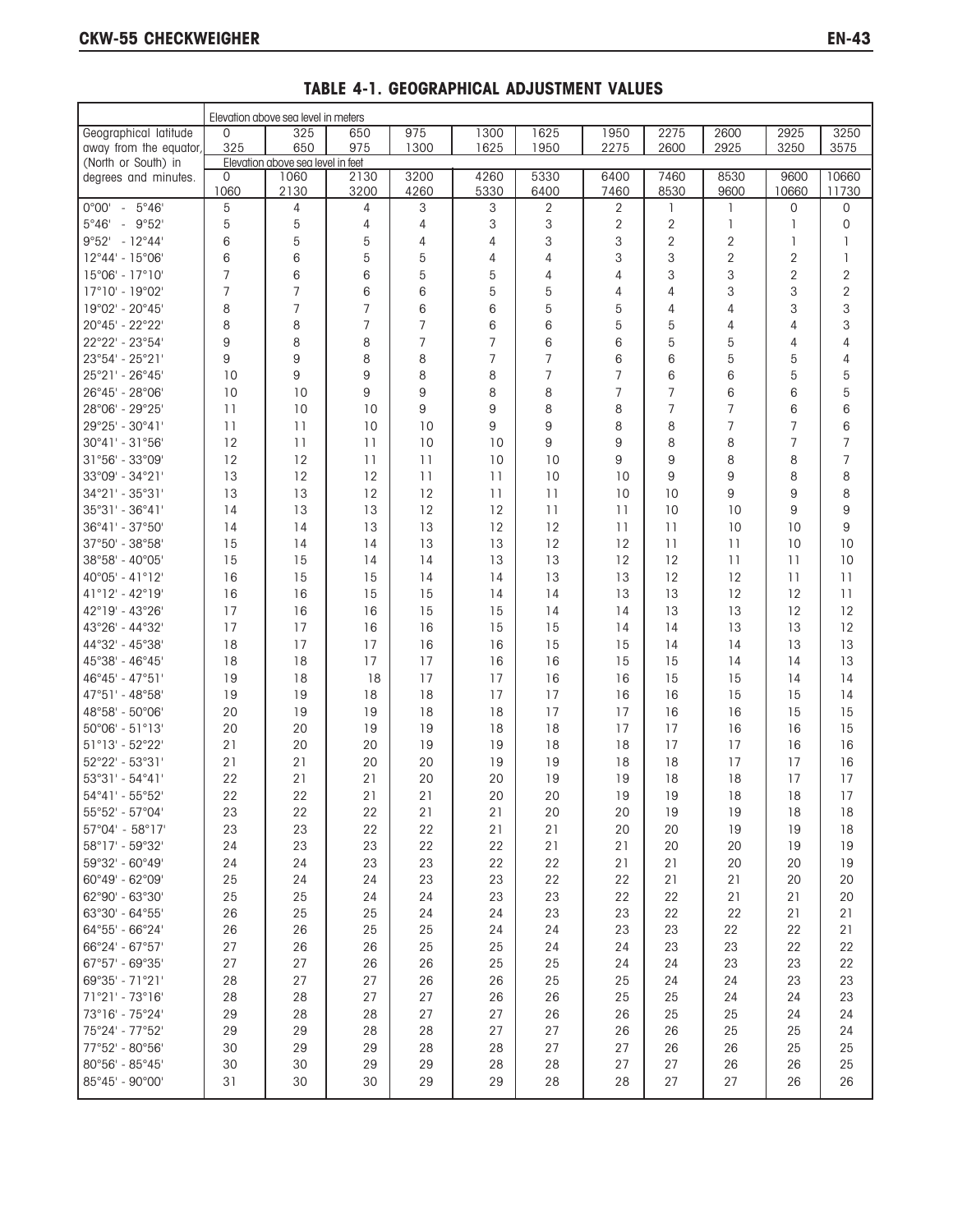### **4.1.5 GMP Calibration Printout**

If any setting in the Print-Content-GMP menu (refer to Section 3.6.4 Print Menu) is turned on, GMP automatically prints the calibration data after calibration or calibration test is completed. Other GMP data, if turned on, will also be printed as shown.

#### **Span Calibration Printout**

When performing a Span calibration with any GMP setting turned on, a printout is automatically made after the procedure is completed.

### **Linearity Calibration Printout**

When performing a Linearity calibration with any GMP setting turned on, a printout is automatically made after the procedure is completed.

#### **Calibration Test Printout**

When performing a Calibration Test with any GMP setting turned on, a printout is automatically made after the procedure is completed.

|                      | - - - SPAN CAL - - - - - |  |  |  |
|----------------------|--------------------------|--|--|--|
| Cal:                 | 40 kg                    |  |  |  |
| Old:                 | 39.99 kg                 |  |  |  |
| Diff:                | 0.01 kg                  |  |  |  |
| Wt. Ref.             |                          |  |  |  |
|                      |                          |  |  |  |
| 12/01/04 1:10:00 PM  |                          |  |  |  |
| USER ID 654321       |                          |  |  |  |
| <b>PROJID 111111</b> |                          |  |  |  |
| SCALE ID 123456      |                          |  |  |  |
| Name                 |                          |  |  |  |
|                      | - - - FND - - - - -      |  |  |  |
|                      |                          |  |  |  |

| - - - - - I IN CAI - - - |                     |  |  |  |
|--------------------------|---------------------|--|--|--|
| Cal:                     | 40 kg               |  |  |  |
| Old:                     | 39.99 kg            |  |  |  |
| Diff:                    | 0.01 kg             |  |  |  |
| Wt. Ref.                 |                     |  |  |  |
|                          |                     |  |  |  |
|                          | 12/01/04 1:10:00 PM |  |  |  |
| USER ID 654321           |                     |  |  |  |
| PROJID 111111            |                     |  |  |  |
| <b>SCALE ID 123456</b>   |                     |  |  |  |
| Name                     |                     |  |  |  |
| - - - - - FND - - - -    |                     |  |  |  |
|                          |                     |  |  |  |

|                       | $--- CAI$ TEST $---$ |  |  |  |
|-----------------------|----------------------|--|--|--|
| Test:                 | $10$ kg              |  |  |  |
| Act:                  | 10.01 kg             |  |  |  |
| Diff:                 | $0.01$ kg            |  |  |  |
| Wt Ref                |                      |  |  |  |
|                       |                      |  |  |  |
|                       | 12/01/04 1:30:00 PM  |  |  |  |
| USER ID 654321        |                      |  |  |  |
| PROJID 111111         |                      |  |  |  |
| SCALE ID 123456       |                      |  |  |  |
| Name                  |                      |  |  |  |
| - - - - FND - - - - - |                      |  |  |  |
|                       |                      |  |  |  |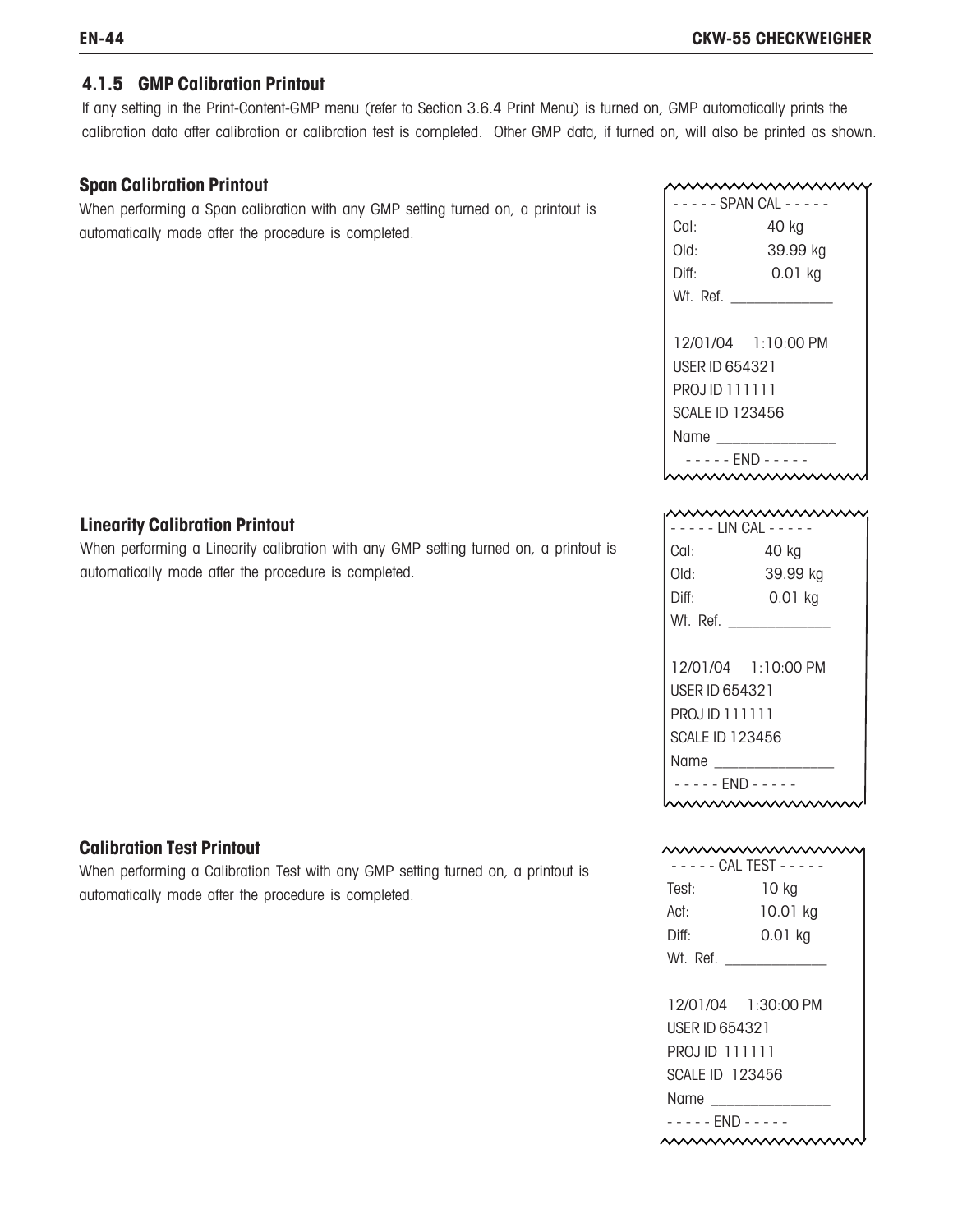# **4.2 Cleaning**

To keep the Indicator and scale operating properly, the housing should be kept clean and free from foreign material.

- The components should be kept clean and free of excessive material build up.
- The platform can be cleaned using most standard food processing equipment methods (such as highpressure water or steam)
- Avoid directly spraying the load cell with high-pressure water jets
- Do not use strong alkalis, solvents or abrasive materials and chemicals
- The platform extends past the bottom plate to minimize entry of water or foreign material into the frame. As necessary, remove the platform to wipe or wash down the internal surfaces of the base.
- Removable components such as the weighing platform, leveling feet and rubber load pads (including column and CKW-55 Indicator when purchased as a scale system) may be removed and cleaned

| IADLE 4-4. IKUUDLEJNUUIINU.                                |                                                     |                                                                                                                                               |  |  |  |  |
|------------------------------------------------------------|-----------------------------------------------------|-----------------------------------------------------------------------------------------------------------------------------------------------|--|--|--|--|
| <b>SYMPTOM</b>                                             | <b>PROBABLE CAUSE(S)</b>                            | <b>REMEDY</b>                                                                                                                                 |  |  |  |  |
| Unit will not turn on.                                     | Power cord not plugged in or properly<br>connected. | Check power cord connections. Make sure<br>power cord is plugged in properly into the<br>power outlet.                                        |  |  |  |  |
|                                                            | Power outlet not supplying electricity.             | Check power source.                                                                                                                           |  |  |  |  |
|                                                            | Battery power used up.                              | Reconnect AC power to charge the battery.                                                                                                     |  |  |  |  |
|                                                            | Other failure.                                      | Service required.                                                                                                                             |  |  |  |  |
| Cannot zero the Scale, or will not zero when<br>turned on. | Load on Scale exceeds allowable limits.             | Remove load on Scale.                                                                                                                         |  |  |  |  |
|                                                            | Load on Scale is not stable.                        | Wait for load to become stable.                                                                                                               |  |  |  |  |
|                                                            | Load Cell damage.                                   | Service required.                                                                                                                             |  |  |  |  |
| Unable to calibrate.                                       | Lock Calibration Menu set to On.                    | Set Lock Calibration Menu to Off. Refer to<br>Section 3.6.8 Lockout Menu.                                                                     |  |  |  |  |
|                                                            | LFT menu set to On.                                 | Set LFT menu to Off.                                                                                                                          |  |  |  |  |
|                                                            | Incorrect value for calibration mass.               | Use correct calibration mass.                                                                                                                 |  |  |  |  |
| Cannot display weight in desired weighing<br>unit.         | Desired unit setting not set to On.                 | Enable desired unit in the Units Menu (refer<br>to Section 3.6.2 in the Readout Menu.                                                         |  |  |  |  |
| Cannot change menu settings.                               | Menu has been locked.                               | Set selected menu to Off in the Lock Menu.<br>Lockout Switch on the circuit board may<br>need to be set to the Off position.                  |  |  |  |  |
| Err <sub>1</sub>                                           | Overload condition.                                 | Weight on platform exceeds scale<br>capacity. Remove excess weight from<br>the platform. Increase Full Scale<br>Capacity setting if possible. |  |  |  |  |
| Err <sub>2</sub>                                           | Underload condition                                 | Replace pan if removed. Cycle power<br>to scale to clear power-on Zero.                                                                       |  |  |  |  |

# **4.3 Troubleshooting**

### **TABLE 4-2. TROUBLESHOOTING.**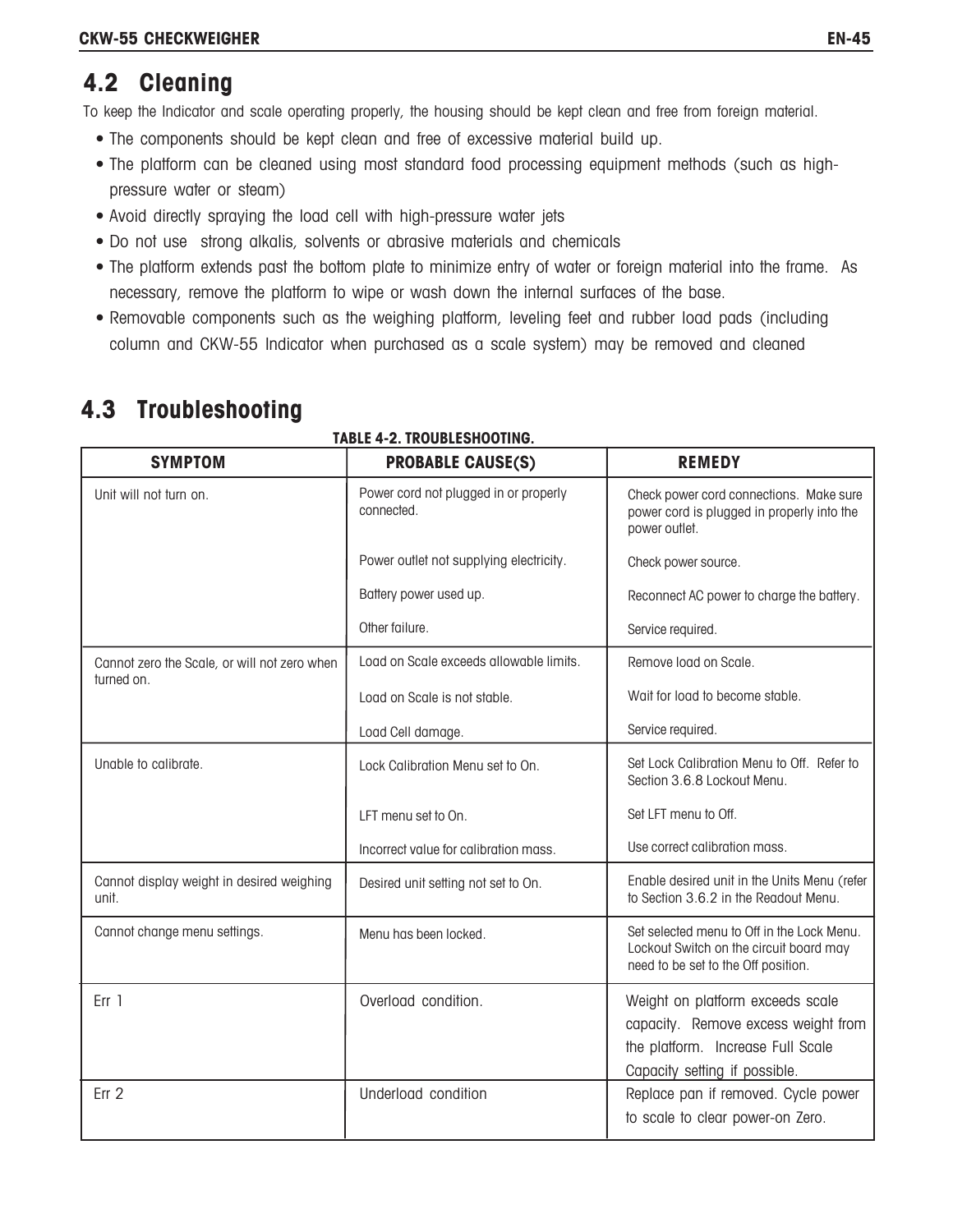|  | ×<br>۰. |
|--|---------|
|--|---------|

| <b>SYMPTOM</b>   | <b>PROBABLE CAUSES(S)</b>        | <b>REMEDY</b>                                                                                                                                                                          |
|------------------|----------------------------------|----------------------------------------------------------------------------------------------------------------------------------------------------------------------------------------|
| Err <sub>3</sub> | Zero value exceeds               | Remove excess dead load from platform. Select                                                                                                                                          |
|                  | the Zero % setting               | a higher Zero Range value, (Non-LFT only.)                                                                                                                                             |
| Err <sub>7</sub> | EEPROM data incorrect            | Service required.                                                                                                                                                                      |
| Err 10           | Library or RTC data<br>incorrect | Replace RTC (Lithium) back-up battery.                                                                                                                                                 |
| Err 21           | Calibration incorrect.           | Perform the recalibration using correct masses.                                                                                                                                        |
| LO BAT           | Batteries are weak.              | Less than 20 minutes of operating time<br>remaining. Reconnect AC power to charge the<br>battery. If battery remains weak even after a full<br>charge cycle, replace the battery pack. |

**TABLE 4-2. TROUBLESHOOTING (Cont.).**

# **4.4 Service Information**

If the Troubleshooting section does not resolve or describe your problem, you will need to contact an authorized Ohaus Service Agent. For Service assistance in the United States, please call Aftermarket, Ohaus Corporation toll-free at (800) 526-0659. An Ohaus Product Service Specialist will be available to help you.

# **4.5 Battery Replacement**

The Indicator contains a small Lithium battery to maintain a real-time clock and a memory backup system. This battery should provide many years of maintenance free operation.

The CKW Indicator may also have an optional rechargeable battery system installed, (purchased separately). This option includes a long life NiMH battery pack and a charging circuit board. This battery system allows operation of the Indicator without an AC power connection.

In the event that either battery requires replacement, please note the following safety precautions:

**CAUTION! : RISK OF EXPLOSION IF BATTERY IS REPLACED WITH WRONG TYPE OR CONNECTED IMPROPERLY. SEE SERVICE MANUAL FOR INSTRUCTIONS. DISPOSE OF BATTERY ACCORDING TO LOCAL LAWS AND REGULATIONS.**

**Attention! : Risque d'explosion si la batterie est remplacée par un type inapproprié ou si elle est incorrectement branchée. Voir le manuel technique de réparation pour des instructions. Jeter la batterie conformément aux lois et règlements locaux.**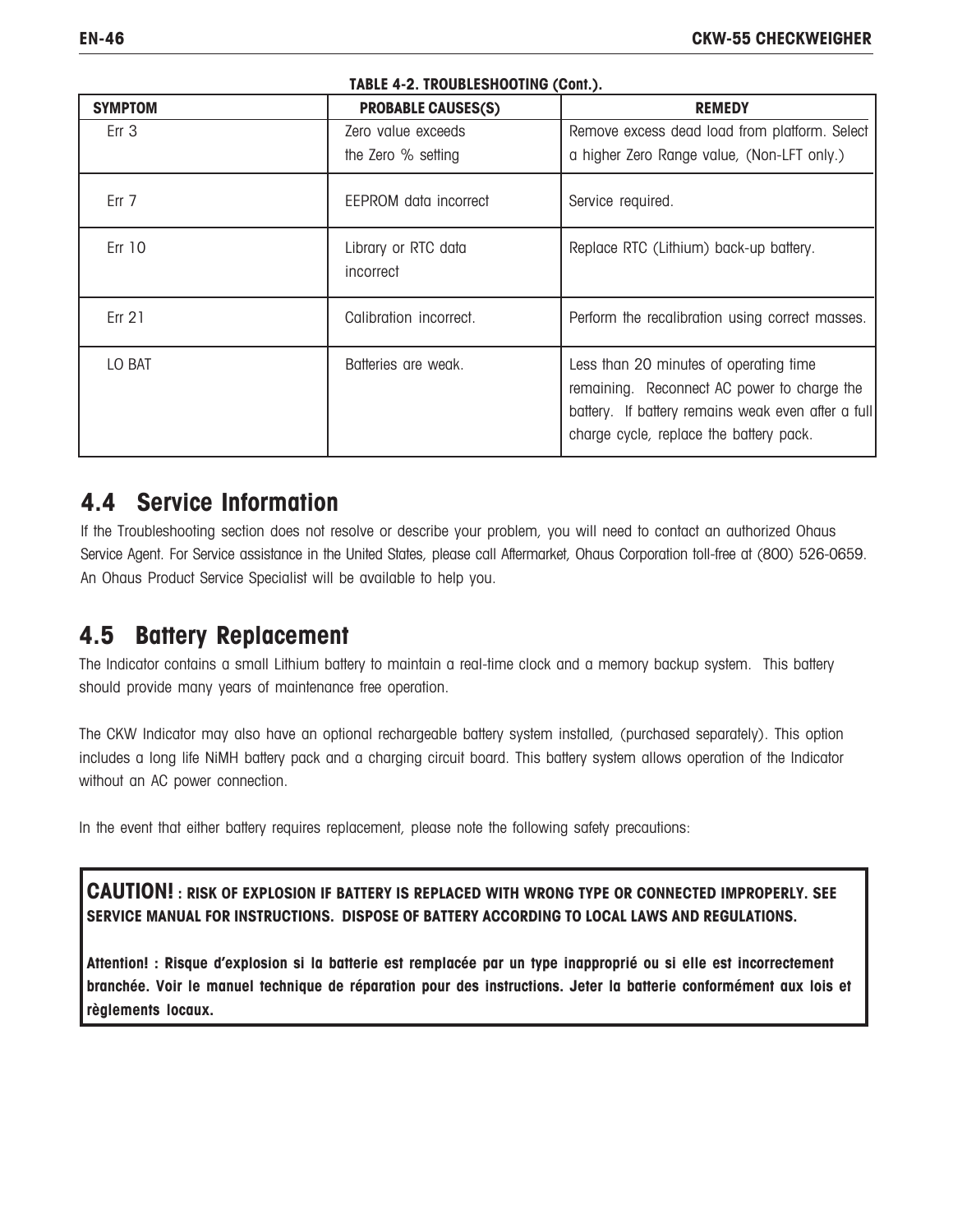#### **4.5.1 Lithium Battery Replacement:**

Some symptoms of a low Real-Time Clock (RTC) battery condition include: A display of Err 10 at power-on, an incorrect time or date printout, loss of library or accumulation data.

Battery replacement should only be done by qualified service personnel. To replace the lithium battery, the Indicator housing needs to be opened. Before continuing, remove power from the scale and remove all external AC power connections to the Indicator. If the Indicator contains a rechargeable battery system, be sure that the **ON/ZERO Off** button is used to turn off the scale after removing the AC power plug.



# **CAUTION: ELECTRICAL SHOCK HAZARD. REMOVE ALL POWER CONNECTIONS TO THE INDICATOR BEFORE SERVICING OR MAKING INTERNAL CONNECTIONS. THE HOUSING SHOULD ONLY BE OPENED BY AUTHORIZED AND QUALIFIED PERSONNEL, SUCH AS AN ELECTRICAL TECHNICIAN.**

The Real-Time Clock, (RTC) battery is a 3V lithium "coin" cell. The recommended battery type is CR2032. Refer to figure 4-1, remove the old battery as shown by pressing down on the Retaining Clip and sliding the battery up and out of the holder.





Figure 4-1. RTC Battery Removal/Installation.

To install a new battery into the holder, hold the battery with the "+" mark facing up. Slide the battery under the Contact Clip until the Retaining Clip springs up and locks the battery in place.



**CAUTION**: **Do not dispose of used batteries in normal trash. Follow the proper disposal or recycling requirements in accordance with local laws and regulations.**

### **4.5.2 Rechargeable NiMH Battery Replacement:**

After a long service life, a reduction in battery operating time may be experienced. The end of the NiMH battery's useful life may be indicated by a "Lo bat" display occurring very shortly after a complete charge cycle, or by a red flashing LED during the charge sequence indicating a charging error.

The NiMH battery pack is a sealed package. Single cells are not replaceable. A battery replacement kit is available from your dealer, (refer to section 6 Accessories and Options for part number information). Replacement instructions are included with the battery kit.



**CAUTION**: **Do not dispose of used batteries in normal trash. Follow the proper disposal or recycling requirements in accordance with local laws and regulations.**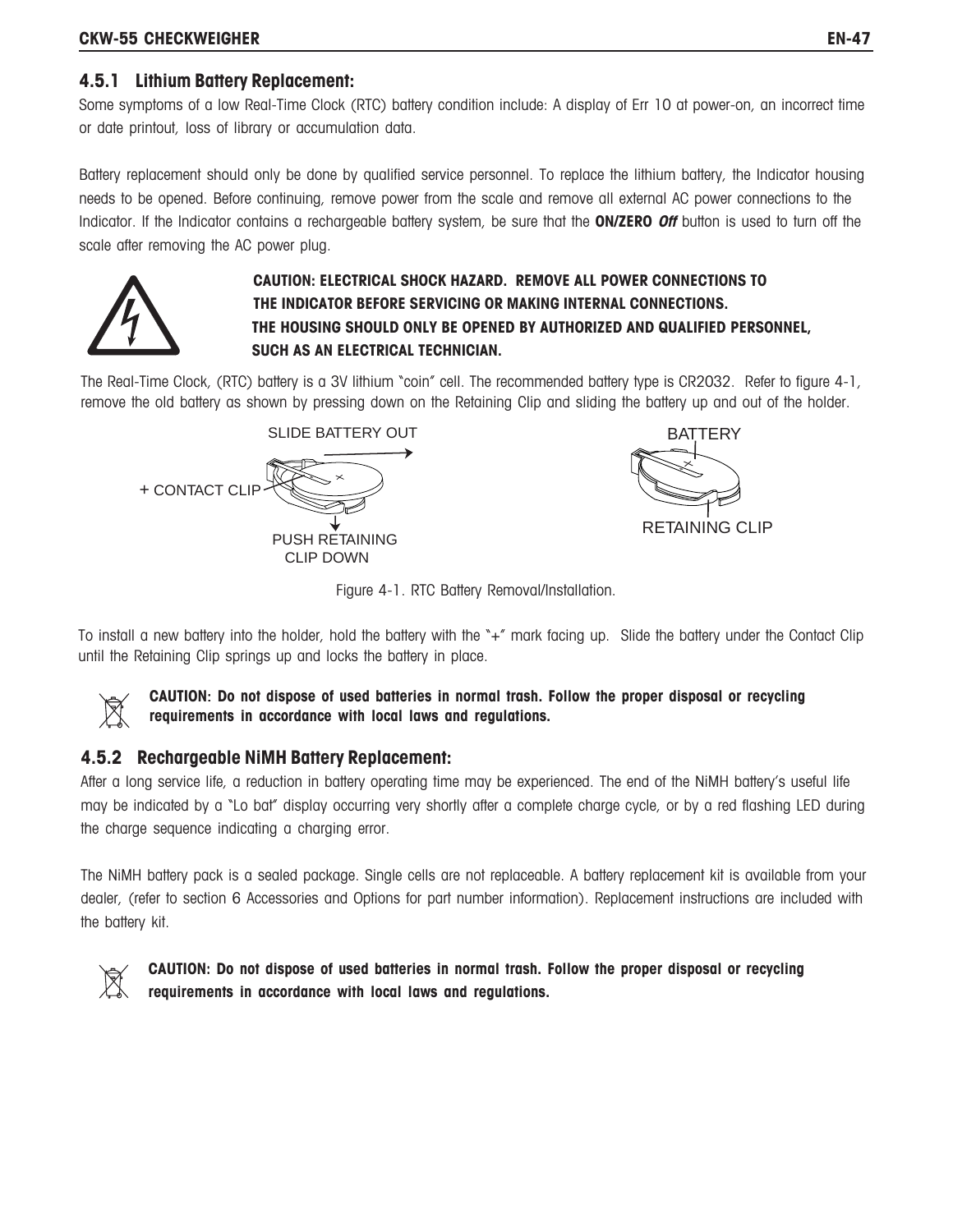# **5. TECHNICAL DATA**

# **5.1 Drawings and Dimensions**



Figure 5-1. CKW Series Scale.

| <b>Base</b>         | А                     | B                    | C                    | D                        |                            |
|---------------------|-----------------------|----------------------|----------------------|--------------------------|----------------------------|
|                     | <b>Overall Height</b> | <b>Overall Width</b> | <b>Overall Depth</b> | <b>Distance from Pan</b> | <b>Distance from Table</b> |
|                     |                       |                      |                      | to bottom of Indicator   | to surface of Pan          |
| <b>CKW3R, CKW6R</b> | 459mm                 | <b>254mm</b>         | 335mm                | 231mm                    | 84mm                       |
|                     | 18.1''                | 10"                  | 13.2''               | 9.1''                    | 3.3'                       |
| CKW15L              | 459mm                 | <b>305mm</b>         | 383mm                | 231mm                    | 84mm                       |
|                     | 18.1''                | 12"                  | 15.1''               | 9.1''                    | 3.3'                       |
| <b>CKW30L</b>       | 459mm                 | <b>305mm</b>         | 383mm                | <b>215mm</b>             | 92 <sub>mm</sub>           |
|                     | 18.1''                | 12"                  | 15.1''               | 8.5''                    | 3.6'                       |

**TABLE 5-1. DIMENSIONS**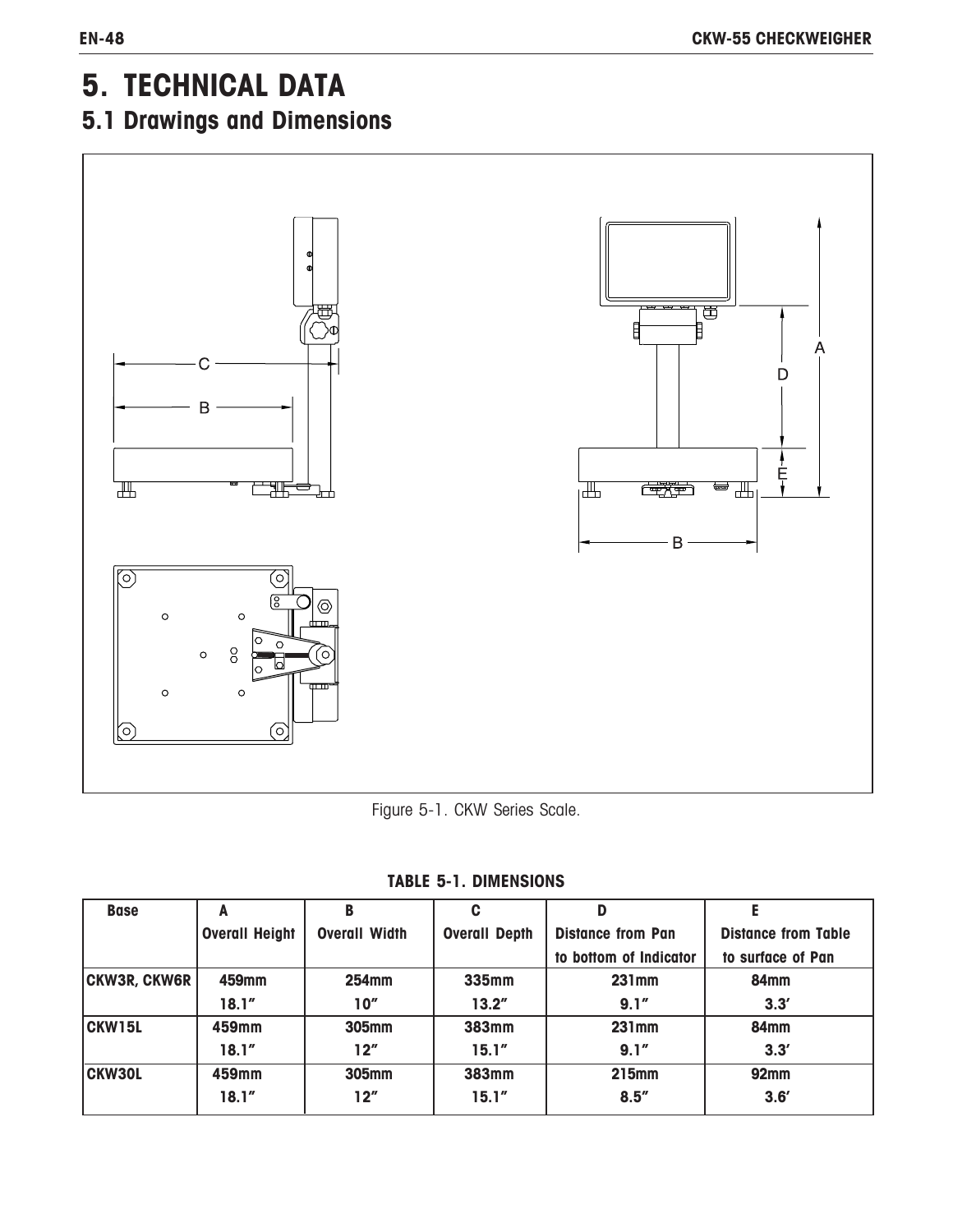# **5.1 Drawings and Dimensions (Cont.)**



Figure 5-2. CKW-55 Indicator Table Mount Position.



Figure 5-2. CKW-55 Indicator Wall Mount Position.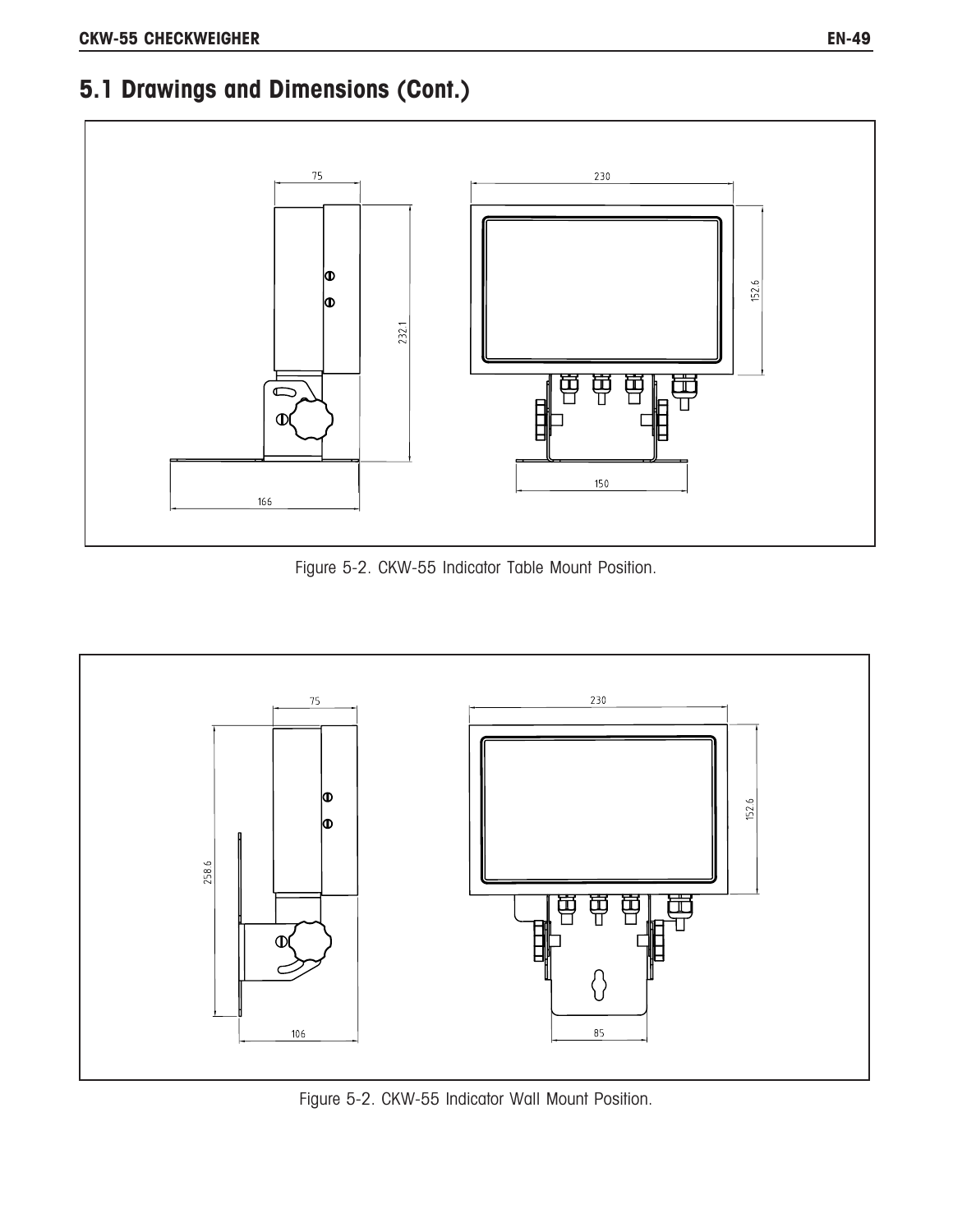#### **5.2 Technical Data Materials**

| <b>MATELIATS</b>                                                    |                                                                                                                     |
|---------------------------------------------------------------------|---------------------------------------------------------------------------------------------------------------------|
| Housing: stainless-steel                                            | Base: Stainless Steel                                                                                               |
| Keypad/display overlay: polyester                                   | Feet: Rubber                                                                                                        |
| <b>Ambient conditions</b>                                           |                                                                                                                     |
| The technical data is valid under the following ambient conditions: |                                                                                                                     |
| Ambient temperature:                                                | $-10^{\circ}$ C to 40 $^{\circ}$ C / 14 $^{\circ}$ F to 104 $^{\circ}$ F                                            |
| Relative humidity:                                                  | Maximum relative humidity 80% for temperatures up to 31 °C decreasing linearly to 50%<br>relative humidity at 40°C. |
| Height above sea level:                                             | up to $4000m$                                                                                                       |
|                                                                     | Operability is assured at ambient temperatures between -10°C. and 40°C.                                             |

# **5.3 Specifications**

| <b>INDICATOR</b>                    | <b>CKW-55</b>                                                                   |                                                                                                   |                                                  |                        |
|-------------------------------------|---------------------------------------------------------------------------------|---------------------------------------------------------------------------------------------------|--------------------------------------------------|------------------------|
| Maximum Displayed Resolution        |                                                                                 |                                                                                                   | 1:20,000                                         |                        |
| <b>Approval Resolution</b>          |                                                                                 |                                                                                                   | 1:10,000                                         |                        |
| <b>Weighing Units</b>               |                                                                                 |                                                                                                   | kg, lb, g, oz, lb:oz, %                          |                        |
| Functions                           |                                                                                 |                                                                                                   | Static Weighing, Checkweighing, Accumulation     |                        |
| Weight Display                      |                                                                                 | 0.8" / 20 mm High 6-digit, 7-segment LED with Adjustable Brightness Control                       |                                                  |                        |
| Checkweigh Indication               |                                                                                 | 24-segment LED (3 color x 8) Bar Graph and Audible Beeper with Multiple User Setups               |                                                  |                        |
| Keyboard                            |                                                                                 | 7-Function, 12-Numeric with dedicated Tare and Target Entry Buttons                               |                                                  |                        |
| <b>Construction and Protection</b>  |                                                                                 | Stainless Steel NEMA 4X / IP66                                                                    |                                                  |                        |
| <b>Load Cell Excitation Voltage</b> |                                                                                 |                                                                                                   | 5V <sub>DC</sub>                                 |                        |
| Load Cell Input Sensitivity         |                                                                                 |                                                                                                   | 2 or 3 mV/V                                      |                        |
| <b>Load Cell Drive</b>              |                                                                                 |                                                                                                   | Up to 4 x 350 ohm Load Cells                     |                        |
| <b>Stabilization Time</b>           |                                                                                 |                                                                                                   | Within 2 Seconds                                 |                        |
| Auto-zero Tracking                  |                                                                                 |                                                                                                   | Off, .5, 1 or 3 Divisions                        |                        |
| <b>Zeroing Range</b>                |                                                                                 |                                                                                                   | 2%, 18% or 100% of Capacity                      |                        |
| Span Calibration                    |                                                                                 | 1 kg or 1 lb to 100% Capacity                                                                     |                                                  |                        |
| Overall Dimensions (W x D x H)      |                                                                                 | 230 x 75 x 217 mm / 9" x 3" x 8.5" (includes bracket)                                             |                                                  |                        |
| Net Weight                          |                                                                                 | 3.0 kg / 6.61 lb                                                                                  |                                                  |                        |
| Shipping Weight                     |                                                                                 |                                                                                                   | 4.6 kg / 10.14 lb                                |                        |
| <b>Operating Temperature Range</b>  |                                                                                 |                                                                                                   | -10°C to 40°C/14°F to 104°F                      |                        |
| Power                               | 100-240 VAC / 50-60 Hz Universal Power Supply, Hardwire Cord, Optional Internal |                                                                                                   |                                                  |                        |
|                                     |                                                                                 |                                                                                                   | Rechargeable NiMH Battery (10-hour typical life) |                        |
| Interface                           |                                                                                 | Built-in RS232 and External Input / Optional: RS422/485, Relay Output                             |                                                  |                        |
| <b>SCALE MODEL</b>                  | <b>CKW3R55</b>                                                                  | <b>CKW6R55</b>                                                                                    | <b>CKW15L55</b>                                  | <b>CKW30L55</b>        |
| Capacity x Enhanced                 | 3 kg x 0.0005 kg                                                                | 6 kg x 0.001 kg                                                                                   | 15 kg x 0.002 kg                                 | 30 kg x 0.005 kg       |
| Readability                         | 3000 g x 0.5 g                                                                  | 6000 g x 1g                                                                                       | 15000 g x 2 g                                    | 30000 g x 5 g          |
|                                     | 6 lb x 0.001 lb                                                                 | 15 lb x 0.002 lb                                                                                  | 30 lb x 0.005 lb                                 | 60 lb x 0.01 lb        |
|                                     | 96 oz x 0.02 oz                                                                 | 240 oz x 0.05 oz                                                                                  | 480 oz x 0.1 oz                                  | 960 oz x 0.2 oz        |
|                                     | 6 lb x 0.02 oz (lb:oz)                                                          | 16 lb x 0.05 oz (lb:oz)                                                                           | 30 lb x 0.1 oz (lb:oz)                           | 60 lb x 0.2 oz (lb:oz) |
| <b>Maximum Resolution</b>           | 1:6000                                                                          | 1:7500                                                                                            | 1:7500                                           | 1:6000                 |
| Capacity x Approvable               | 3 x 0.001 kg                                                                    | 6 x 0.002 kg                                                                                      | 15 x 0.005 kg                                    | 30 x 0.01 kg           |
| Readability                         | $3000 \times 1 g$                                                               | 6000 x 2 g                                                                                        | 15000 x 5 g                                      | 30000 x 10 g           |
|                                     | 6 x 0.002 lb                                                                    | 15 x 0.005 lb                                                                                     | 30 x 0.01 lb                                     | 60 x 0.02 lb           |
|                                     | 96 oz x 0.05 oz<br>240 oz x 0.02 oz<br>480 oz x 0.2 oz                          |                                                                                                   |                                                  | 960 oz x 0.5 oz        |
| <b>Approval Resolution</b>          | 1:3000                                                                          | 1:3000                                                                                            | 1:3000                                           | 1:3000                 |
| Column                              |                                                                                 | Tubular 304 Stainless Steel 11.8" / 300 mm Fixed Height with Indicator and Base Mounting Brackets |                                                  |                        |
| Net Weight                          | 8.7 kg / 19.2 lb                                                                | 9.8 kg / 21.7 lb                                                                                  | 11.9 kg / 26.3 lb                                | 12.9 kg / 28.5 lb      |
| <b>Shipping Weight</b>              | 12 kg / 25 lb                                                                   | 13 kg / 28 lb                                                                                     | 15 kg / 32 lb                                    | 16 kg / 35 lb          |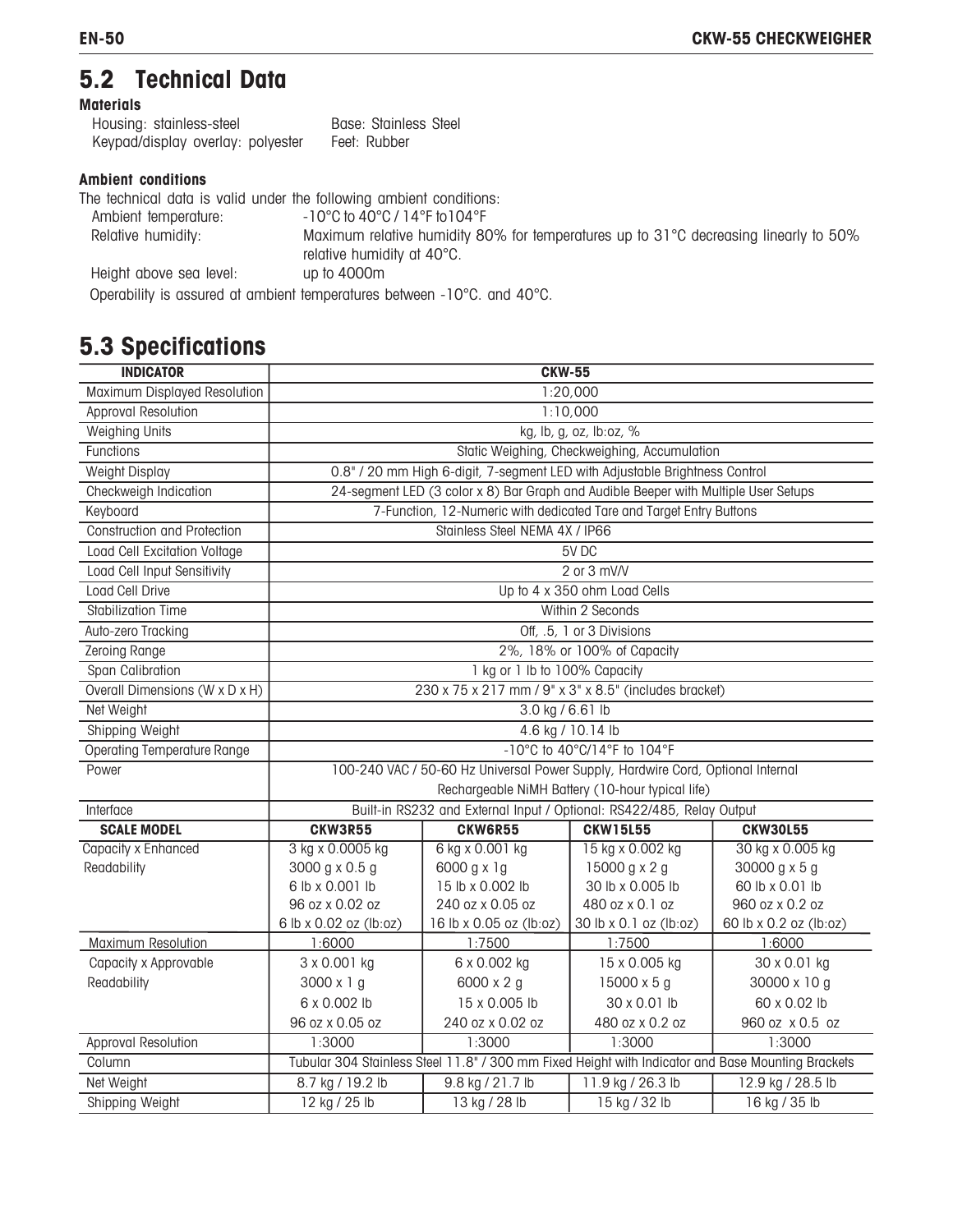# **6. ACCESSORIES AND OPTIONS**

| <b>DESCRIPTION</b>       | <b>PART NUMBER</b> |
|--------------------------|--------------------|
| Wall/Table Mount Kit     | 71167964           |
| Column Mount Kit         | 71167972           |
| RS232 Cable/Printer SF42 | 80500574           |
| RS232 Cable/PC 25-pin    | 80500553           |
| RS232 Cable/PC 9-pin     | 80500552           |
| SF42 Printer             | SF42               |
| External Foot Switch     | 71173378           |
| Rechargeable Battery Kit | 71167966           |
| Replacement NiMH Battery | 71172942           |
| RS422/485 Interface Kit  | 71167965           |
| <b>AC Relay Kit</b>      | 71167967           |
| DC Relay Kit             | 71173377           |
|                          |                    |

# **TABLE 6-1. ACCESSORIES AND OPTIONS.**

# **6.1 Available Options**

#### **6.1.1 Relay Option**

When installed, the Relay option board is detected by the software. During the display sequence the message REL OPT is displayed to confirm the detection of this option.

For more information refer to the instruction manual included with the Option Kit when purchased.

#### **6. 1.2 RS485/422 Option**

When installed, the RS485/422 option board is detected by the software. During the power on display sequence the message 485 OP is displayed to confirm the detection of this option.

For more information refer to the instruction manual included in the Option Kit when purchased.

#### **6.1.3 Rechargeable Battery Option**

When installed, the Rechargeable Battery Option board is detected by the main board software. During the power display sequence, the message BAT OP is displayed to confirm the detection of this option.

For more information refer to the instruction manual included in the Option Kit when purchased.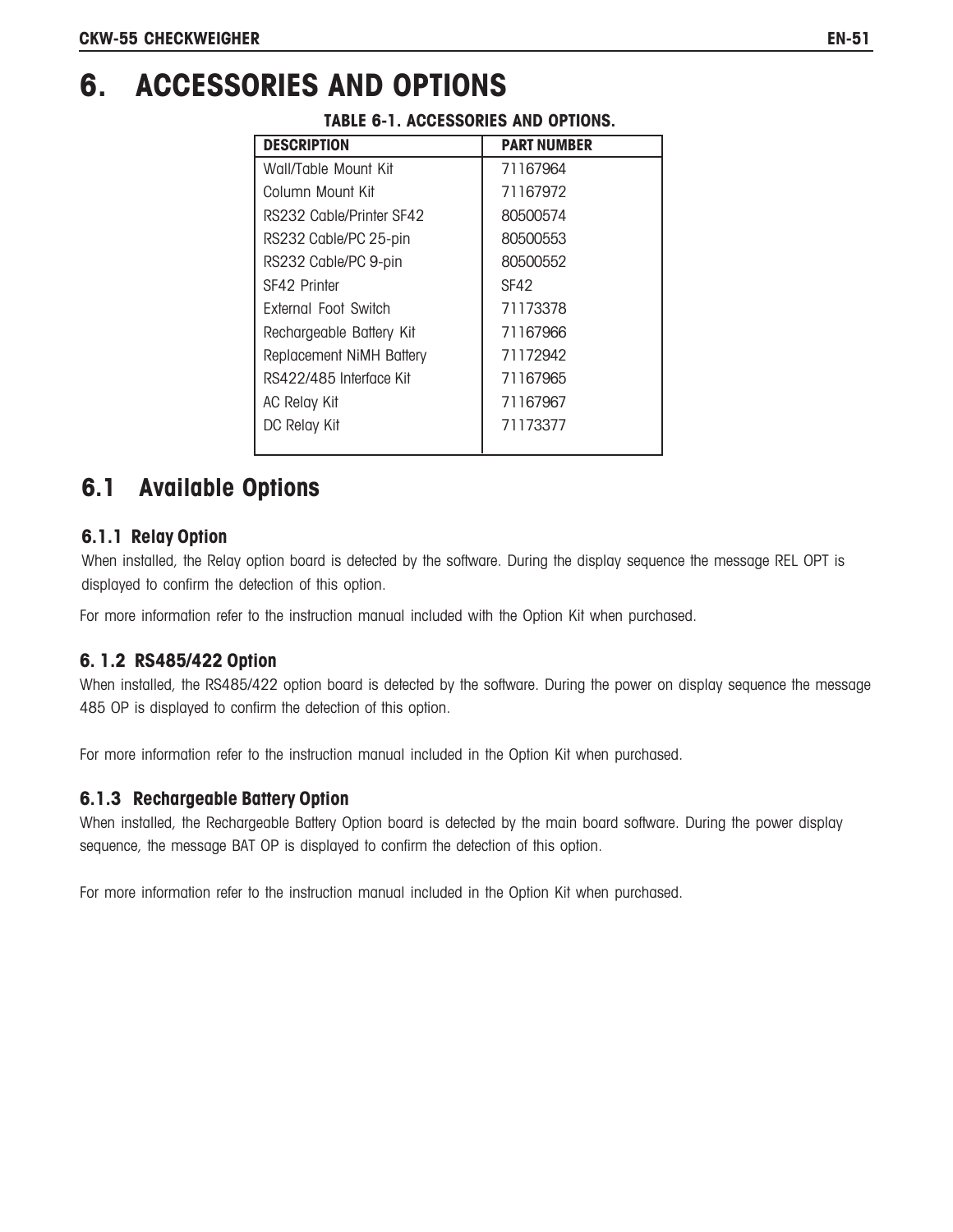### **ASCII Character ASCII Character ASCII Character TABLE 6-2. ASCII NUMBER TO CHARACTER CONVERSION.**

| 032 | space                    | 064 | @         | 096 | $\sqrt{2}$ |
|-----|--------------------------|-----|-----------|-----|------------|
| 033 | ļ                        | 065 | A         | 097 | a          |
| 034 | $\boldsymbol{u}$         | 066 | B         | 098 | b          |
| 035 | #                        | 067 | C         | 099 | C          |
| 036 | \$                       | 068 | D         | 100 | d          |
| 037 | $\%$                     | 069 | E         | 101 | е          |
| 038 | &                        | 070 | F         | 102 | f          |
| 039 | I                        | 071 | G         | 103 | g          |
| 040 | $\overline{C}$           | 072 | Н         | 104 | h          |
| 041 | $\mathcal{C}$            | 073 | Ī         | 105 | İ          |
| 042 | $\ast$                   | 074 | J         | 106 | j          |
| 043 | $^{+}$                   | 075 | Κ         | 107 | k          |
| 044 | $\overline{\phantom{a}}$ | 076 | L         | 108 | ľ          |
| 045 |                          | 077 | M         | 109 | m          |
| 046 | l,                       | 078 | N         | 110 | n          |
| 047 | $\overline{1}$           | 079 | 0         | 111 | O          |
| 048 | 0                        | 080 | P         | 112 | p          |
| 049 | $\overline{1}$           | 081 | Q         | 113 | q          |
| 050 | $\overline{2}$           | 082 | R         | 114 | r          |
| 051 | 3                        | 083 | S         | 115 | S          |
| 052 | 4                        | 084 | T         | 116 | t          |
| 053 | 5                        | 085 | U         | 117 | U          |
| 054 | 6                        | 086 | V         | 118 | V          |
| 055 | 7                        | 087 | W         | 119 | W          |
| 056 | 8                        | 088 | χ         | 120 | X          |
| 057 | 9                        | 089 | Υ         | 121 | У          |
| 058 | $\vdots$                 | 090 | Z         | 122 | Z          |
| 059 | $\frac{1}{2}$            | 091 | Ĺ         | 123 | ſ          |
| 060 | $\,<$                    | 092 | \         | 124 | L          |
| 061 | $=$                      | 093 | J         | 125 | }          |
| 062 | $\geq$                   | 094 | $\lambda$ | 126 |            |
| 063 | ?                        | 095 |           | 127 | ł          |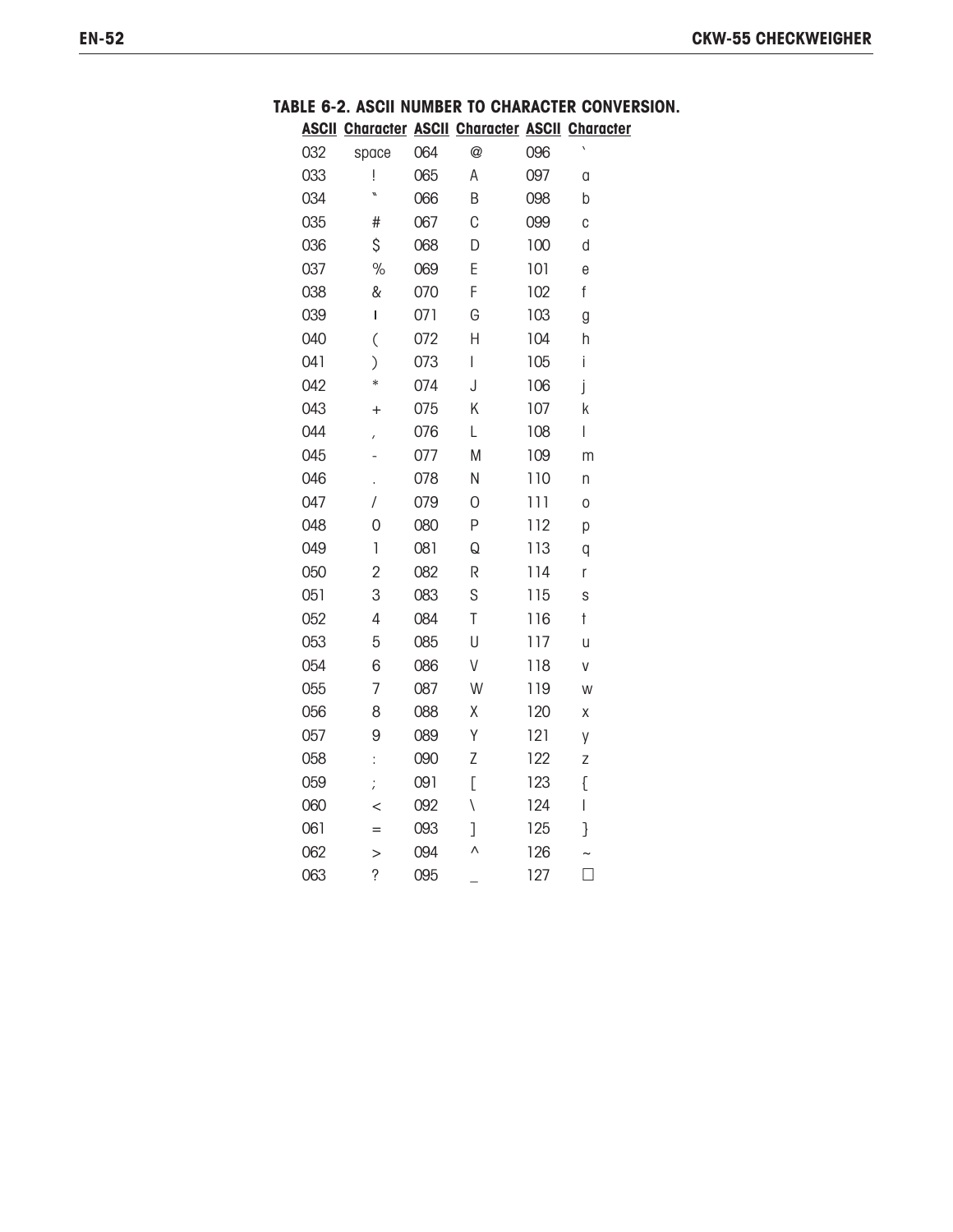# **A. MAKING CONNECTIONS TO THE INDICATOR**

The CKW-55 Indicator housing contains 4 liquid-tight connectors at the bottom for external cabling. Figure A-1 illustrates the locations of the liquid tight connectors.



Figure A-1. Cable Entry Identification.



Figure A-2. Printed Circuit Board Connections.

# **A.1 LOAD CELL CONNECTIONS**

Figure A-2 illustrates the locations of the printed circuit board connections.



**CAUTION: ELECTRICAL SHOCK HAZARD. REMOVE ALL POWER CONNECTIONS TO THE INDICATOR BEFORE SERVICING OR MAKING INTERNAL CONNECTIONS. THE HOUSING SHOULD ONLY BE OPENED BY AUTHORIZED AND QUALIFIED PERSONNEL, SUCH AS AN ELECTRICAL TECHNICIAN.**

Unfasten the four side screws of the indicator housing. Pull the front cover forward. Pass the load cell cable through the liquid-tight connector at the bottom and center of the housing. Pass the cable through the large ferrite bead that is attached to the internal plastic clip.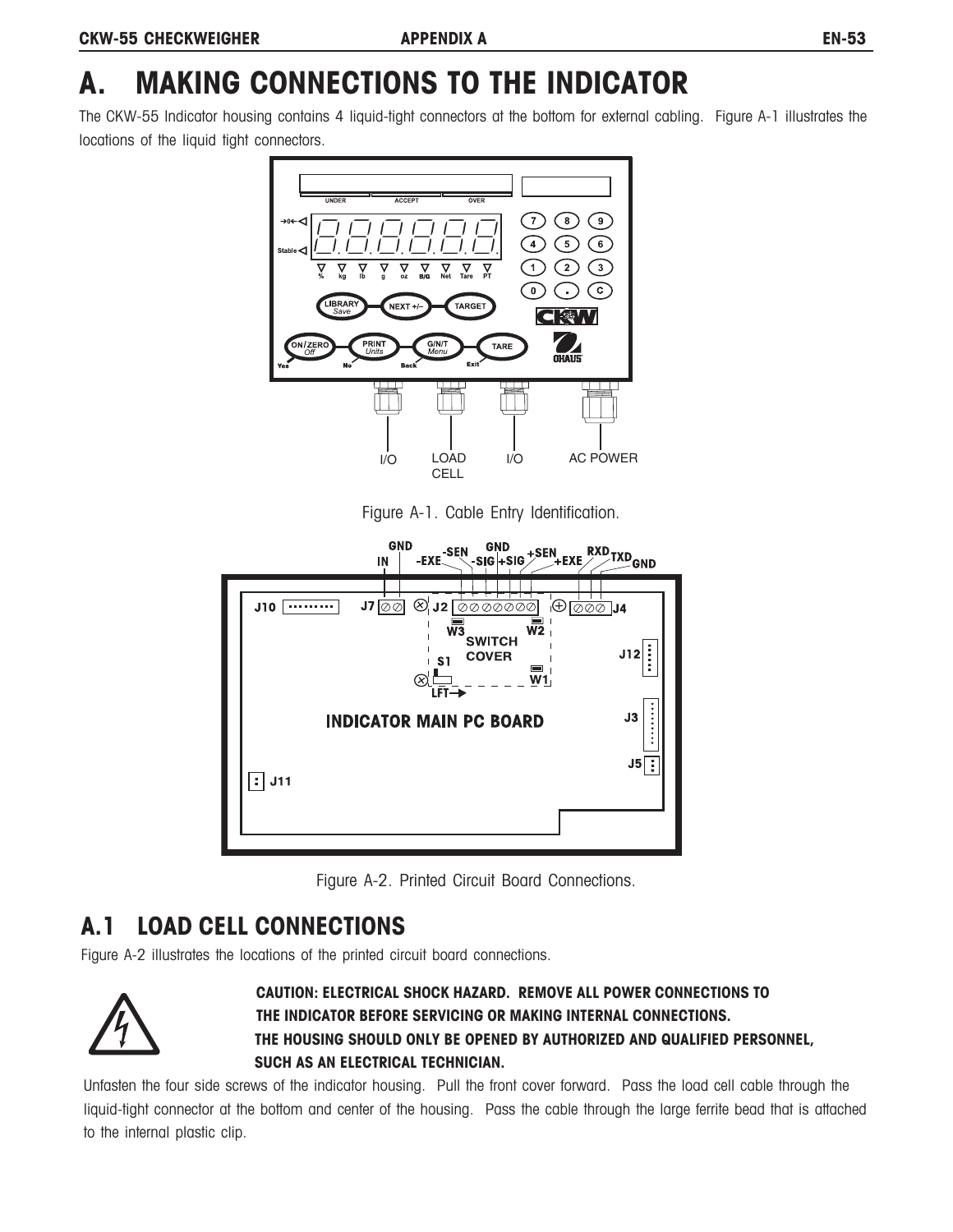Remove the 3 screws securing the switch cover over Terminal Strip J2. Refer to the manufacture's wiring code of the load cell cable and connect the wires to Terminal Strip J2 according to the proper signal name. See Figure A-2. Tighten all terminal screws securely.

# **A.2 JUMPER POSITIONS**

When connecting a 2 mv/v load cell: Jumper W1 is to be left in place shorting the two pins. See Figure A-3.

When connecting a 3 mv/v load cell: Jumper W1 must be removed or left in place with one pin uncovered.

When connecting a 4-wire load cell with no sense wires: Jumpers W2 and W3 must be left in place shorting the two pins. When connecting a 6-wire load cell that includes sense wires, Jumpers W2 and W3 must be removed.

When connecting a load cell with an extra ground shield wire: The shield wire may be connected to the center position of J2.



Figure A-3. Open and Shorted Jumpers.

After wiring is completed and jumpers are in place, replace the switch cover and securing screws on the main PC board. Replace the indicator housing screws. Make sure the liquid-tight connector is properly tightened.

# **A.3 INTERFACE CONNECTIONS**



**CAUTION: ELECTRICAL SHOCK HAZARD. REMOVE ALL POWER CONNECTIONS TO THE INDICATOR BEFORE SERVICING OR MAKING INTERNAL CONNECTIONS. THE HOUSING SHOULD ONLY BE OPENED BY AUTHORIZED AND QUALIFIED PERSONNEL, SUCH AS AN ELECTRICAL TECHNICIAN.**

# **A.3.1 Connecting RS232 Interface Cable**

The CKW-55 Indicator is equipped with a bidirectional RS232 interface for communication with external printers or computers. All communication is accomplished using standard ASCII format. Only two signal wires and ground are required, hardware handshaking signals are not used. To connect the RS232 cable, proceed as follows:

- Unfasten the side screws of the indicator housing and remove the front cover by pulling forward.
- Pass the communication cable through one of the I/O liquid-tight connectors at the bottom of the indicator housing.
- Match the wire signals to connector J4 on the main PC board and connect the cable accordingly. See Figure A-2.
- Connect the opposite end of the communication cable to the communication device.
- Reinstall the front cover and make sure the liquid-tight connector is tight.
- Refer to Section 3.6.5 to set up the proper communication parameters.

**Note**: When the optional RS485/422 Interface is installed, the RS232 Interface cannot be used.

# **A.3.2 Connecting External Input Device (Not supplied)**

The CKW-55 Indicator has provisions to connect an external input device such as a foot switch (purchased separately) to provide a selected function. The selected function can be set in the I/O menu, (see section 3.6.6 when the indicator is fully functional). The external device must provide a normally open (N.O.) momentary switch contact.

To connect the interface cable, proceed as follows:

- Unfasten the side screws of the indicator housing and remove the front cover by pulling forward.
- Pass the remote cable through one of the I/O liquid-tight connectors at the bottom of the indicator housing.
- Connect the cable to connector J7 on the main PC board. See Figure A-2.
- Re-install the front cover and make sure the liquid-tight connector is tight.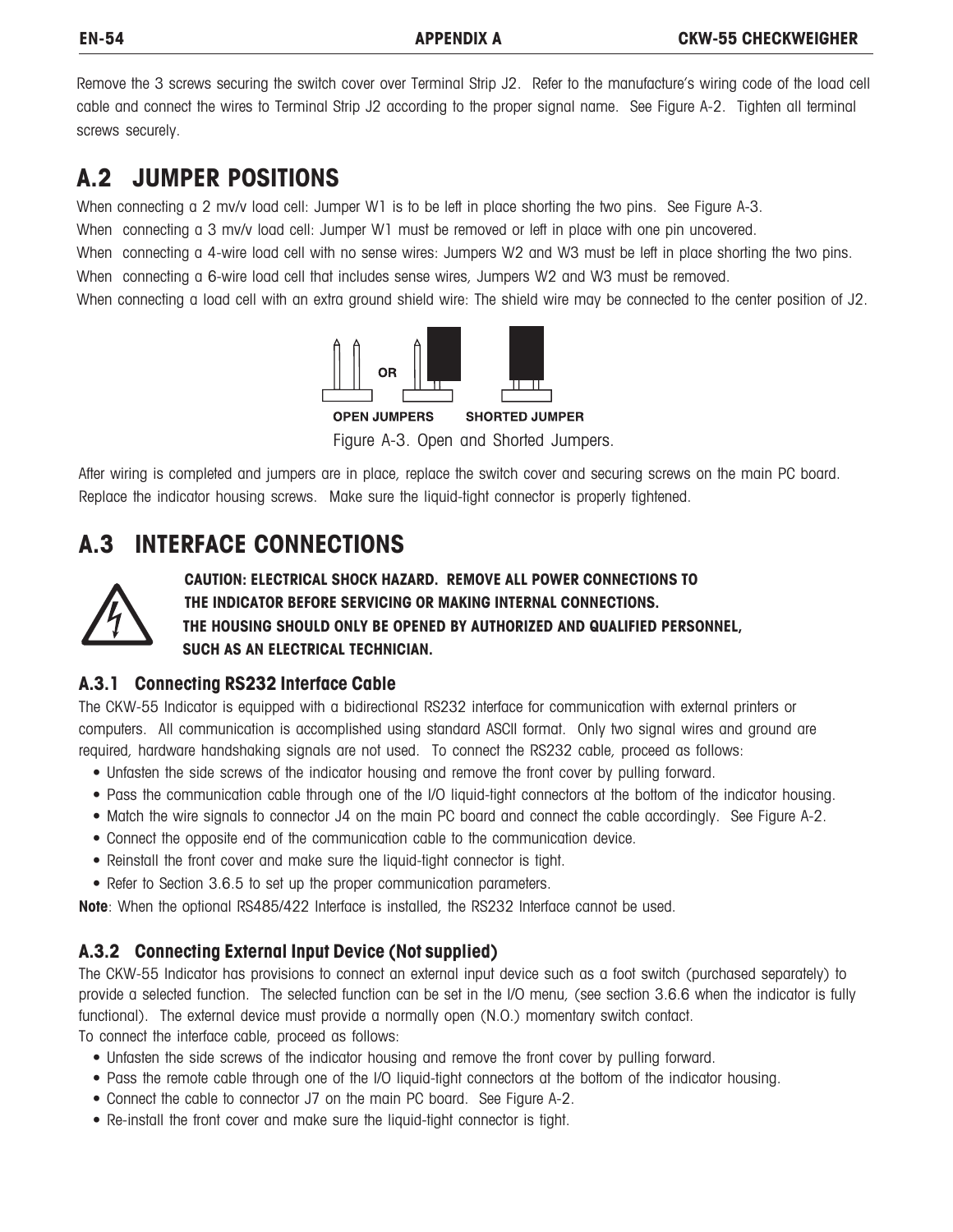# **B. LEGAL FOR TRADE**

Before this product can be used in legal-for-trade or legally controlled applications, it must be inspected in accordance with local Weights and Measures or approval agency regulations. It is the responsibility of the purchaser to ensure that all pertinent legal requirements are met. Please contact your local Weights and Measures office or authorized manufacturer's representative for further details.

LFT or legally controlled operation is possible through the Setup Menu and can be secured using an internal hardware switch located on the PC board. Access to the hardware switch may be denied using additional mechanical methods. The scale must have been calibrated prior to performing this procedure.

This procedure must only be performed by authorized personnel.

# **B.1 Setup Procedure**

Set up the scale, and perform an accurate calibration. If required, use the LOCK menu to lock out changes to any additional menu items, (Refer to Section 3.6.8, Lock Menu). In the Setup menu, set Legal-For-Trade to On (Refer to Section 3.6.1).

**Note**: If the scale has been previously set for Legal For Trade operation, it will be necessary to remove the seal and set the LFT switch Off before proceeding. Removal of the existing seal will make the scale legally unusable for Legal for Trade use until a new seal is put into place

# **B.2 Locking Metrological Parameters**

To prepare the scale for Legal For Trade operation, it is necessary to set the internal LFT switch on. To access the switch, first remove all AC power from the scale system. On the scale containing an optional rechargeable battery system, set the scale Off using the **ON/ZERO/OFF** button.



**CAUTION: ELECTRICAL SHOCK HAZARD. REMOVE ALL POWER CONNECTIONS TO THE INDICATOR BEFORE SERVICING OR MAKING INTERNAL CONNECTIONS. THE HOUSING SHOULD ONLY BE OPENED BY AUTHORIZED AND QUALIFIED PERSONNEL, SUCH AS AN ELECTRICAL TECHNICIAN.**

Remove the four flat head screws at the left and the right sides of the Indicator housing and pull the front panel of the Indicator forward. Remove the internal cover plate by removing the 3 screws at the corners, (Refer to Figure B-1). One of screws has a countersink washer. This washer may be used as part of the mechanical seal.



Figure B-1. Inside the Indicator Cover.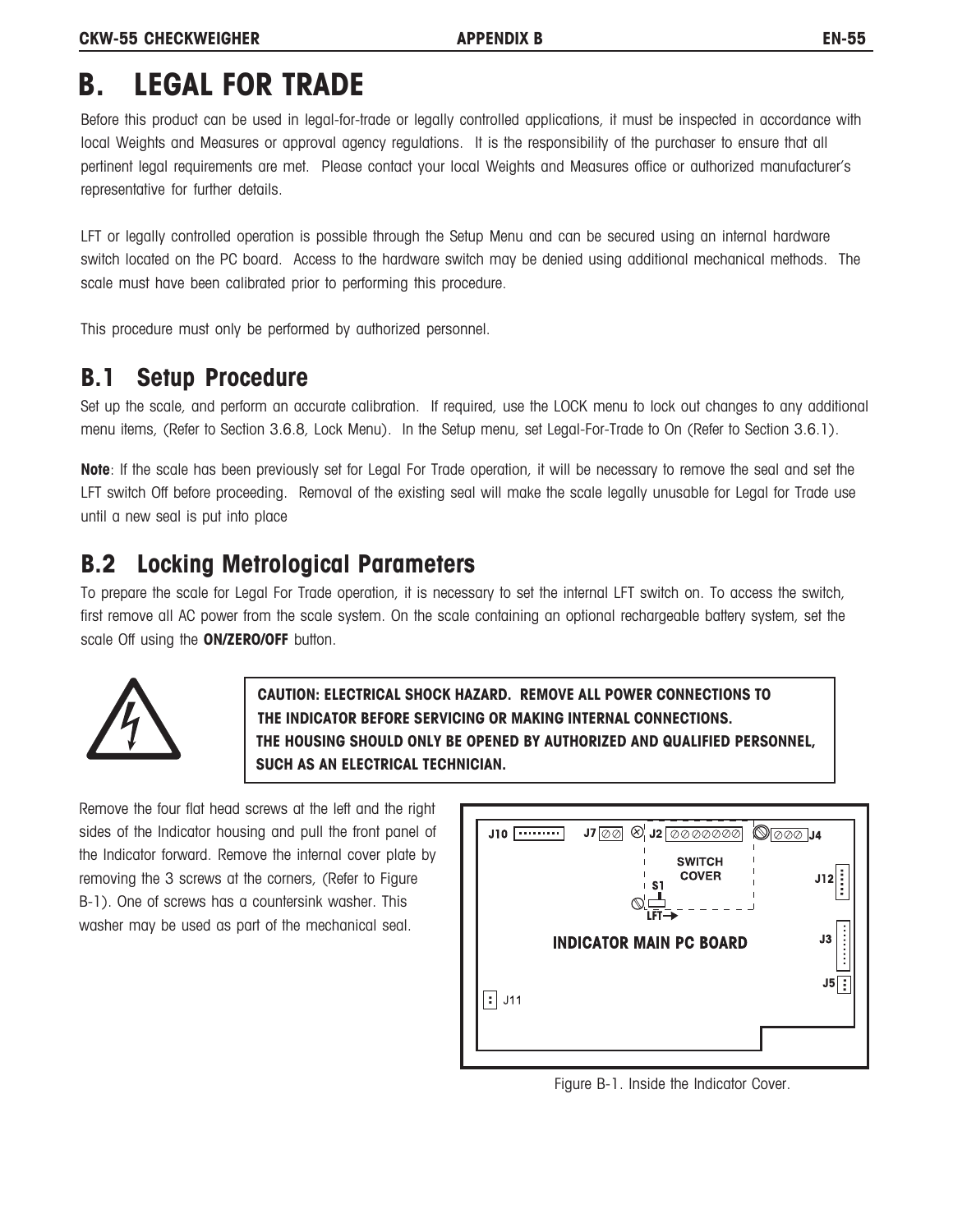# **B.2 Locking Metrological Parameters (Cont.)**

Position the LFT switch (S1) to the direction shown by the arrow. (Refer to Figure B-1.) With this change, the Legal For Trade menu setting and all LOCK menu settings now become non-alterable.

Reinstall the cover plate. Install the 3 screws to their original position. Reposition the front housing and reinstall the 4 screws at the sides of the Indicator housing.

# **B.3 Verification**

Prior to the mechanical sealing, the scale should be inspected for correct operation by an authorized Weights & Measures representative.

The Legal For Trade setup can be verified during power on display sequence. When both the Legal For Trade menu setting and the LFT switch have been enabled, the message LFT ON will be briefly shown. (If only the LFT switch has been enabled, the message LOC ON will be shown.)

# **B.4 Sealing**

Four different methods are available for sealing. The method used will depend on the scale application and the requirements of the local Weight and Measures regulations.

Internal sealing may be required in applications where an external mechanical seal would be impractical or disallowed. Internal sealing allows for more frequent internal inspection and cleaning of the Indicator housing.

External sealing may be used where complete access to the internal Indicator housing needs to be restricted. If the housing needs to be opened frequently, this method may not be efficient unless authorized personnel are available to reseal the housing each time.



**CAUTION: ELECTRICAL SHOCK HAZARD. REMOVE ALL POWER CONNECTIONS TO THE INDICATOR BEFORE SERVICING OR MAKING INTERNAL CONNECTIONS. THE HOUSING SHOULD ONLY BE OPENED BY AUTHORIZED AND QUALIFIED PERSONNEL, SUCH AS AN ELECTRICAL TECHNICIAN.**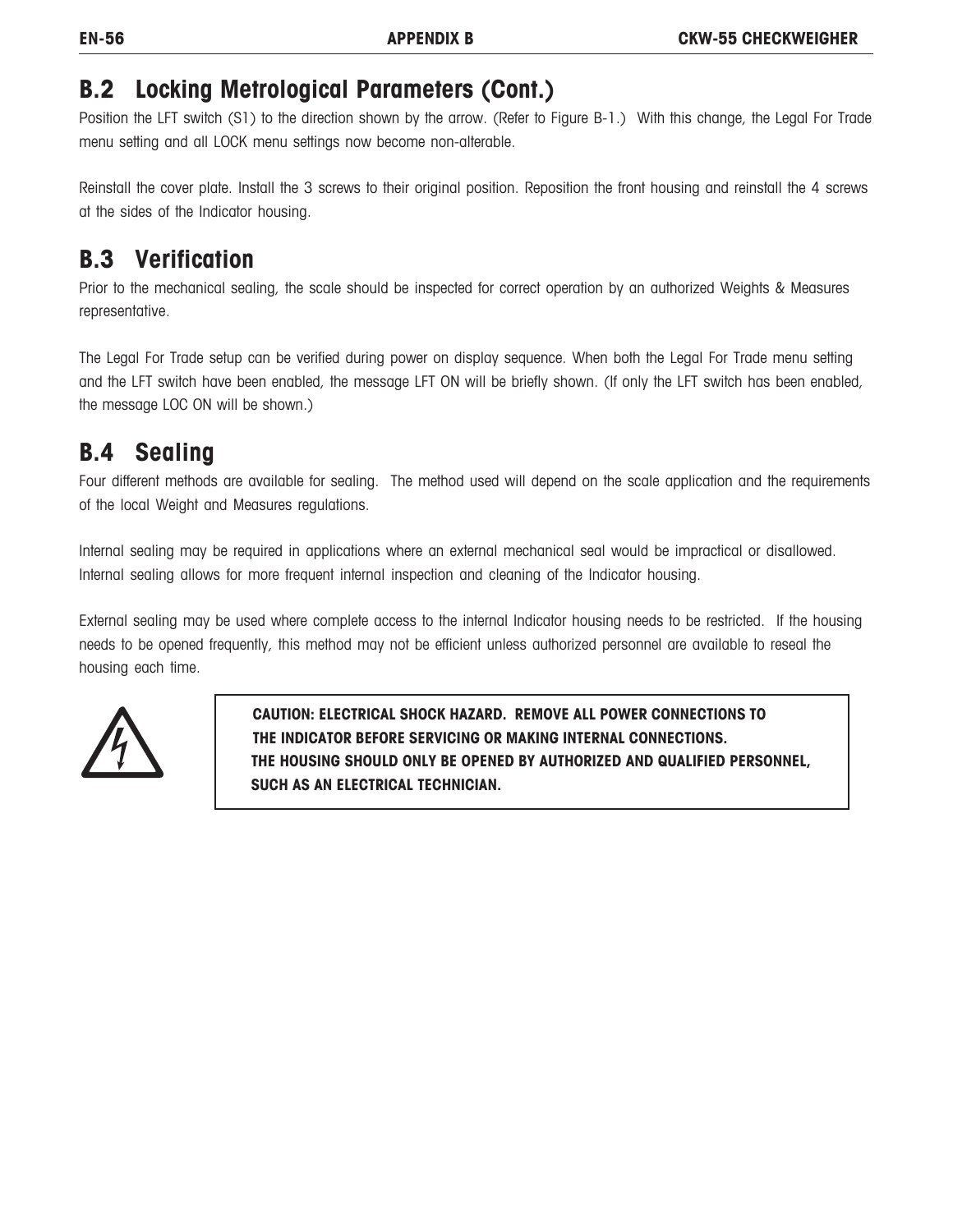# **B.4 Sealing (Cont.)**

#### **Internal Sealing**

When the internal sealing method is used, first remove all AC power from the scale system. On scales containing an optional rechargeable battery system, set the scale Off using the **ON/ZERO Off** button. Remove the four flat head screws at the left and right sides of the Indicator housing and pull the front panel of the Indicator forward.There are two different methods for the internal seal, a crimped wire seal or a tamper evident label. The LFT kit supplied with the Indicator contains the wire seal components.

#### **Wire Sealing**

Refer to Figure B-2 and seal the Cover Plate as shown.

**IMPORTANT:** Trim any excess wire length protruding from the crimp seal to prevent the wire from touching the printed circuit board.

Make sure the internal sealing gasket is in place and unobstructed. Assemble the Indicator and replace the screws on both sides of the housing.



Figure B-2. Internal Wire Seal.

#### **Tamper Proof Adhesive Sealing**

Refer to Figure B-3 and seal the Cover Plate by placing a sealing label as shown over the countersunk washer. Make sure the internal sealing gasket is in place and unobstructed. Assemble the Indicator and replace the screws on both sides of the housing.



Figure B-3. Internal Sealing Label.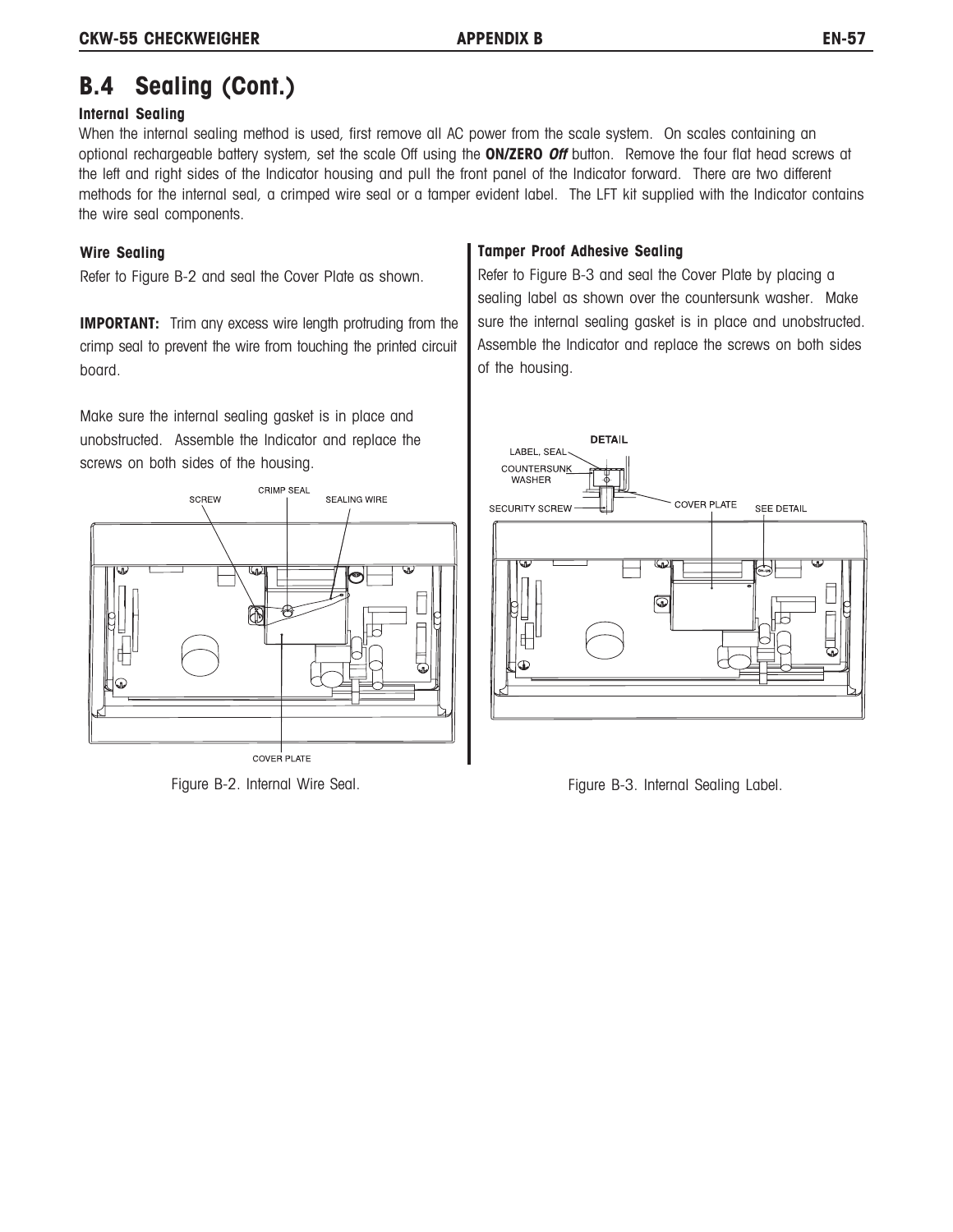# **B.4 LFT Sealing (Cont.)**

#### **External Sealing**

There are two different methods for external sealing, a crimped wire seal, and the application of a tamper proof label.

#### **Wire Sealing**

Remove the two flat head screws from one side of the Indicator housing. Replace these screws using the two security screws from the Weights and Measures kit. Using the crimp seal and wire, seal the Indicator as shown in



### **Tamper Proof Label Sealing**

Place an adhesive seal over one of the flat head screws at the side of the Indicator housing. An alternative larger label seal, can be used to cover one or more of the side screws and the housing edges. See Figure B-5.



Figure B-4. External Wire Seal. **Figure B-5. External Sealing Label.** Figure B-5. External Sealing Label.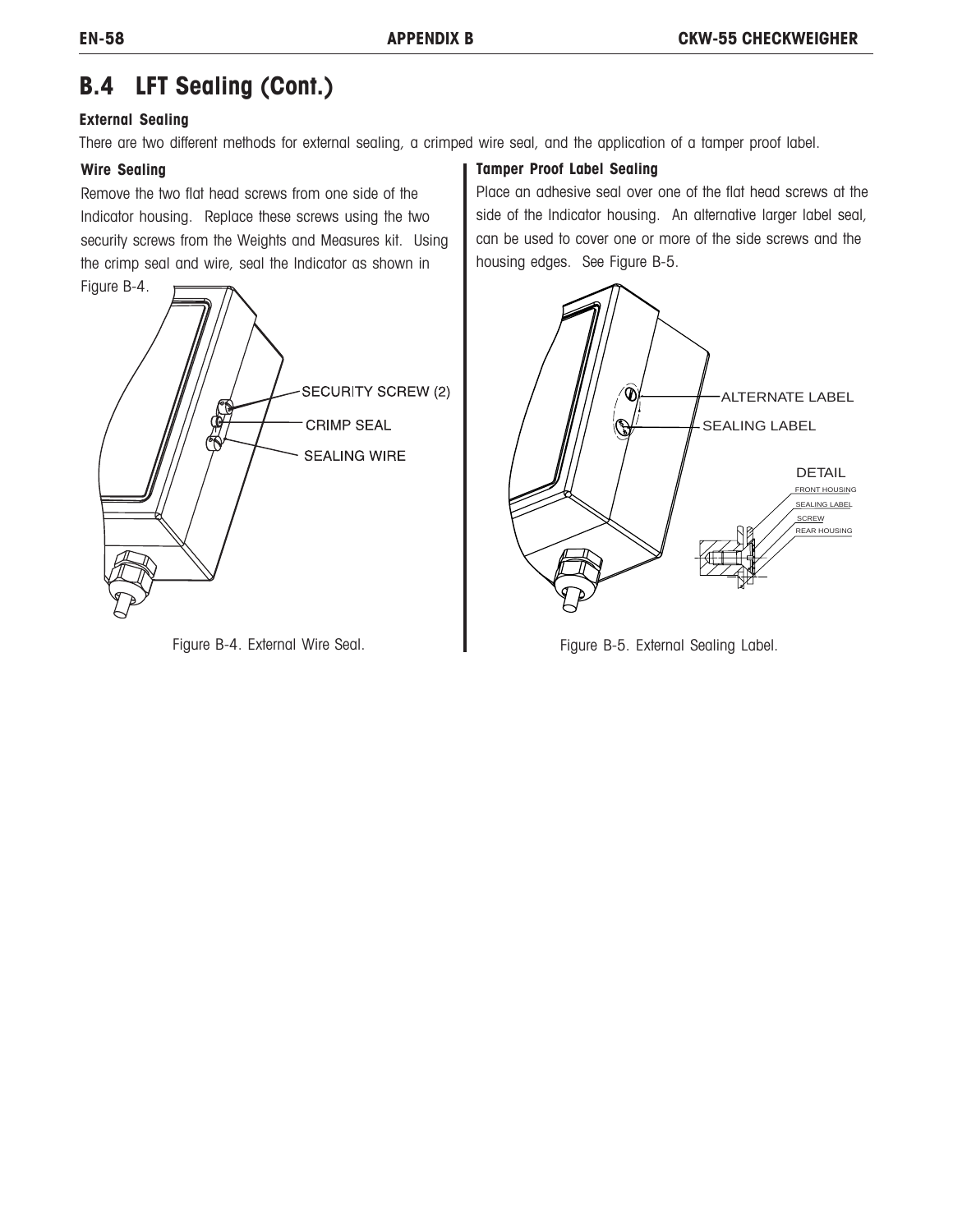# **C. CKW INDICATOR MOUNTING**

When purchased as an Indicator only configuration, the CKW Indicator is supplied with a Wall/Table mounting Bracket.

The bracket allows the Indicator to be mounted to a vertical wall surface or to a table or other appropriate flat horizontal surface.

For best performance, the bracket should be mounted to a solid surface using appropriate hardware, (not supplied).

The sides of the Wall/table mount bracket contain slots that allow the user to adjust the angle of the Indicator for best viewing. The bracket has two sets of slots. One slot is utilized in the wall mount position, the other in the table mount position. A separation between the two slots prevents the Indicator from falling excessively in either direction in the event that the adjustment knobs are not fully secured.

When purchased, the Indicator and bracket are assembled in the wall mount position. To change the assembly to the table mount position, remove the two side adjustment knobs, reposition the indicator to a perpendicular orientation to the bracket, reinstall the side adjustment knobs.

The mounting holes in the bracket are of a teardrop shape that will allow for easy removal after mounting. One mounting hole in the bracket has a double-sided tear drop shape. By installing a screw at the furthest edge of this hole, the bracket can be made to have a more permanent and secured mounting, (see Figure C-1).

The mounting holes will accommodate up to 6 mm (1/4") bolts or screws. The head diameter should be no less then 9mm (0.35"). When mounting into solid material the hardware should be at least 25mm (1") in length.

When mounting the Indicator bracket to hollow wallboard or masonry materials, first install appropriate anchoring hardware into the material.

The Indicator can weigh up to 3.2 kg (7 lbs) with included options. The mounting hardware should be capable of supporting well in excess of this amount.

Use the mounting bracket as a template for marking hole positions on the surface where the Indicator is to be mounted. Dimensions are also given in Figure C-1 to locate the holes without using the bracket as a template. Drill pilot holes for the hardware that are appropriate for the bolt or screw size being used.

After mounting the Indicator, loosen the adjustment knobs, position the Indicator angle for best viewing from the operator's position, retighten the adjustment knobs. Also check that the pivot screw located behind the adjustment knob does not become excessively loose after several angle adjustments, retighten as necessary.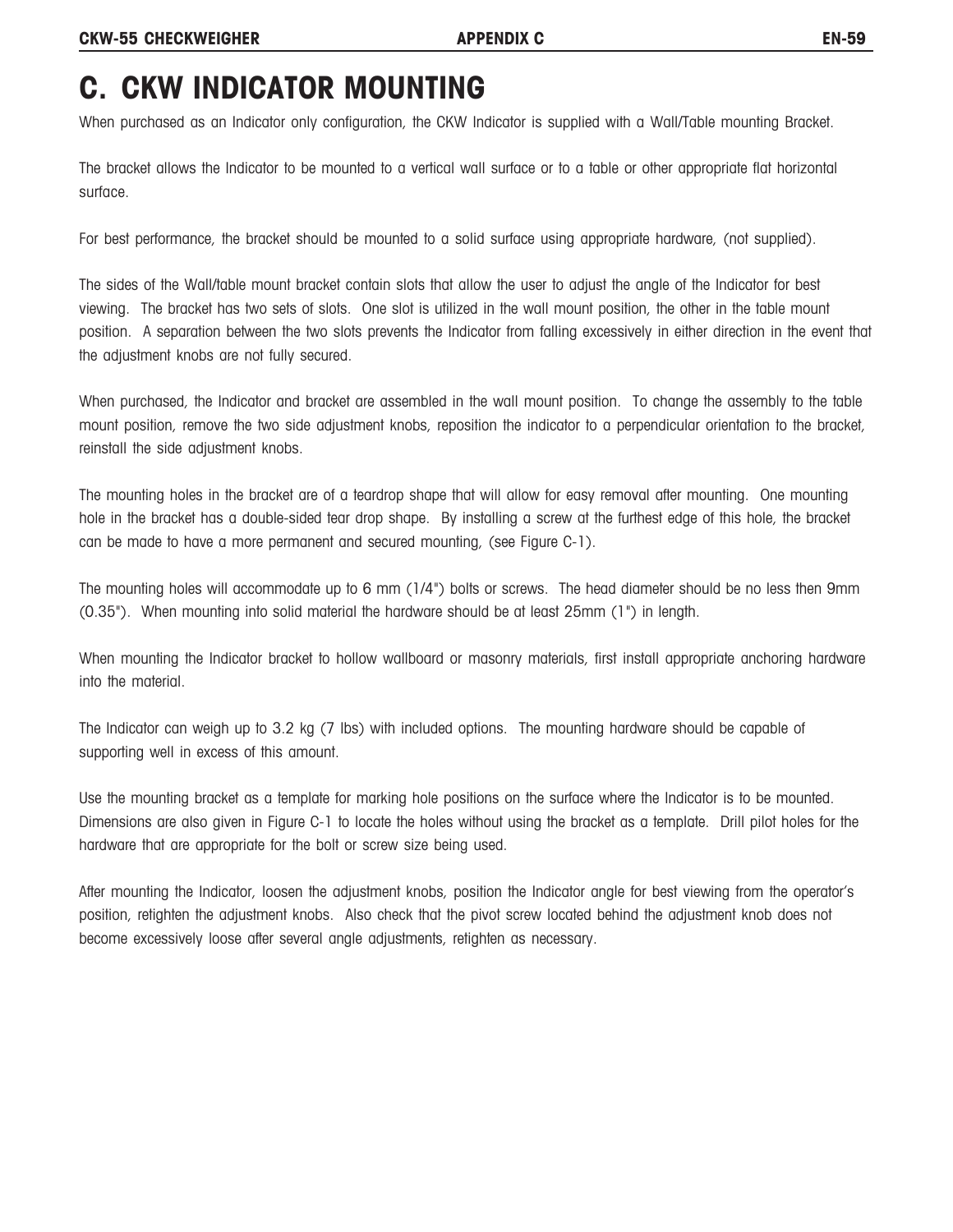

Figure C-1. Mounting Bracket Dimensions.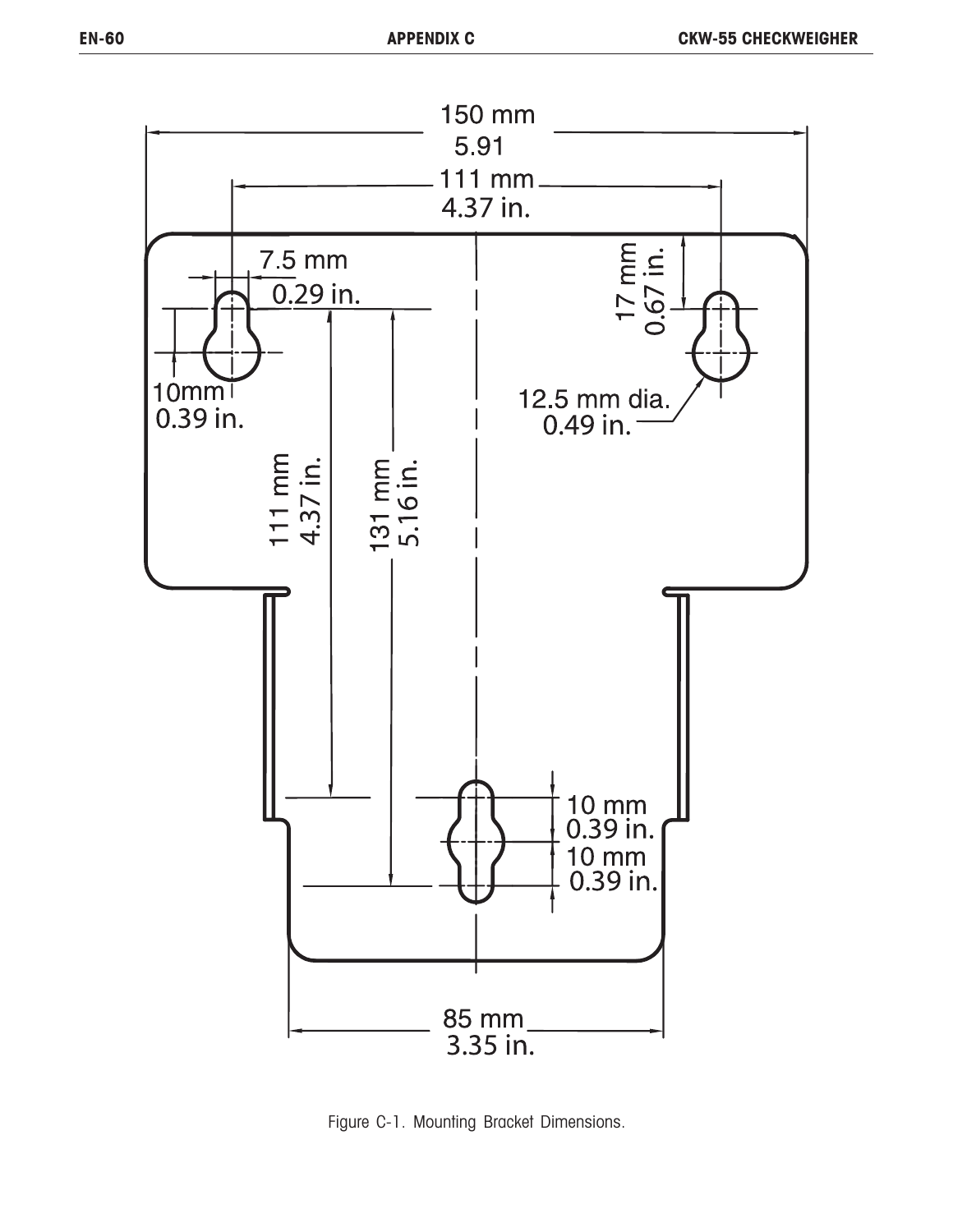# **D. SERIAL COMMUNICATION**

The CKW Indicator contains an RS232 serial communication interface. This interface gives the user a method to connect to a computer or printer. With this connection, the user can create printed records of weighing data and have some automated control over the Indicator's operation. (For example, the downloading of new checkweigh parameters can be done through the interface.)

The interface uses a simple three-pin connection. Due to this simplicity, no hardware flow control is provided. Minimal software flow control (handshake) is provided by an optional menu setting of the "Xon/Xoff" parameter. The setup of other RS232 operating parameters are more fully explained in section 3.6.5. The physical hardware connection is explained in in Appendix A, section A.3.1.

The available RS232 commands are listed in Table D-1 below.

# **D.1 Interface Commands**

| <b>Command</b>   | <b>Description</b>                                                                                              |
|------------------|-----------------------------------------------------------------------------------------------------------------|
| <b>Character</b> |                                                                                                                 |
| PU               | Print current weighing unit: kg, g, lb, oz, lb:oz, %.                                                           |
| P                | Same as pressing PRINT button.**                                                                                |
| $\mathsf{T}$     | Same as pressing TARE button.**                                                                                 |
| Z                | Same as pressing ZERO button.**                                                                                 |
| xS               | Enable print stable data only. Where $x=0$ for Off, $x=1$ for On.                                               |
| χP               | Auto print condition. Where $x = 1$ to 3600 second intervals, $x=0$ for Off, $x=C$ for Continuous, $x=S$ for On |
|                  | Stable.                                                                                                         |
| <b>xCM</b>       | Checkweigh Input Mode, where x=0 for Range, 1=Variance, 2=Percent (%).                                          |
| xCU              | Set Under value, as a Range, Variance or Percent value (depending on Checkweigh Input Mode setting).*           |
| xCO              | Set Over value, as a Range, Variance or Percent value (depending on Checkweigh Input Mode setting).*            |
| xCT              | Set Target value (used only in Variance and Percent Input Modes, not used in range Mode)*.                      |
| xU               | Set weighing unit: Where x=1 to 6, 1=g, 2=kg, 3=lb, 4=oz, 5=lb:ox, 6=%, if x=blank, then increment to           |
|                  | next available mode. (The unit can not be selected if it is not enabled).                                       |
| PV               | Print model name, software revision, and LFT status - if on, (eg. "CKW-55 Sr 1.0 LFT "On", or "CKW-55 Sr 1.1"   |
| хT               | Set a pre-tare value of x, in present weighing units.* (Positive values only)                                   |

#### **TABLE D-1. SERIAL INTERFACE COMMAND TABLE.**

\* Up to 6 numeric characters, an optional "-" sign, and single decimal point (e.g., 1.000CU, 2:3.2CU) Use colon ":" as a separator for lb:oz data entry.

\*\* Alternate characters can be assigned for Print, Tare and Zero as described under Alternate Command Characters in section 3.6.5.

### **Notes**:

- Commands sent to the indicator must be terminated with a carriage return (CR) or carriage return-line feed (CRLF).
- Data output by the indicator is always terminated with a carriage return-line feed (CRLF).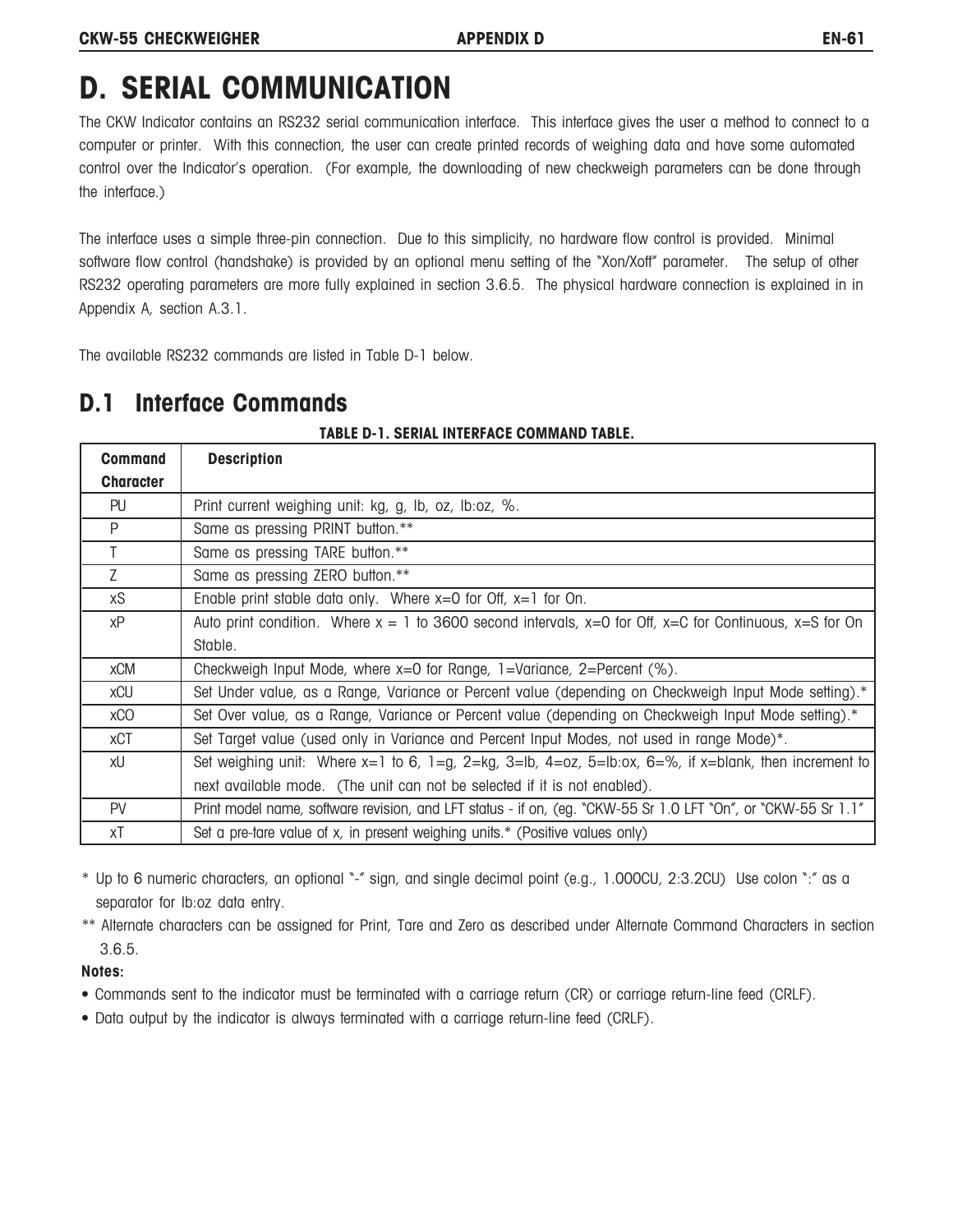# **E. CAPACITY AND GRADUATION TABLE**

| <b>Full Scale</b><br><b>Capacity</b> | <b>Graduation Value</b> |                |               |                 |                |  |
|--------------------------------------|-------------------------|----------------|---------------|-----------------|----------------|--|
| 3                                    | 0.0002,                 | 0.0005,        | 0.001,        | 0.002           |                |  |
| 5                                    | 0.0005,                 | 0.001,         | 0.002,        | 0.005           |                |  |
| 6                                    | 0.0005,                 | 0.001,         | 0.002,        | 0.005           |                |  |
| 10                                   | 0.0005,                 | 0.001,         | 0.002,        | 0.005,          | 0.01           |  |
| 15                                   | 0.001,                  | 0.002,         | 0.005,        | 0.01,           | 0.02           |  |
| 20                                   | 0.001,                  | 0.002,         | 0.005,        | 0.01,           | 0.02           |  |
| 25                                   | 0.002,                  | 0.005,         | 0.01,         | 0.02            |                |  |
| 30                                   | 0.002,                  | 0.005,         | 0.01,         | 0.02            |                |  |
| 40                                   | 0.002,                  | 0.005,         | 0.01,         | 0.02,           | 0.05           |  |
| 50                                   | 0.005,                  | 0.01,          | 0.02,         | 0.05            |                |  |
| 60                                   | 0.005,                  | 0.01,          | 0.02,         | 0.05            |                |  |
| 75                                   | 0.005,                  | 0.01,          | 0.02,         | 0.05,           | 0.1            |  |
| 100                                  | 0.005,                  | 0.01,          | 0.02,         | 0.05,           | 0.1            |  |
| 120                                  | 0.01,                   | 0.02,          | 0.05,         | 0.1             |                |  |
| 150                                  | 0.01,                   | 0.02,          | 0.05,         | 0.1,            | 0.2            |  |
| 200                                  | 0.01,                   | 0.02,          | 0.05,         | 0.1,            | 0.2            |  |
| 250                                  | 0.02,                   | 0.05,          | 0.1,          | 0.2             |                |  |
| 300                                  | 0.02,                   | 0.05,          | 0.1,          | 0.2             |                |  |
| 400                                  | 0.02,                   | 0.05,          | 0.1,          | 0.2,            | 0.5            |  |
| 500                                  | 0.05,                   | 0.1,           | 0.2,          | 0.5             |                |  |
| 600                                  | 0.05,                   | 0.1,           | 0.2,          | 0.5             |                |  |
| 1000                                 | 0.05,                   | 0.1,           | 0.2,          | 0.5,            | 1              |  |
| 1200                                 | 0.1,                    | 0.2,           | 0.5,          | 1               |                |  |
| 1500                                 | 0.1,                    | 0.2,           | 0.5,          | 1,              | $\overline{2}$ |  |
| 2000                                 | 0.1,                    | 0.2,           | 0.5,          | 1,              | $\overline{2}$ |  |
| 2500                                 | 0.2,                    | 0.5,           | 1,            | $\overline{2}$  |                |  |
| 3000                                 | 0.2,                    | 0.5,           | $\frac{1}{2}$ | $\overline{2}$  |                |  |
| 5000                                 | 0.5,                    | $1\frac{1}{2}$ | 2,            | 5               |                |  |
| 6000                                 | 0.5,                    | $\mathbb{I}_2$ | 2,            | 5               |                |  |
| 10000                                | 0.5,                    | $\mathbb{I}_4$ | $2^{2}$       | 5,              | 10             |  |
| 12000                                | 1,                      | 2,             | 5,            | $\overline{10}$ |                |  |
| 15000                                | 1,                      | 2,             | 5,            | 10,             | 20             |  |
| 20000                                | 1,                      | 2,             | 5,            | 10,             | 20             |  |
| 30000                                | 2,                      | 5,             | 10,           | 20              |                |  |
| 50000                                | 5,                      | 10,            | 20,           | 50              |                |  |
| 60000                                | 5,                      | 10,            | 20,           | 50              |                |  |
| 100000                               | 5,                      | 10,            | 20,           | 50              |                |  |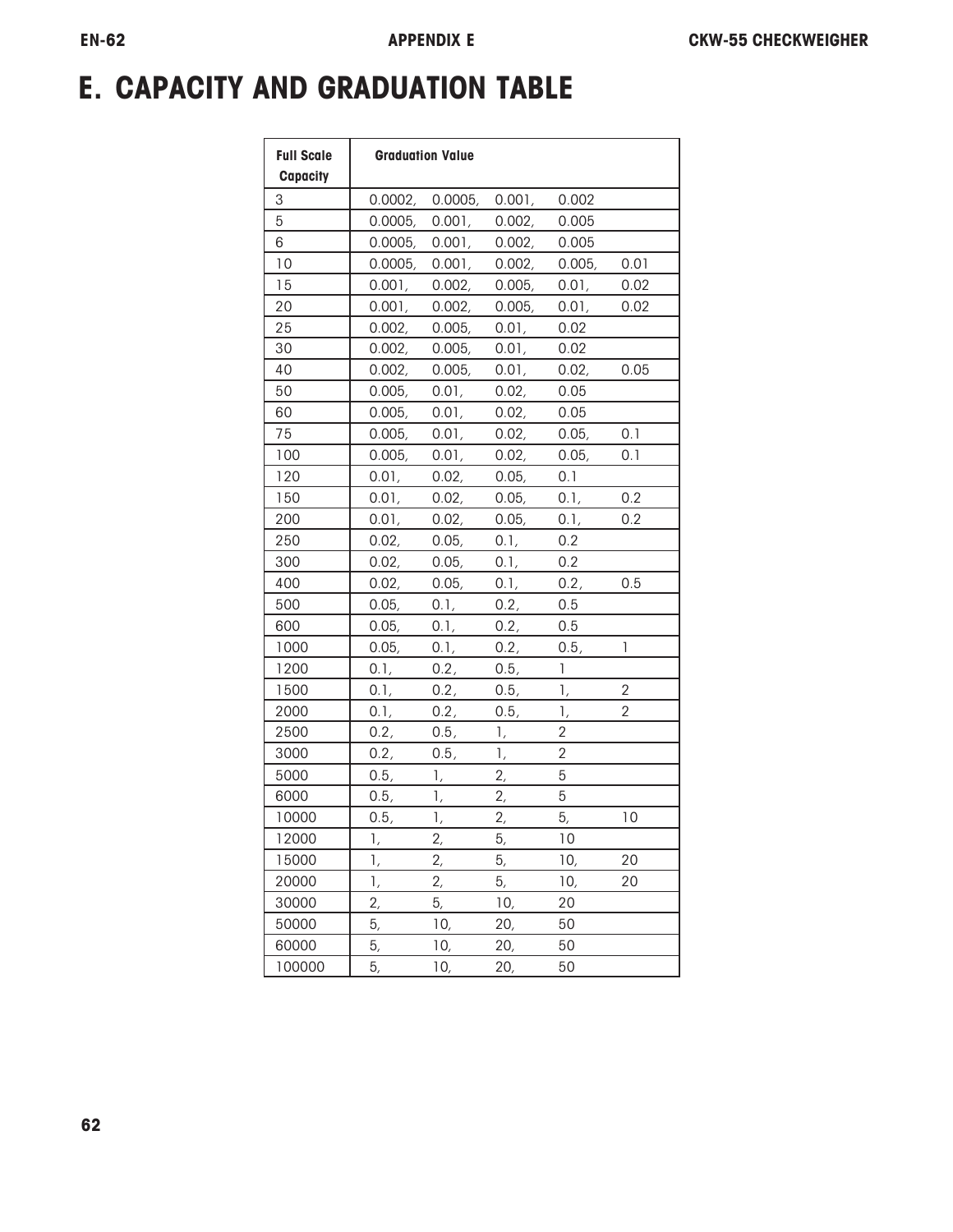# **LIMITED WARRANTY**

Ohaus products are warranted against defects in materials and workmanship from the date of delivery through the duration of the warranty period. During the warranty period Ohaus will repair, or, at its option, replace any component(s) that proves to be defective at no charge, provided that the product is returned, freight prepaid, to Ohaus.

This warranty does not apply if the product has been damaged by accident or misuse, exposed to radioactive or corrosive materials, has foreign material penetrating to the inside of the product, or as a result of service or modification by other than Ohaus. In lieu of a properly returned warranty registration card, the warranty period shall begin on the date of shipment to the authorized dealer. No other express or implied warranty is given by Ohaus Corporation. Ohaus Corporation shall not be liable for any consequential damages.

As warranty legislation differs from state to state and country to country, please contact Ohaus or your local Ohaus dealer for further details.